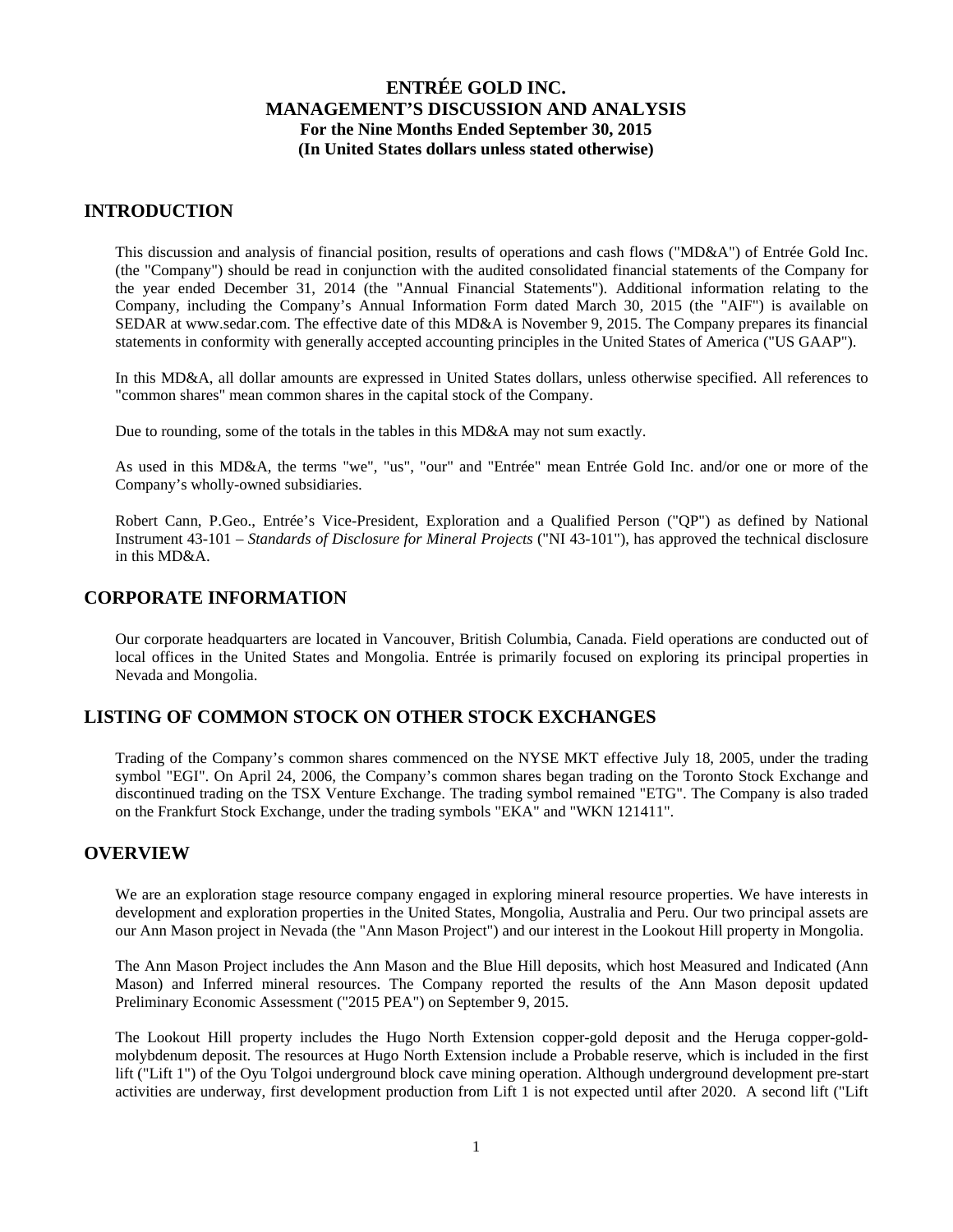2") for the Oyu Tolgoi underground block cave operation, including additional resources from Hugo North Extension, has been proposed but has not yet been modeled within the existing mine plan.

The following is an overview of our two principal assets.

### **UNITED STATES – ANN MASON**

One of Entrée's principal assets is the Ann Mason Project in the Yerington District of Nevada.

The Ann Mason Project is currently defined by the mineral rights to 1,658 unpatented lode claims on public land administered by the Bureau of Land Management ("BLM"), and title to 33 patented lode claims. Together, these cover an area of approximately 12,735 hectares (31,468 acres). Entrée assembled this package of claims through a combination of staking and a series of transactions undertaken since August 2009, including the acquisition of PacMag Metals Limited ("PacMag"). The Roulette, Blackjack, Shamrock and Ann South properties have been folded into the Ann Mason Project, which now includes the Ann Mason copper-molybdenum porphyry deposit, the Blue Hill copper deposit, the Blackjack IP, Blackjack Oxide and Roulette targets, and the Minnesota, Shamrock copper skarn targets. Unless otherwise described below, Entrée has, or has an option to acquire, a 100% interest in the claims comprising the Ann Mason Project.

A total of 226 of the unpatented lode claims (formerly part of the Blackjack property) are subject to a mining lease and option to purchase agreement (the "MLOPA") with two individuals. The MLOPA provides for an option to purchase the claims for \$500,000, a 3% net smelter returns ("NSR") royalty (which may be bought down to a 1% NSR royalty for \$2 million) and annual advance minimum royalty payments of \$27,500 until the commencement of sustained commercial production. The advance payments will be credited against future NSR royalty payments or the buy down of the royalty.

In September 2009, Entrée entered into an agreement with a third party whereby Entrée may acquire an 80% interest in 216 unpatented lode claims formerly known as the Roulette property. In order to acquire its interest, Entrée must: (a) incur expenditures of \$1,000,000, make cash payments of \$140,000 and issue 85,000 common shares of the Company within three years (completed); (b) make aggregate advance royalty payments totaling \$375,000 between the fifth and tenth anniversaries of the agreement (\$100,000 paid to date); and (c) deliver a bankable feasibility study before the tenth anniversary of the agreement.

Seventeen of the patented lode claims are subject to a 2% NSR royalty granted to a third party. In addition, 235 of the unpatented lode claims, including the claims covering the Ann Mason and Blue Hill deposits, are subject to a 0.4% NSR royalty.

Separate from the patented and unpatented lode claims comprising the Ann Mason Project, Entrée has an option to purchase 21 unpatented placer claims within the project boundaries, pursuant to an agreement entered into on April 30, 2014 and amended on July 13, 2015. In consideration of the option and a grant of access over the placer claims for the purpose of locating its own unpatented lode claims, Entrée paid \$35,000 and issued 250,000 common shares of the Company. Entrée may extend the option period to a maximum of five years, by making additional payments of \$35,000 each on the six-month (paid), first (paid), second, third and fourth anniversaries of the effective date of the agreement. Entrée may exercise the option at any time by paying a purchase price of \$500,000. All cash option payments made by Entrée will be credited towards the purchase price.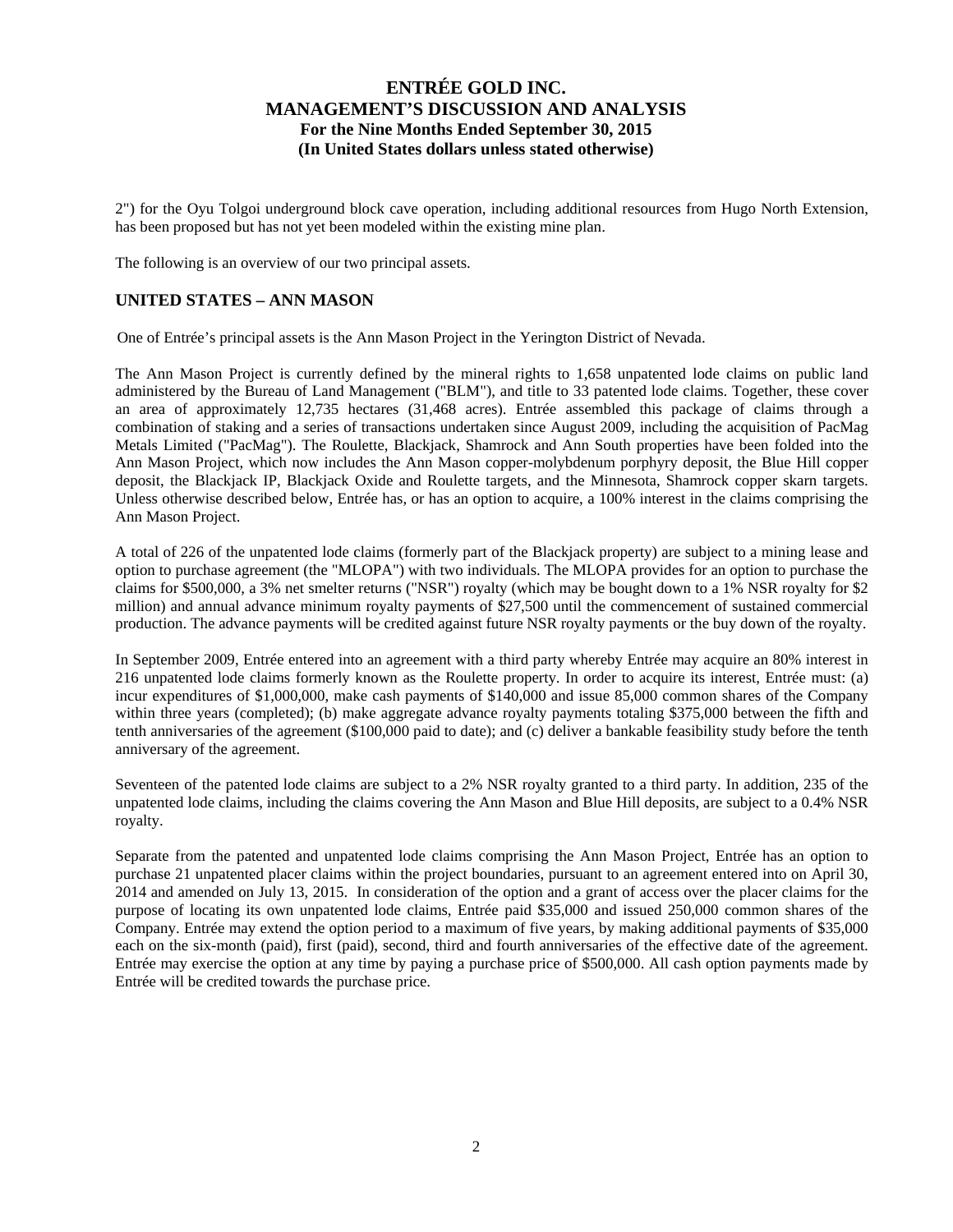

The illustration below depicts the target locations and current land status of the Ann Mason Project.

### *Updated Preliminary Economic Assessment*

On September 9, 2015, the Company announced the results of an updated PEA on the Ann Mason deposit. The Company subsequently filed on October 23, 2015, a technical report titled "Updated Preliminary Economic Assessment on the Ann Mason Project, Nevada, U.S.A." with an effective date of September 9, 2015 ("2015 PEA"). The 2015 PEA was independently prepared by AGP Mining Consultants Inc. ("AGP"), Toronto, Amec Foster Wheeler Americas Limited ("Amec Foster Wheeler"), Vancouver and Porcupine Engineering Services Inc. ("PES"). The following information is summarized, derived or extracted from the 2015 PEA. For a complete description of the assumptions, qualifications and procedures associated with the information in the 2015 PEA, reference should be made to the full text of the 2015 PEA, which is available for review on SEDAR located at www.sedar.com or on www.entreegold.com.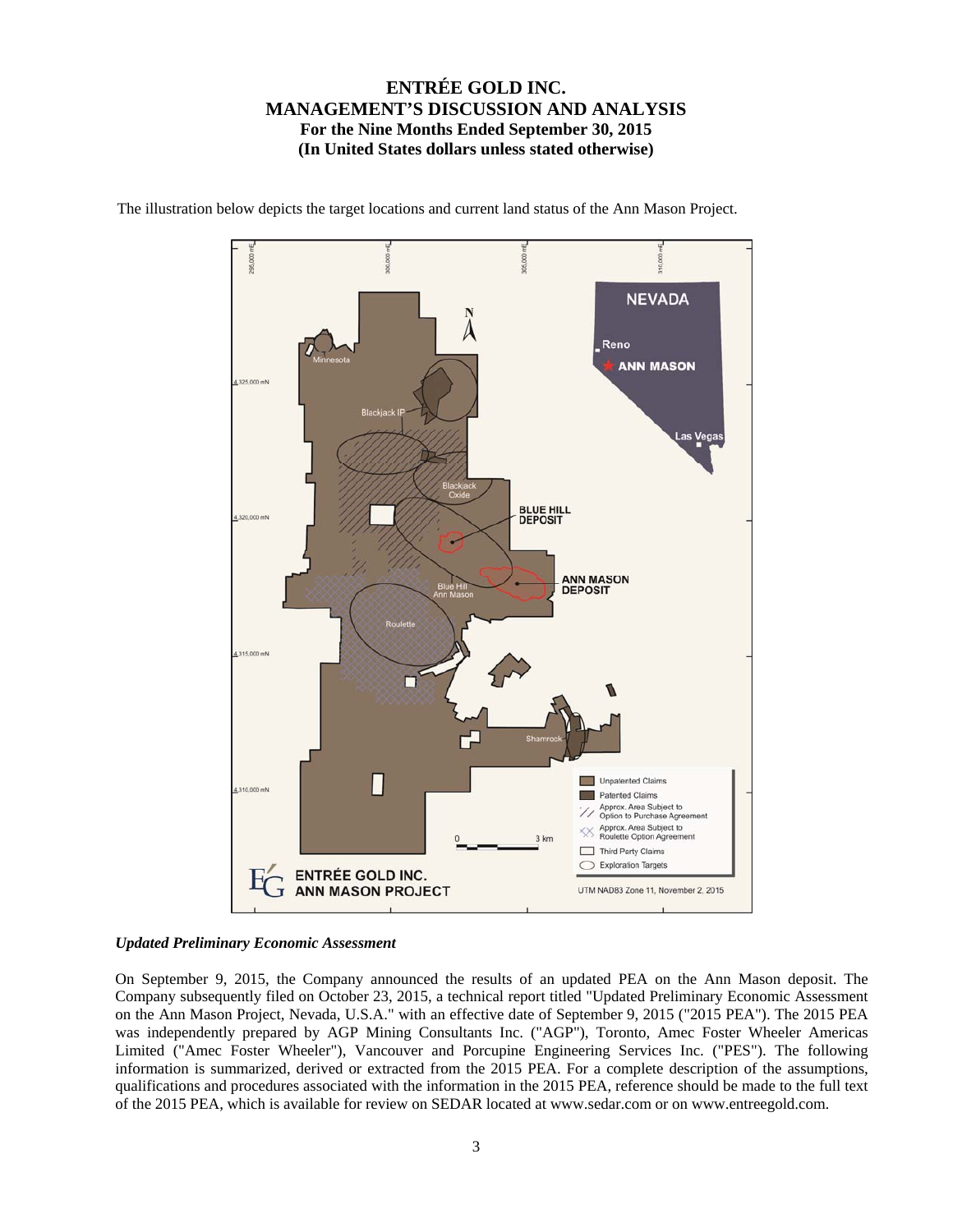Key results from the 2015 PEA can be summarized as follows:

- Base Case\* pre-tax net present value ("NPV") (7.5% discount rate) of \$1,158 million, internal rate of return ("IRR") of 15.8%.
- Base Case\* post-tax NPV (7.5% discount rate) of \$770 million, IRR of 13.7%.
- Development capital costs of approximately \$1.35 billion, including \$103 million contingency.
- Pre-production development of three years.
- Mine production for 21 years, followed by four years of reclamation (Life of Mine or "LOM").
- Average LOM cash costs (net of by-product sales) pre-tax of \$1.49/lb copper (cash cost including tax is \$1.74/lb copper) (see Non-U.S. GAAP Performance Measurement below).
- Average LOM all-in sustaining costs ("AISC") (net of by-product sales) pre-tax of \$1.57/lb copper (AISC including tax is \$1.81/lb copper) (see Non-U.S. GAAP Performance Measurement below).
- Net average pre-tax undiscounted cash flow over Years 1 to 21 of approximately \$298 million per year (and posttax of \$238 million per year).
- LOM payable production of approximately:
	- o 5.1 billion pounds of copper,
	- o 46 million pounds of molybdenum,
	- o 0.4 million ounces of gold, and
	- o 8.8 million ounces of silver.
- Average annual payable production of approximately:
	- o 241 million pounds of copper,
	- o 2.2 million pounds of molybdenum,
	- o 20,000 ounces of gold, and
	- o 421,000 ounces of silver.
- Strip ratio of 2.01:1 waste to mineralized material (including pre-strip).
- LOM average copper recovery of 92%.
- Copper concentrate grading 30% with no penalty elements identified.

\*Base Case uses \$3.00/lb copper, \$11/lb molybdenum, \$1,200/oz gold, \$20/oz silver.

The 2015 PEA is preliminary in nature and includes Inferred mineral resources that are considered too speculative geologically to have the economic considerations applied to them that would enable them to be categorized as mineral reserves, and there is no certainty that the 2015 PEA will be realized. Mineral resources that are not mineral reserves do not have demonstrated economic viability.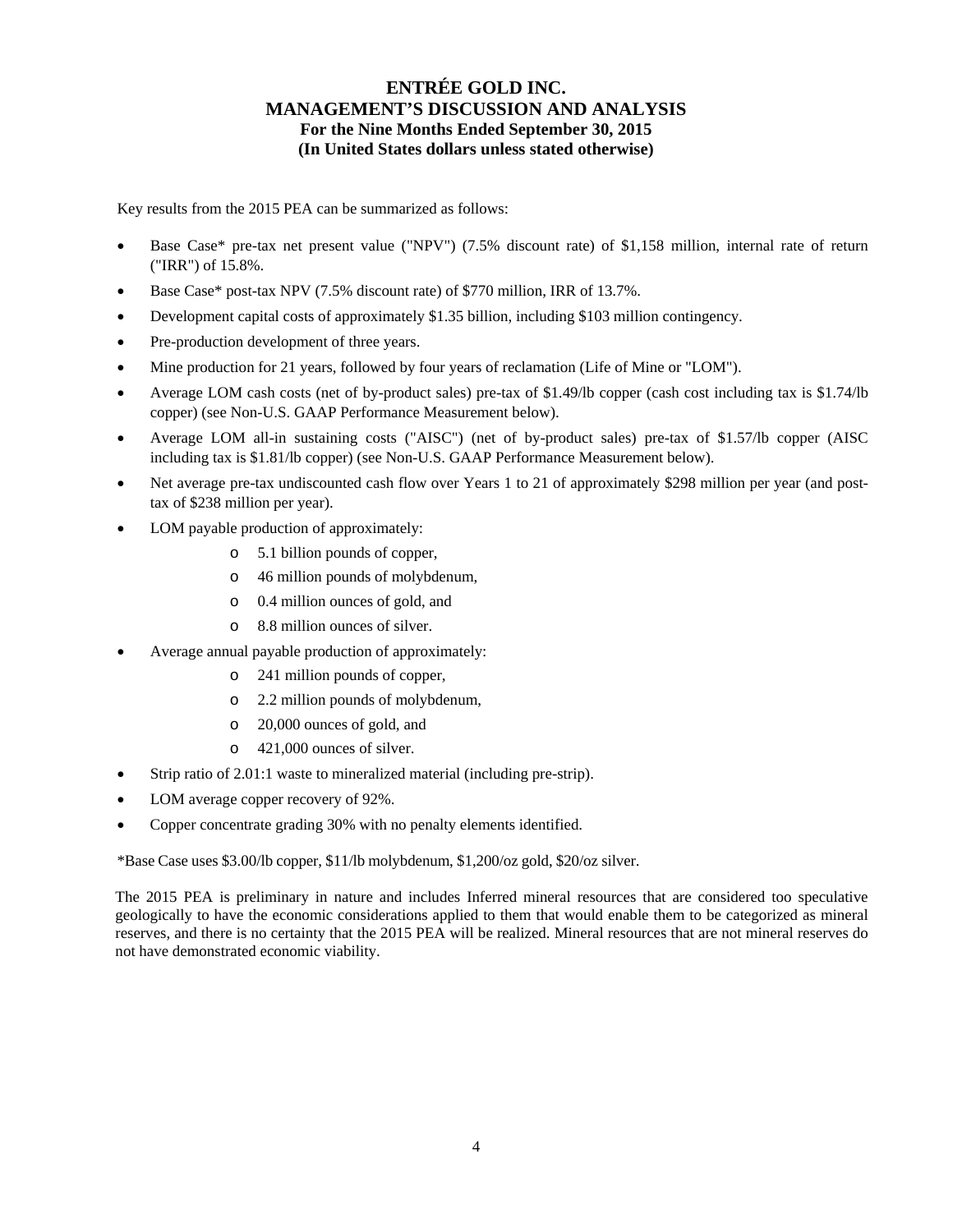The following table summarizes the main economic parameters and outputs of the 2015 PEA discounted cash flow.

#### **Table 1. Summary of Ann Mason 2015 PEA key financial outputs.**

| <b>Cost Category</b>                                   | Unit              | <b>Low Case</b> | <b>Base Case</b> | <b>High Case</b> |
|--------------------------------------------------------|-------------------|-----------------|------------------|------------------|
| <b>Operating Costs</b>                                 |                   |                 |                  |                  |
| Copper                                                 | \$/lb             | \$2.75          | \$3.00           | \$3.25           |
| Molybdenum                                             | \$/lb             | \$9.00          | \$11.00          | \$13.00          |
| Silver                                                 | $5$ / $oz$        | \$15.00         | \$22.00          | \$26.00          |
| Gold                                                   | $\frac{2}{3}$ /oz | \$1,100         | \$1,200          | \$1,300          |
| <b>Subtotal Operating Costs</b>                        | (SM)              | 8,671.2         | 8,671.2          | 8,671.2          |
| <b>Subtotal Capital Costs</b>                          | (\$M)             | 1,542.0         | 1,542.0          | 1,542.0          |
| Revenue (after smelting, refining, roasting, payables) | (SM)              | 13,840.2        | 15,285.5         | 16,730.7         |
| Net Revenue (less Royalties)                           | (SM)              | 13,787.9        | 15,227.4         | 16,666.9         |
| Pre-Tax Net Cash Flow (Revenue-Operating-Capital)      | (SM)              | 3,574.7         | 5,014.2          | 6,453.7          |
| Post-Tax Net Cash Flow                                 | (SM)              | 2,730.0         | 3,772.8          | 4,794.6          |
| <b>Net Present Value (Pre-Tax)</b>                     |                   |                 |                  |                  |
| NPV @ 5%                                               | (SM)              | 1,184           | 1,937            | 2,690            |
| NPV @ 7.5%                                             | (SM)              | 591             | 1,158            | 1,724            |
| NPV @ 10%                                              | (SM)              | 205             | 641              | 1,078            |
| <b>IRR</b>                                             | (% )              | 11.9            | 15.8             | 19.4             |
| Payback Period                                         | Years (Year paid) | 8.3 (Yr 9)      | 6.4 (Yr 7)       | 5.2 (Yr 6)       |
| <b>Net Present Value (Post-Tax)</b>                    |                   |                 |                  |                  |
| NPV @ 5%                                               | (SM)              | 815             | 1,379            | 1,928            |
| NPV @ 7.5%                                             | (SM)              | 339             | 770              | 1,189            |
| NPV @ 10%                                              | (SM)              | 30              | 366              | 694              |
| <b>IRR</b>                                             | (%)               | 10.3            | 13.7             | 16.8             |
| Payback Period                                         | Years (Year paid) | 8.7 (Yr 9)      | 6.9 (Yr 7)       | 5.7 (Yr 6)       |

#### *Mineral Resource Estimate*

Entrée contracted Amec Foster Wheeler to prepare an updated mineral resource estimate for the Ann Mason deposit. The current mineral resource estimate is contained within a constraining Lerchs-Grossmann ("LG") pit shell, generated by AGP, and is based on approximately 56,268 metres of Entrée drilling in 78 holes (including 40 recent infill drill holes) and approximately 49,000 metres of historical drilling in 116 holes. The resource database also includes reassaying of 6,142 samples from 44 historical Anaconda Company core holes, to allow molybdenum, gold, and silver values to be estimated. At a base case cut-off of 0.20% copper, the deposit is estimated to contain the following mineral resources (Table 2):

- Measured: 412 million tonnes ("Mt") at 0.33% copper, 0.006% molybdenum, 0.03 grams per tonne ("g/t") gold and 0.64 g/t silver.
- Indicated: 988 Mt at 0.31% copper, 0.006% molybdenum, 0.03 g/t gold and 0.66 g/t silver.
- Inferred: 623 Mt at 0.29% copper, 0.007% molybdenum, 0.03 g/t gold and 0.66 g/t silver.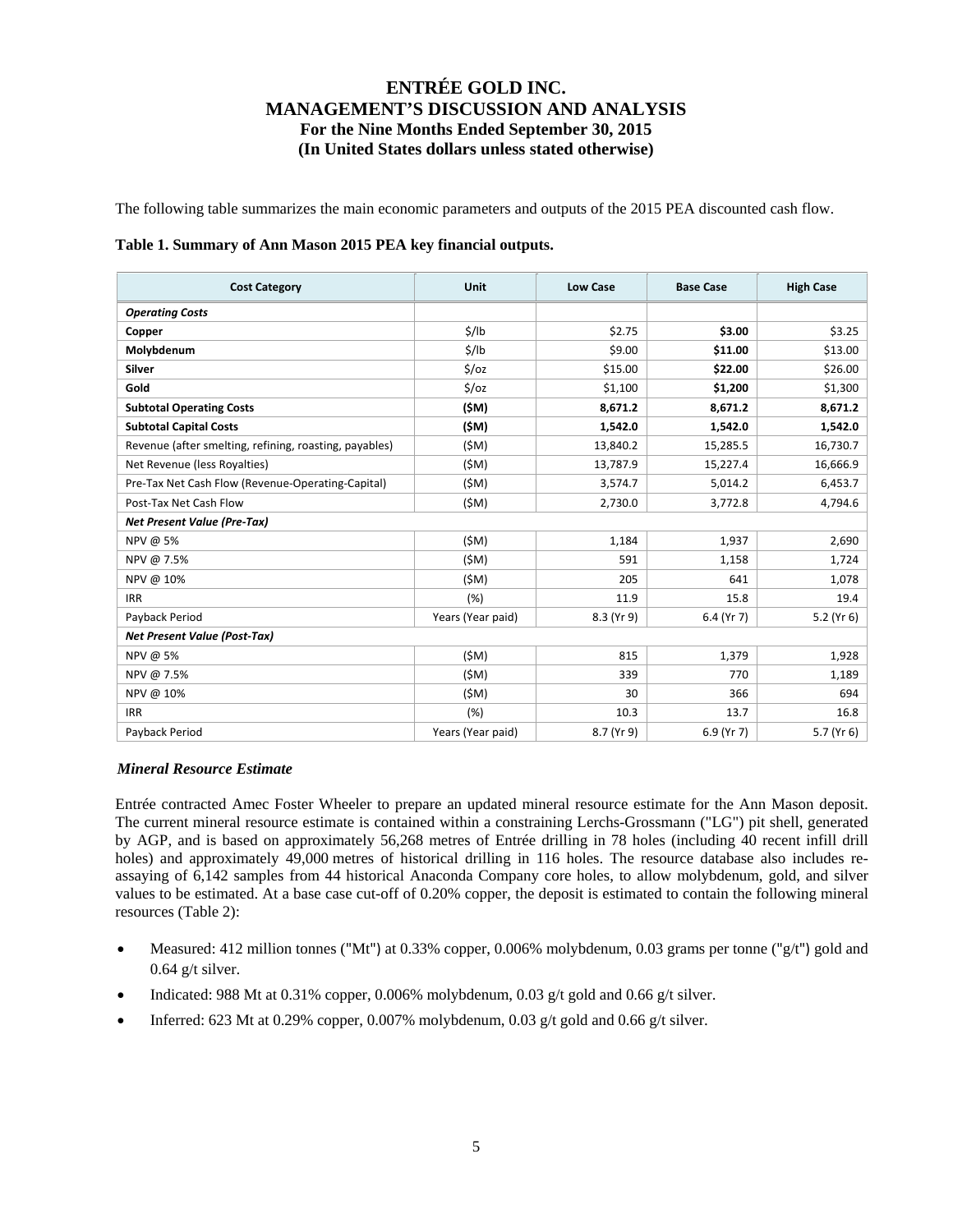|                        |                 |              |              | Grade       | <b>Contained Metal</b> |                    |             |             |             |  |
|------------------------|-----------------|--------------|--------------|-------------|------------------------|--------------------|-------------|-------------|-------------|--|
| Classification         | Tonnage<br>(Mt) | Cu<br>$(\%)$ | Mo<br>$(\%)$ | Au<br>(g/t) | Ag<br>(g/t)            | <b>Cu</b><br>(MIb) | Mo<br>(MIb) | Au<br>(Moz) | Ag<br>(Moz) |  |
| Measured               | 412             | 0.33         | 0.006        | 0.03        | 0.64                   | 3,037.6            | 58.1        | 0.37        | 8.46        |  |
| Indicated              | 988             | 0.31         | 0.006        | 0.03        | 0.66                   | 6,853.3            | 128.5       | 0.97        | 21.00       |  |
| Measured and Indicated | 1,400           | 0.32         | 0.006        | 0.03        | 0.65                   | 9,890.9            | 186.6       | 1.33        | 29.46       |  |
| Inferred               | 623             | 0.29         | 0.007        | 0.03        | 0.66                   | 3,987.2            | 96.2        | 0.58        | 13.16       |  |

### **Table 2. Mineral Resource Statement for the Ann Mason Deposit based on a 0.20% Copper Cut-off**

**Notes:** 

Effective date September 9, 2015, Peter Oshust, P.Geo.

- 1. Mineral resources are reported within a constraining pit shell developed using Whittle™ software. Assumptions include metal prices of \$3.74/lb for copper, \$13.23/lb for molybdenum, \$1,495/oz for gold, and \$23.58/oz for silver, process recoveries of 92% for copper, 50% for molybdenum, 50% for gold, and 55% for silver, mining cost of \$1.09/t + \$0.02/bench below 1605 metres, \$5.82/t for processing, and \$0.30/t for  $G&A$ .
- 2. Assumptions include 100% mining recovery.
- 3. An external dilution factor was not considered during this mineral resource estimation.
- 4. Internal dilution within a 20 metre x 20 metre x 15 metre selective mining unit ("SMU") was considered.
- 5. The 0.4% NSR royalty held by Sandstorm Gold Ltd. was not considered during the preparation of the constraining pit.

Mineral resources that are not mineral reserves do not have demonstrated economic viability.

The July 31, 2012 Blue Hill mineral resource estimate was reproduced in the 2015 PEA. Mineral resources at Blue Hill were estimated by Michael Waldegger, P.Geo. under the supervision of Pierre Desautels, P.Geo. of AGP. The estimate is based on copper, molybdenum, gold, and silver drill hole sample grades collected from 6 core and 24 reverse circulation ("RC") drill holes completed by Entrée, and also from 20 historical core and RC drill holes completed by Anaconda Company and PacMag.

The resource is reported within a LG pit shell, generated by AGP, and is based on Entrée's drilling of 30 RC and core holes totaling approximately 6,822 metres. In addition, the estimate incorporates approximately 2,381 metres of RC drilling (7 holes) and 1,057 metres of core drilling (2 holes) completed by PacMag, and 10 historic Anaconda Company RC and core holes totaling approximately 2,927 metres. A total of 10 holes drilled in 2013 and 2015 were subsequently added to the database. Four of those holes were located in close proximity to the Blue Hill mineral resource but were considered not material to the overall Ann Mason Project; therefore, the Blue Hill mineral resource estimate was not updated for the 2015 PEA.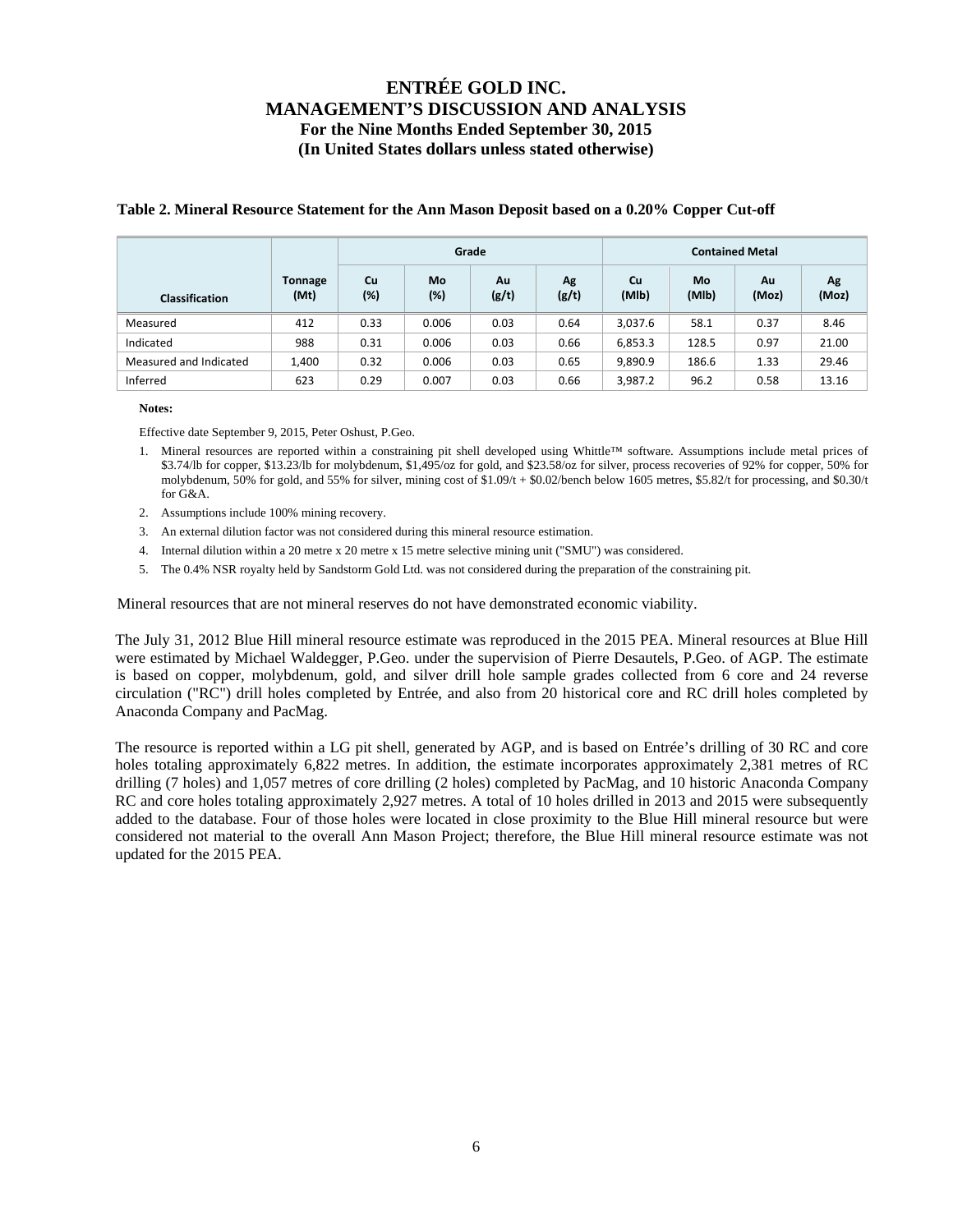The following table summarizes the pit-constrained Inferred mineral resource estimate for the Blue Hill deposit (reported separately for oxide, mixed and sulphide copper mineralization):

| Zone                     | <b>Base Case</b><br>Cut-off<br>(Cu %) | <b>Tonnes</b><br>(Million) | Cu<br>(%) | <b>Cu</b><br>(Million lb) | <b>Mo</b><br>(%) | Au<br>(g/t) | Ag<br>(g/t) |
|--------------------------|---------------------------------------|----------------------------|-----------|---------------------------|------------------|-------------|-------------|
| Oxide                    | 0.10                                  | 47.44                      | 0.17      | 179.37                    | $---$            | $---$       | ---         |
| Mixed                    | 0.10                                  | 24.69                      | 0.18      | 98.12                     | $---$            | $---$       | ---         |
| Oxide/Mixed<br>Sub-total | 0.10                                  | 72.13                      | 0.17      | 277.49                    | $- - -$          | $--$        | ---         |
| Sulphide                 | 0.15                                  | 49.86                      | 0.23      | 253.46                    | 0.005            | 0.01        | 0.3         |

**Table 3. Summary of Blue Hill Pit-Constrained Inferred Mineral Resource (Effective July 31, 2012)** 

**Notes:** 

- 1. Mineral resources are classified in accordance with the 2014 CIM Definition Standards for Mineral Resources and Mineral Reserves.
- 2. Mineral resources do not include external dilution, nor was the tabulation of contained metal adjusted to reflect metallurgical recoveries.
- 3. Tonnages are rounded to the nearest 10,000 tonnes, and grades are rounded to two decimal places.
- 4. Rounding as required by reporting guidelines may result in apparent summation differences between tonnes, grade, and contained metal content.
- 5. Material quantities and grades are expressed in metric units, and contained metal in imperial units.

The Blue Hill deposit underlies a 900 by 450 metre area. Combined oxide and mixed zones range up to 185 metres in thickness (thinning to the northwest) with the sulphide zone appearing at an average depth of 160 metres below surface. Mineralization remains open to the northwest.

Preliminary metallurgy suggests the oxide and mixed copper mineralization is amenable to low-cost, heap leach and solvent extraction/electrowinning ("SX/EW") processing. Average copper recovery in the oxide mineralization in column leach testing is 86%, while the mixed material returned 83% recovery. The underlying sulphide-copper mineralization has only been tested with ten widely spaced holes and remains open in most directions.

### **MONGOLIA – LOOKOUT HILL**

The Lookout Hill property in the South Gobi region of Mongolia is comprised of two mining licences, Shivee Tolgoi and Javhlant. The original Shivee Tolgoi and Javhlant exploration licences were converted into mining licences by the Mineral Resources Authority of Mongolia ("MRAM") in October 2009 as a condition precedent to the Oyu Tolgoi Investment Agreement. Shivee Tolgoi and Javhlant completely surround Oyu Tolgoi LLC's ("OTLLC") Oyu Tolgoi mining licence and host the Hugo North Extension copper-gold deposit and the Heruga copper-gold-molybdenum deposit, respectively. These deposits are located within a land area that is subject to a joint venture between Entrée and OTLLC (the "Entrée-OTLLC Joint Venture"). OTLLC is owned 66% by Turquoise Hill Resources Ltd. (together with its wholly-owned subsidiaries "Turquoise Hill") and 34% by the Government of Mongolia (through Erdenes Oyu Tolgoi LLC).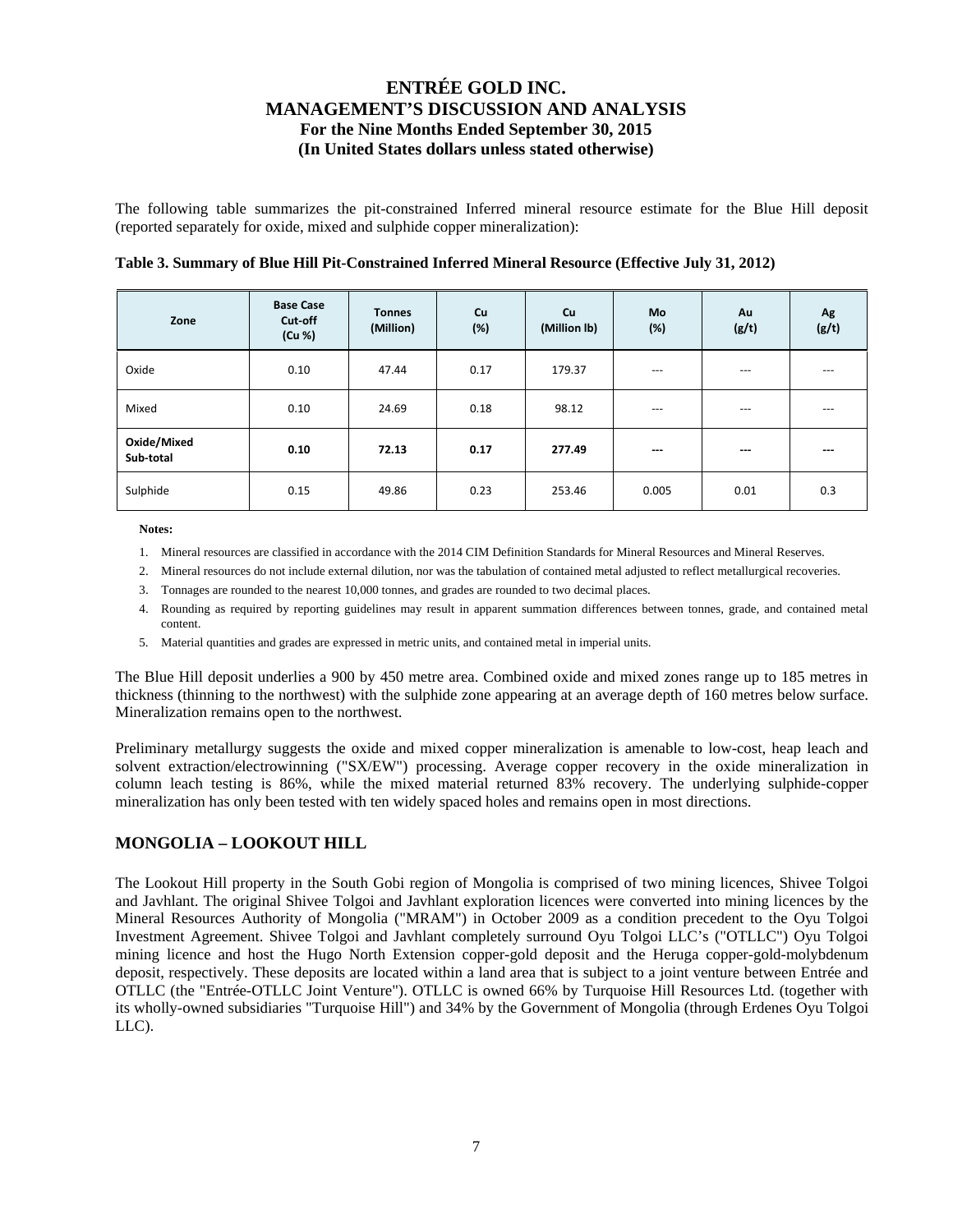The Shivee Tolgoi and Javhlant mining licences are divided between Entrée and the Entrée-OTLLC Joint Venture as follows:

- The Entrée-OTLLC Joint Venture covers 39,807 hectares consisting of the eastern portion of Shivee Tolgoi and all of the Javhlant mining licence (the "Joint Venture Property"). The Joint Venture Property is contiguous with, and on three sides (to the north, east and south) surrounds OTLLC's Oyu Tolgoi mining licence. The Joint Venture Property hosts the Hugo North Extension deposit and the Heruga deposit.
- The portion of the Shivee Tolgoi mining licence outside of the Joint Venture Property ("Shivee West") covers an area of 23,114 hectares. Shivee West is 100% owned by Entrée but is subject to a first right of refusal by OTLLC. In October 2015, as part of efforts to manage cash reserves, Entrée voluntarily surrendered the westernmost 12,060 hectares of Shivee West, reducing its area from 35,173 hectares.

In February 2013, the Company entered into an equity participation and funding agreement (the "Funding Agreement") with Sandstorm that provided an upfront deposit (the "Deposit") from Sandstorm of \$40 million. The Company will use future payments that it receives from its mineral property interests, including from the Joint Venture Property, to purchase and deliver metal credits to Sandstorm, in amounts that are indexed to the Company's share of gold, silver and copper production from the Joint Venture Property as follows:

- 25.7% of Entrée's share of gold and silver, and 2.5% of Entrée's share of copper, produced from the portion of the Shivee Tolgoi mining licence included in the Joint Venture Property (represented by the shaded upper right portion of the following illustration); and
- 33.8% of Entrée's share of gold and silver, and 2.5% of Entrée's share of copper, produced from the Javhlant mining licence (represented by the lower hatched portion of the following illustration).

In addition to the Deposit, upon delivery of the metal credits Sandstorm will make a cash payment to the Company equal to the lesser of the prevailing market price and \$220/oz of gold, \$5/oz of silver and \$0.50/lb of copper (subject to inflation adjustments). After approximately 8.6 million ounces of gold, 40.3 million ounces of silver and 9.1 billion pounds of copper have been produced from the entire Joint Venture Property, the cash payment will increase to the lesser of the prevailing market price and \$500/oz of gold, \$10/oz of silver and \$1.10/lb of copper (subject to inflation adjustments). To the extent that the prevailing market price is greater than the amount of the cash payment, the difference between the two will be credited against the Deposit (the net amount of the Deposit being the "Unearned Balance").

In the event of a partial expropriation of Entrée's economic interest, contractually or otherwise, in the Joint Venture Property, which is not reversed during the abeyance period provided for in the Funding Agreement, the Company will be required to return a pro rata portion of the Deposit (the amount of the repayment not to exceed the amount of the Unearned Balance) and the metal credits that the Company is required to deliver will be reduced proportionately. In the event of a full expropriation, the full amount of the Unearned Balance must be returned with interest.

The Company is not required to deliver actual metal, and the Company may use revenue from any of its assets to purchase the requisite amount of metal credits.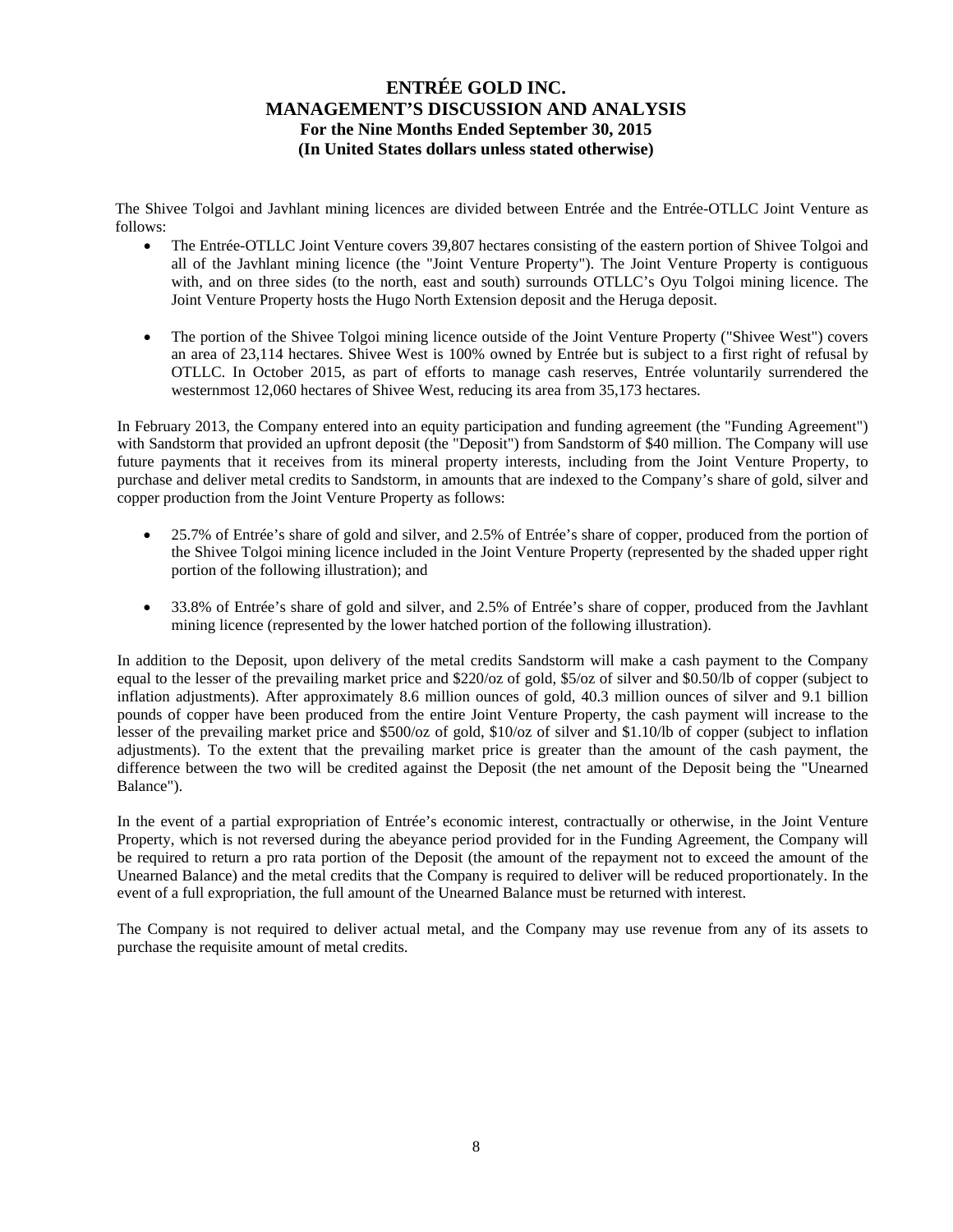06.6  $-1.90$ 106.8  $101$ Khanbumbat Airport Shivee Tolgoi Mining<br>Licence (15226A) Shivee Tolgoi Mining<br>Licence (15226A) Ulaan<br>Khud  $43.1$  $43.1$ Argo &<br>Zone III Zone 1 **SHIVEE WEST JOINT VENTURE** 100% Entrée **PROPERTY**  $\blacktriangle$ Shivee Camp **Hugo North Extension Deposit** Khoyo Mod **Ovu Tolgo** Mining Licence<br>(OTLLC) **Heruga Deposit** Heruga<br>Southwest **LEGEND** nce (1522) Mineral Deposit Entrée-OTLLC Shivee West - 100% Entrée **ENTRÉE GOLD INC. Mineral Deposit OTLLC**  $\overline{\phantom{a}}$ Entrée - OTLLC Joint Venture **LOOKOUT HILL PROPERTY** 42.9 **Copper Gold Prospect** Shivee Tolgoi Mining Licence **10 km** Javhlant Mining Licence **Gold Prospect SCALE** 2 November, 2015<br>WGS 84 **Paved Road**  $\overline{5}$ 

The illustration below depicts the different areas of Lookout Hill:

Entrée is engaged in ongoing constructive discussions with stakeholders of the Oyu Tolgoi project, including the Government of Mongolia, OTLLC, Erdenes Oyu Tolgoi LLC, Turquoise Hill and Rio Tinto. The discussions to date have focussed on issues arising from Entrée's exclusion from the 2009 Oyu Tolgoi Investment Agreement, including the fact that the Government of Mongolia does not have a full 34% interest in the Joint Venture Property; the fact that the mining licences integral to future underground operations are held by more than one corporate entity; and the fact that Entrée does not benefit from the stability that it would otherwise have if it were a party to the Oyu Tolgoi Investment Agreement. No agreements have been finalized.

### *Entrée-OTLLC Joint Venture*

In October 2004, the Company entered into an arm's-length Equity Participation and Earn-In Agreement (the "Earn-In Agreement") with Turquoise Hill. Under the Earn-In Agreement, Turquoise Hill agreed to purchase equity securities of the Company, and was granted the right to earn an interest in the Joint Venture Property. Most of Turquoise Hill's rights and obligations under the Earn-In Agreement, including its right of first refusal on Shivee West, were subsequently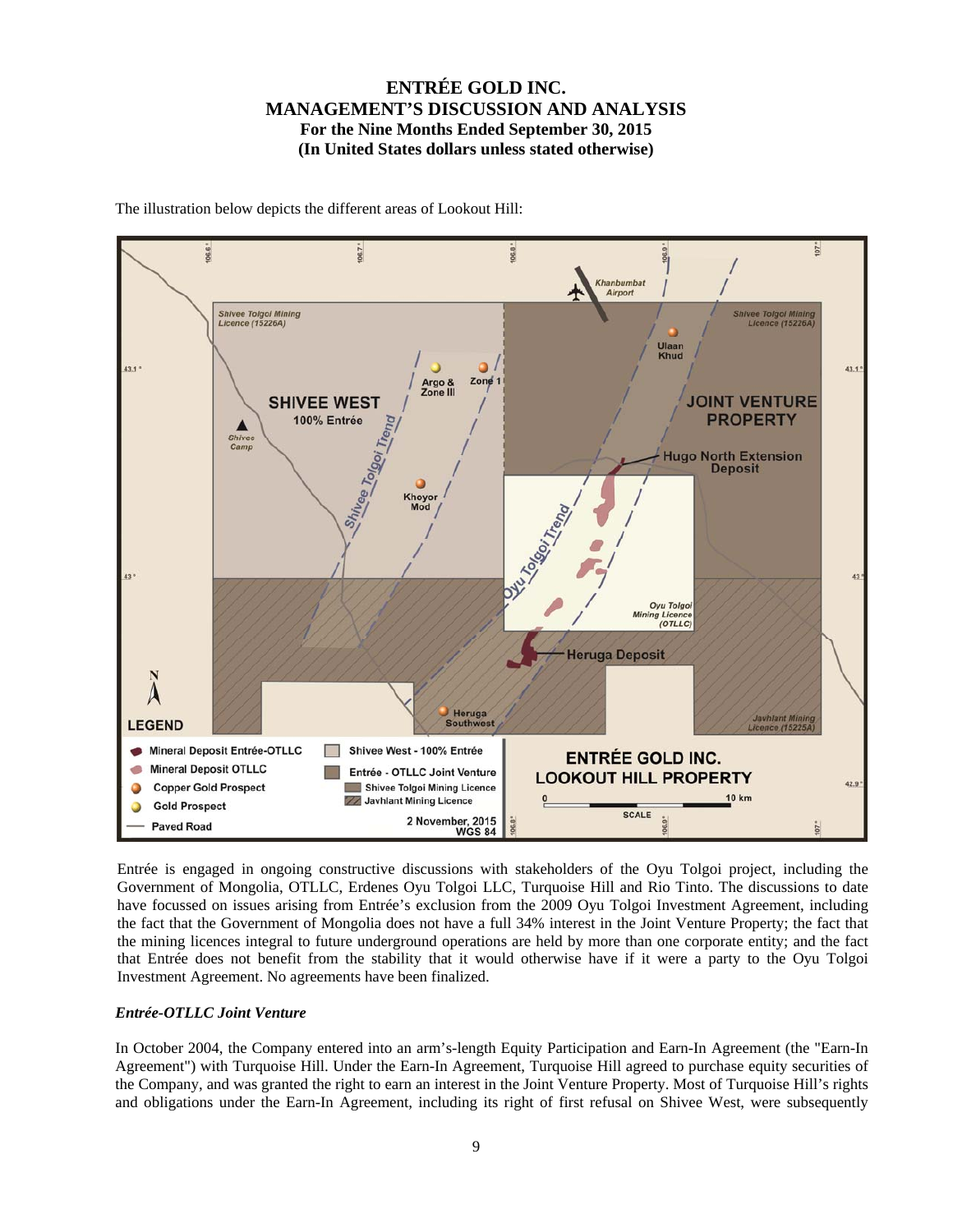assigned by Turquoise Hill to what was then its wholly-owned subsidiary, OTLLC. OTLLC is also the title holder of the Oyu Tolgoi mining licence, illustrated in the map above.

OTLLC undertook an exploration program which established the presence of two significant resources on the Joint Venture Property: the Hugo North Extension deposit immediately to the north of the Oyu Tolgoi mining licence and the Heruga deposit immediately to the south of the Oyu Tolgoi mining licence.

On June 30, 2008, OTLLC gave notice to Entrée that it had completed its earn-in obligations by expending a total of \$35 million on exploration on the Joint Venture Property. OTLLC earned an 80% interest in all minerals extracted below a sub-surface depth of 560 metres from the Joint Venture Property and a 70% interest in all minerals extracted from surface to a depth of 560 metres from the Joint Venture Property. The Earn-In Agreement provides that at such time as OTLLC completes its earn-in obligations, the parties will enter into a joint venture agreement in the form attached to the Earn-In Agreement. While the parties have not formally executed the joint venture agreement, the Entrée-OTLLC Joint Venture is operating under those terms.

Under the terms of the Entrée-OTLLC Joint Venture, Entrée elected to have OTLLC debt finance Entrée's share of costs with interest accruing at OTLLC's actual cost of capital or prime plus 2%, whichever is less, at the date of the advance. Debt repayment may be made in whole or in part from (and only from) 90% of monthly available cash flow arising from sale of Entrée's share of products. Available cash flow means all net proceeds of sale of Entrée's share of products in a month less Entrée's share of costs of operations for the month.

#### *Investment by Rio Tinto in Entrée and Turquoise Hill*

In June 2005, following the announcement in May 2005 of the discovery of high grade mineralization at Hugo North Extension, Rio Tinto plc (together with its wholly-owned subsidiaries, "Rio Tinto") indirectly took part in a private placement in the Company and became its then largest shareholder. At September 30, 2015, Rio Tinto owned approximately 11.3% of the Company's issued and outstanding shares.

Following Rio Tinto's investment in the Company in June 2005, Rio Tinto acquired, through a series of transactions, approximately 49% of Turquoise Hill's issued and outstanding shares. On January 24, 2012, Rio Tinto announced that it had increased its ownership interest in Turquoise Hill to 51%. At that time, Rio Tinto was deemed to have acquired beneficial ownership over the common shares of the Company held by Turquoise Hill. At September 30, 2015, Turquoise Hill owned approximately 9.4% of the Company's issued and outstanding common shares, which it acquired pursuant to the Earn-In Agreement. When combined with the common shares of the Company held by Rio Tinto, at September 30, 2015, Rio Tinto beneficially owned approximately 20.7% of the Company's issued and outstanding shares.

#### *Execution of Investment Agreement, Heads of Agreement and Memorandum of Agreement*

The Minerals Law of Mongolia, which became effective on August 26, 2006, defines a mineral deposit of strategic importance (a "Strategic Deposit") as a mineral resource that may have the potential to impact national security, or the economic and social development of the country, or that is generating or has the potential to generate more than five percent (5%) of Mongolia's gross domestic product in any given year. Under Resolution No 57 dated July 16, 2009 of the State Great Khural, the Oyu Tolgoi series of deposits were declared to be Strategic Deposits.

The Minerals Law of Mongolia provides that the State may be an equity participant with any private legal entity, up to a 34% equity interest, in the exploitation of any Strategic Deposit where the quantity and grade of the deposit have been defined by exploration that has not been funded from the State budget. On October 6, 2009, Turquoise Hill, its whollyowned subsidiary OTLLC, and Rio Tinto signed an investment agreement (the "Investment Agreement") with the Mongolian Government, which regulates the relationship among the parties and stabilizes the long term tax, legal, fiscal, regulatory and operating environment to support the development of the Oyu Tolgoi project. The Investment Agreement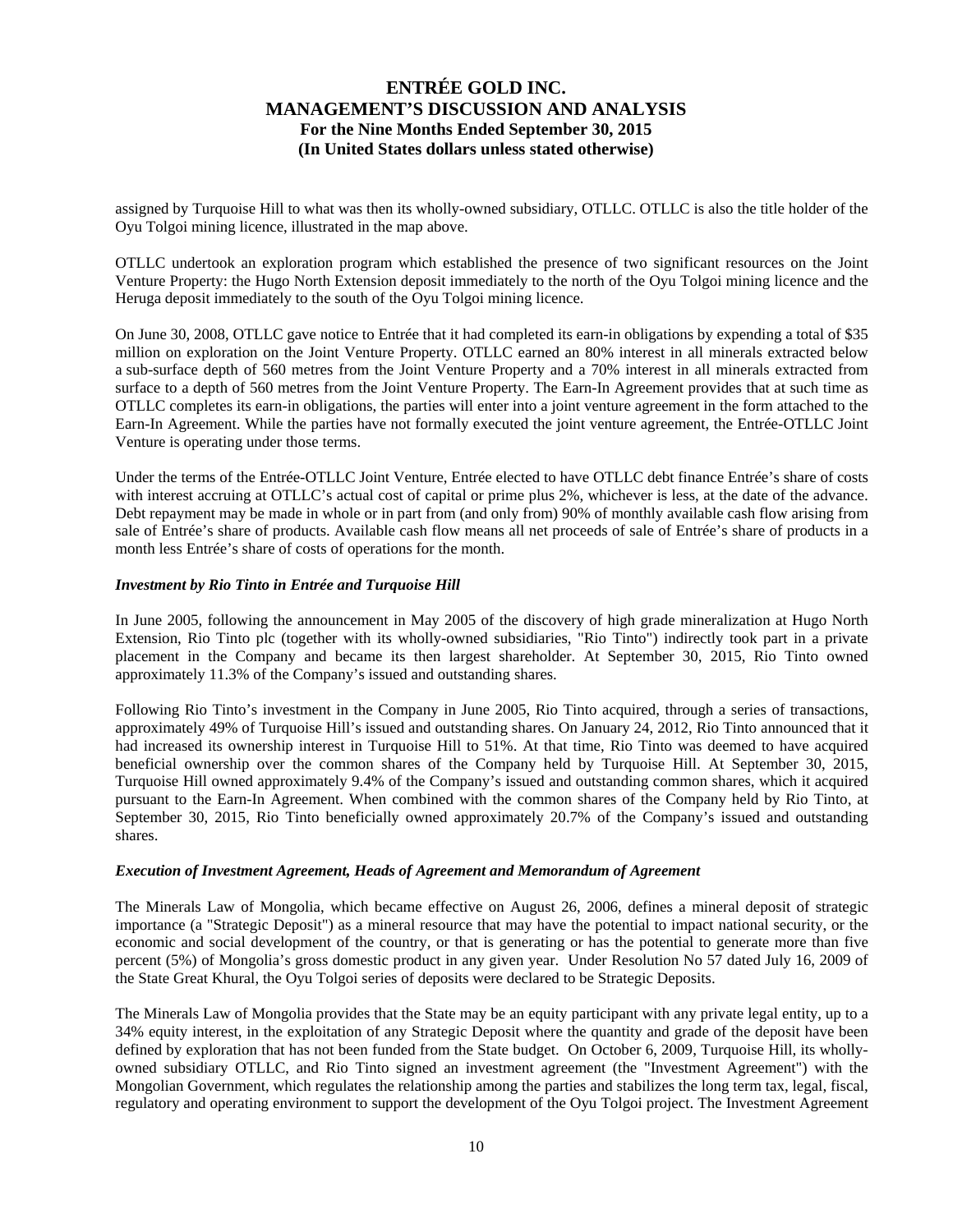specifies that the Government of Mongolia will own 34% of the shares of OTLLC (and by extension, 34% of OTLLC's interest in the Joint Venture Property) through its subsidiary Erdenes Oyu Tolgoi LLC. A shareholders' agreement was concurrently executed to establish the Government's 34% ownership interest in OTLLC and to govern the relationship among the parties.

On December 8, 2010, Rio Tinto and Turquoise Hill entered into a Heads of Agreement (the "Heads of Agreement") which provides for the management structure of OTLLC and the project management structure of the Oyu Tolgoi project, among other things. Under the Heads of Agreement, Rio Tinto is entitled to appoint three of the nine directors of OTLLC (with Turquoise Hill appointing three and the Government of Mongolia appointing three (as directed within the Amended and Restated Shareholders Agreement among the parties (the "Shareholders' Agreement") dated June 8, 2011)) and Rio Tinto assumes management of the building and operation of the Oyu Tolgoi project, which includes the Heruga and Hugo North Extension deposits on the Joint Venture Property.

On April 18, 2012, Rio Tinto announced that it had signed a Memorandum of Agreement (the "MOA") with Turquoise Hill under which Rio Tinto agrees to support and provide certain elements of a comprehensive funding package that will underpin the development of the Oyu Tolgoi project. In accordance with the MOA, Rio Tinto assumed responsibility for all exploration operations on behalf of OTLLC, including exploration on the Joint Venture Property.

### *Oyu Tolgoi Development and Funding*

As reported by Turquoise Hill, overall construction of the first phase of the Oyu Tolgoi project (OTLLC's Southern Oyu open pits) was essentially complete at the end of 2012. First ore was processed through the concentrator on January 2, 2013 and production of the first copper-gold concentrate followed on January 31, 2013. The first shipment of copper concentrate was sent to customers in China on July 9, 2013. On October 14, 2013, Turquoise Hill reported that the concentrator was operating at name-plate capacity of approximately 100,000 tonnes of ore processed per day.

As reported by Turquoise Hill, on April 17, 2013, Rio Tinto signed commitment letters with 15 global banks that locked in pricing and terms for long-term project financing for Oyu Tolgoi. On July 28, 2013, following receipt of notification from the Government of Mongolia that project financing for the Oyu Tolgoi underground mine would require approval by the Mongolian Parliament, Turquoise Hill announced that funding and all work on the underground development of Oyu Tolgoi would be delayed. On August 12, 2013, development of the underground mine, including Lift 1 of the Entrée-OTLLC Joint Venture's Hugo North Extension deposit, was suspended. However, Turquoise Hill reported that the feasibility study for expansion of the Oyu Tolgoi mine was ongoing. The commitments from the commercial bank consortium formally expired on September 30, 2014.

On March 18, 2015, Turquoise Hill announced that OTLLC had filed a statutory 2015 Oyu Tolgoi Feasibility Study ("OTFS 2015") with the Mongolian Minerals Council. Turquoise Hill stated that OTFS 2015 is based on the same study as, and is consistent with, the 2014 Oyu Tolgoi Technical Report filed by Turquoise Hill in October 2014. The OTFS 2015 contains two production cases – a Reserve case and a Life of Mine case.

On May 18, 2015, the Government of Mongolia, OTLLC, Turquoise Hill and Rio Tinto signed the Underground Mine Development and Financing Plan ("Mine Plan") addressing the key outstanding Oyu Tolgoi shareholder issues, including tax matters, a 2% NSR royalty acquired by Turquoise Hill from BHP Billiton in 2003, the Oyu Tolgoi 5% sales royalty calculation, management services payments and the sourcing of power for Oyu Tolgoi from within Mongolia. The Mine Plan states that the principles of a comprehensive financing plan including for the underground stage have been agreed on and include that up to \$6 billion of external funding will be raised through third party project financing (including for the underground stage) and other bank finance, product off-take arrangements or other forms of financing. The Mine Plan resolved a number of issues between the parties including tax matters, the 2% net smelter royalty, sales royalty calculation, management services payments and the sourcing of power for Oyu Tolgoi from within Mongolia.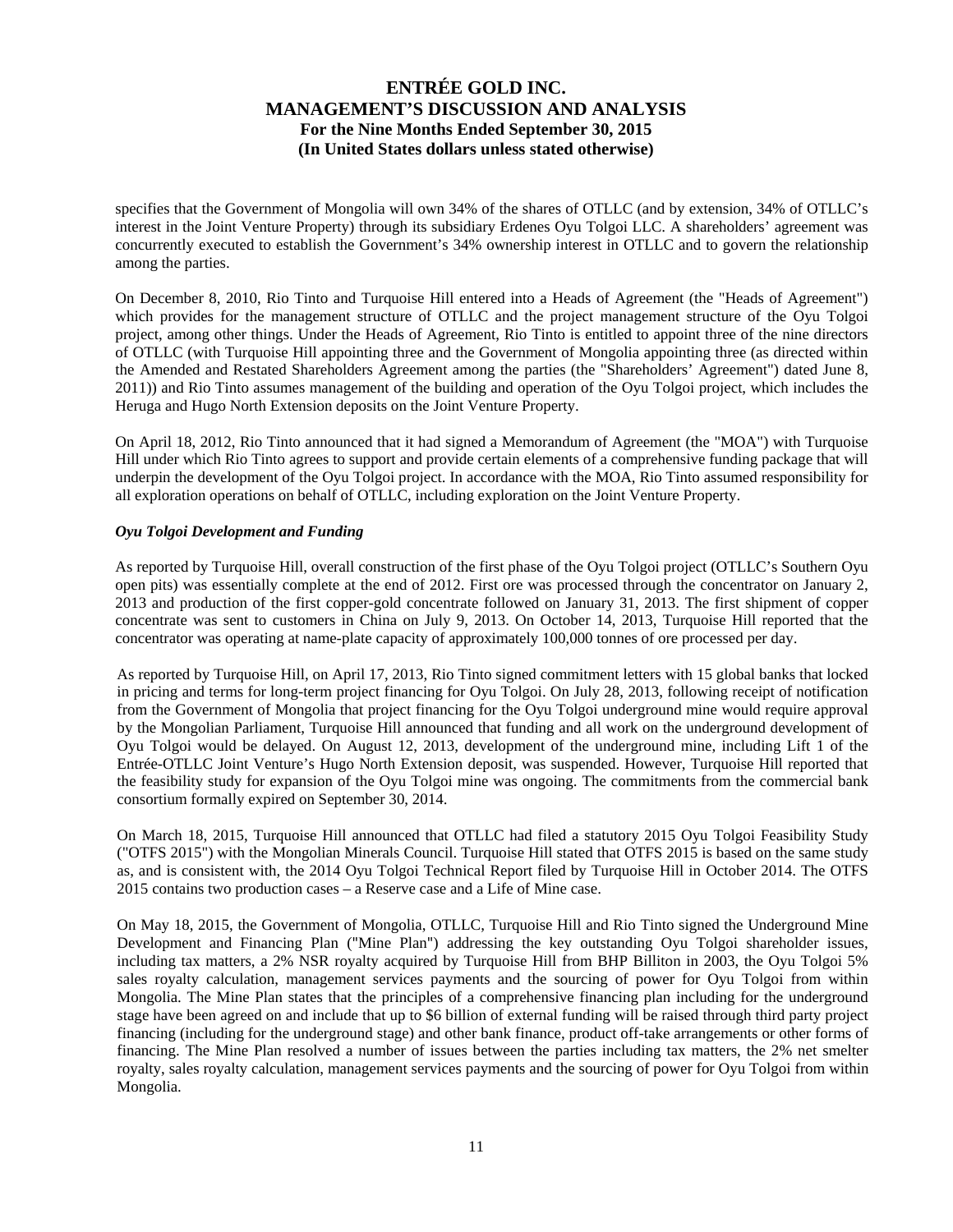Also on May 18, 2015, Turquoise Hill announced that next steps toward the underground development include on-going discussions with the Government of Mongolia in relation to the underground feasibility study and engagement with international financial institutions, export credit agencies and commercial banks to secure approximately \$4 billion in project financing.

On August 27, 2015, Turquoise Hill announced that OTLLC had filed revised schedules for the OTFS 2015 with the Mongolian Minerals Council, which aligned OTFS 2015 with the Mine Plan. Turquoise Hill also stated that:

- an update to the capital estimate will be completed in parallel with other pre-start activities, ahead of final approval of the Oyu Tolgoi project by the Turquoise Hill, Rio Tinto and OTLLC boards;
- the preferred engineering, procurement and construction management ("EPCM") contractor has been engaged to complete some critical path detailed engineering and the re-estimate;
- funding for pre-start activities has been approved, including ramp up of the owners and EPCM team, reestimate activities, detailed engineering and early procurement for plant, equipment and materials that are required for project restart as well as necessary critical works that are key enablers for recommencement of lateral development mining activity;
- the funding covers work scheduled to take place before the official 'notice to proceed' is approved, which is expected in early 2016; and
- the intent of pre-start funding is to ensure the project is ramped back into production as soon as possible, while not making contract commitments ahead of completing the full project approval. Lateral mining development is targeted to restart in mid-2016.

On September 14, 2015, Turquoise Hill announced that the Government of Mongolia had signed the Multilateral Investment Guarantee Agency ("MIGA") for host country approval with respect to guarantees to be issued by MIGA in connection with the Oyu Tolgoi project financing and that the signing was a significant milestone in the project financing timeline. Turquoise Hill further stated that it continues to progress the additional steps required to reach signing of project financing which is expected by the end of 2015.

On November 5, 2015, Turquoise Hill announced that in October 2015, the project financing information circular was provided to the banking syndicate allowing for each institution's respective internal consideration and approval.

In addition on October 15, 2015, Turquoise Hill announced that the third quarter 2015 production for Oyu Tolgoi was 56,000 tonnes of copper and 123,000 ounces of gold in concentrates. Based on the current mine schedule, Oyu Tolgoi is expected to produce 175,000 to 195,000 tonnes of copper and 600,000 to 700,000 ounces of gold in concentrates in 2015.

### *Investment Agreement and the Mongolian Government*

On October 15, 2012, Turquoise Hill announced that it, along with OTLLC and Rio Tinto, had rejected a request from the Mongolia Ministry of Mining to renegotiate the Investment Agreement. This followed re-affirmation by the Mongolian Government in October 2011 that the Investment Agreement was signed in full compliance with all laws and regulations of Mongolia.

In early 2013, Turquoise Hill announced that a number of substantive issues had been raised by the Government of Mongolia relating to implementation of the Investment Agreement and Shareholders' Agreement, including Oyu Tolgoi project development and costs, operating budget, project financing, management fees and governance. On August 12,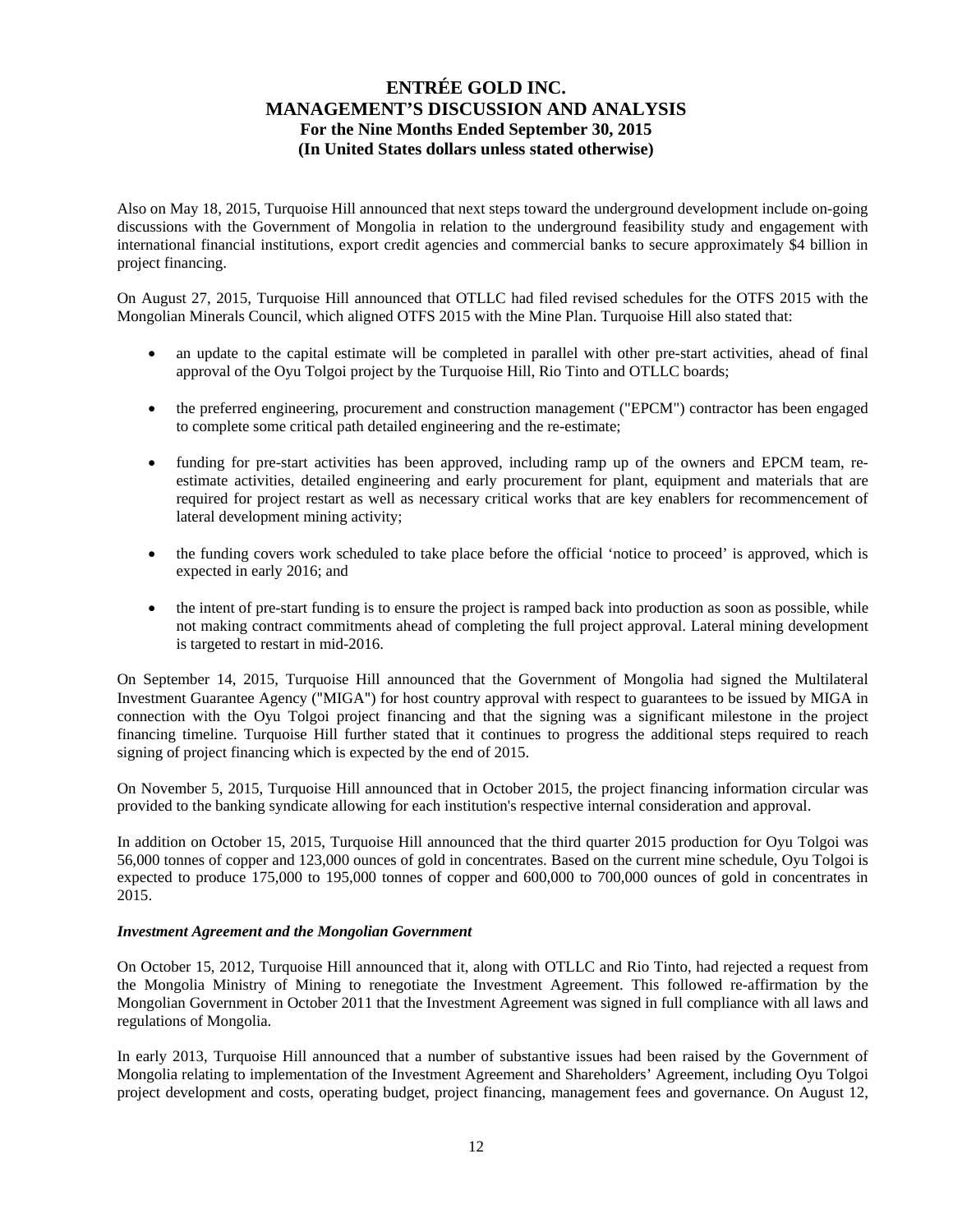2013, development of the Oyu Tolgoi underground mine was suspended pending the resolution of outstanding OTLLC shareholder issues.

On May 18, 2015, the Government of Mongolia, OTLLC, Turquoise Hill and Rio Tinto signed the Mine Plan as further described under "Oyu Tolgoi Development and Funding" above, which provides a pathway forward in addressing outstanding shareholder matters to restart underground development.

### *Investment Agreement and Entrée*

The contract area defined in the Investment Agreement includes the Javhlant and Shivee Tolgoi mining licences, including Shivee West which is 100% owned by Entrée and not currently subject to the Entrée-OTLLC Joint Venture. The conversion of the original Shivee Tolgoi and Javhlant exploration licences into mining licences was a condition precedent to the Investment Agreement coming into effect. The Shivee Tolgoi and Javhlant mining licences were issued on October 27, 2009, and the Investment Agreement took legal effect on March 31, 2010.

The Ministry of Mining has advised Entrée that it considers the deposits on the Joint Venture Property to be part of the series of Oyu Tolgoi deposits, which were declared to be Strategic Deposits under Resolution No 57 dated July 16, 2009 of the State Great Khural. However, at the time of negotiation of the Investment Agreement, Entrée was not made a party to the Investment Agreement, and as such does not have any direct rights or benefits under the Investment Agreement.

OTLLC agreed, under the terms of the Earn-In Agreement, to use its best efforts to cause Entrée to be brought within the ambit of, made subject to and to be entitled to the benefits of the Investment Agreement or a separate stability agreement on substantially similar terms to the Investment Agreement. Entrée is engaged in ongoing constructive discussions with stakeholders of the Oyu Tolgoi project, including the Government of Mongolia, OTLLC, Erdenes Oyu Tolgoi LLC, Turquoise Hill and Rio Tinto. The discussions to date have focussed on issues arising from Entrée's exclusion from the Investment Agreement, including the fact that the Government of Mongolia does not have a full 34% interest in the Joint Venture Property; the fact that the mining licences integral to future underground operations are held by more than one corporate entity; and the fact that Entrée does not benefit from the stability that it would otherwise have if it were a party to the Investment Agreement. In order to receive the benefits of the Investment Agreement, the Government of Mongolia may require Entrée to agree to certain concessions, including with respect to the economic benefit of Entrée's interest in the Joint Venture Property or the royalty rates applicable to Entrée's share of the Joint Venture Property mineralization. No agreements have been finalized.

#### *Joint Venture Property and the Mongolian Government*

In June 2010, the Government of Mongolia passed Resolution 140, the purpose of which is to authorize the designation of certain land areas for "state special needs" within certain defined areas, some of which include or are in proximity to the Oyu Tolgoi project. These state special needs areas are to be used for Khanbogd village development and for infrastructure and plant facilities necessary in order to implement the development and operation of the Oyu Tolgoi project. A portion of the Shivee Tolgoi licence is included in the land area that is subject to Resolution 140.

In June 2011, the Government of Mongolia passed Resolution 175, the purpose of which is to authorize the designation of certain land areas for "state special needs" within certain defined areas in proximity to the Oyu Tolgoi project. These state special needs areas are to be used for infrastructure facilities necessary in order to implement the development and construction of the Oyu Tolgoi project. Portions of the Shivee Tolgoi and Javhlant licences are included in the land area that is subject to Resolution 175.

It is expected, but not yet formally confirmed by the Government, that to the extent that a consensual access agreement exists or is entered into between OTLLC and an affected licence holder, the application of Resolution 175 to the land area covered by the access agreement will be unnecessary. OTLLC has existing access and surface rights to the Joint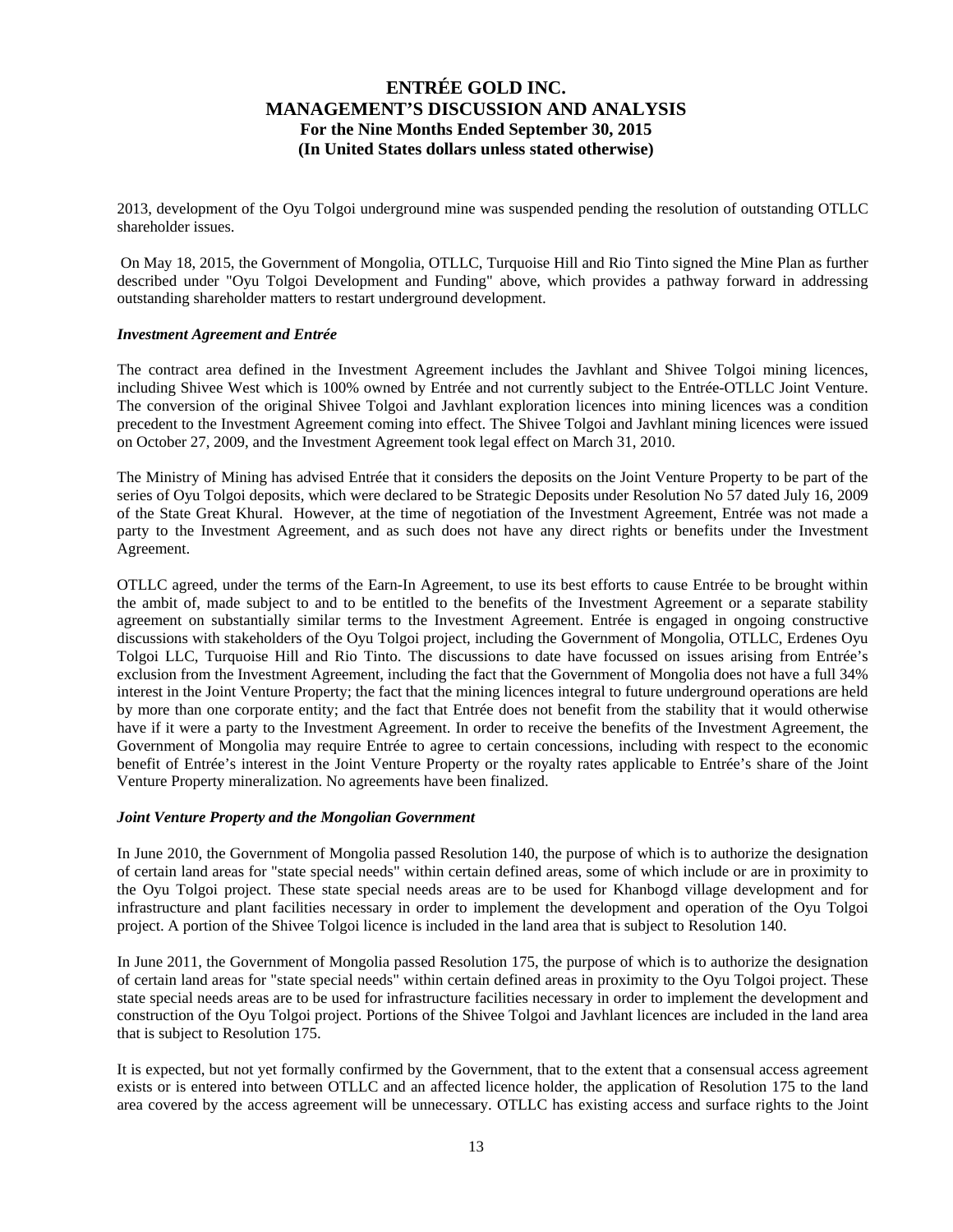Venture Property pursuant to the Earn-In Agreement. If Entrée is unable to reach a consensual arrangement with OTLLC with respect to Shivee West, Entrée's right to use and access a corridor of land included in the state special needs areas for a proposed power line may be adversely affected by the application of Resolution 175. While the Mongolian Government would be responsible for compensating Entrée in accordance with the mandate of Resolution 175, the amount of such compensation is not presently quantifiable.

The Investment Agreement contains provisions restricting the circumstances under which the Shivee Tolgoi and Javhlant licences may be expropriated. As a result, Entrée considers that the application of Resolution 140 and Resolution 175 to the Joint Venture Property will likely be considered unnecessary.

#### *Legislation*

On November 1, 2013, a new Investment Law came into effect in Mongolia. The new law is aimed at reviving foreign investment by easing restrictions on investors in key sectors such as mining and by providing greater certainty on the taxes they must pay. The new law replaces two previous laws, including the Law of Mongolia on the Regulation of Foreign Investment in Business Entities Operating in Sectors of Strategic Importance ("SEFIL"). The full impact of the new Investment Law is not yet known.

On January 16, 2014, the Mongolian Parliament adopted a new State Minerals Policy. The main focus of the policy is to establish a stable investment environment; improve the quality of mineral exploration, mining and processing; encourage the use of environmentally friendly and modern technology; and strengthen the competitiveness of the Mongolian mining sector on the international market. The State Minerals Policy is also intended to serve as the basis for amendments to the existing Minerals Law and other laws relating to the mining sector.

The State Minerals Policy contemplates the establishment of a "Policy Council" with representatives of the State, investors, professional associations and the public, to make recommendations and support the implementation of the State Minerals Policy. The State Minerals Policy sets out a broad timetable for implementation of its objectives, with legislative reform to be implemented in 2014 and 2015, implementation of the principles of the State Minerals Policy to take place between 2014 and 2025, and assessment of the implementation of the State Minerals Policy to occur between 2020 and 2025.

On July 1, 2014, the Mongolian Parliament passed the Law on the Amendments to the Minerals Law which amends the 2006 Minerals Law (the "2014 Amendments"). In addition, the Mongolian Parliament also passed a separate law which repeals the 2010 statute which imposed a moratorium on the granting of new exploration licences and the transfer of existing licences. The 2014 Amendments extend the maximum period for an exploration licence from 9 years to 12 years (although it ended the three year pre-mining period sometimes given to licence holders upon the expiration of their exploration rights), extend the requirement for holders of mining licences to ensure that 90% of their workforce is comprised of Mongolian nationals to the mining licence holder's subcontractors as well, make clearer the roles and responsibilities of government ministries and departments with respect to mineral matters, modify the definition of Strategic Deposit to reflect its impact on the national economy and not regional economy, and provide for some instances where a tender may not be required to obtain minerals licences where state funding has been used if related to compensation for declaring a special needs area, among other changes.

On February 18, 2015, the Mongolian Parliament adopted the Amendment Law to the Minerals Law of 2006 (the "2015 Amendment"), which purports to allow a licence holder to negotiate with the Government of Mongolia with respect to an exchange of the Government's 34% (50% in cases where exploration has been funded by the State budget) equity interest in a licence holder with a Strategic Deposit for an additional royalty payable to the Government. The amount of the royalty payment would vary depending on the particulars of the Strategic Deposit but cannot exceed five percent. The rate of this royalty payment shall be approved by the Government of Mongolia. The full impact of the 2015 Amendment is not yet known.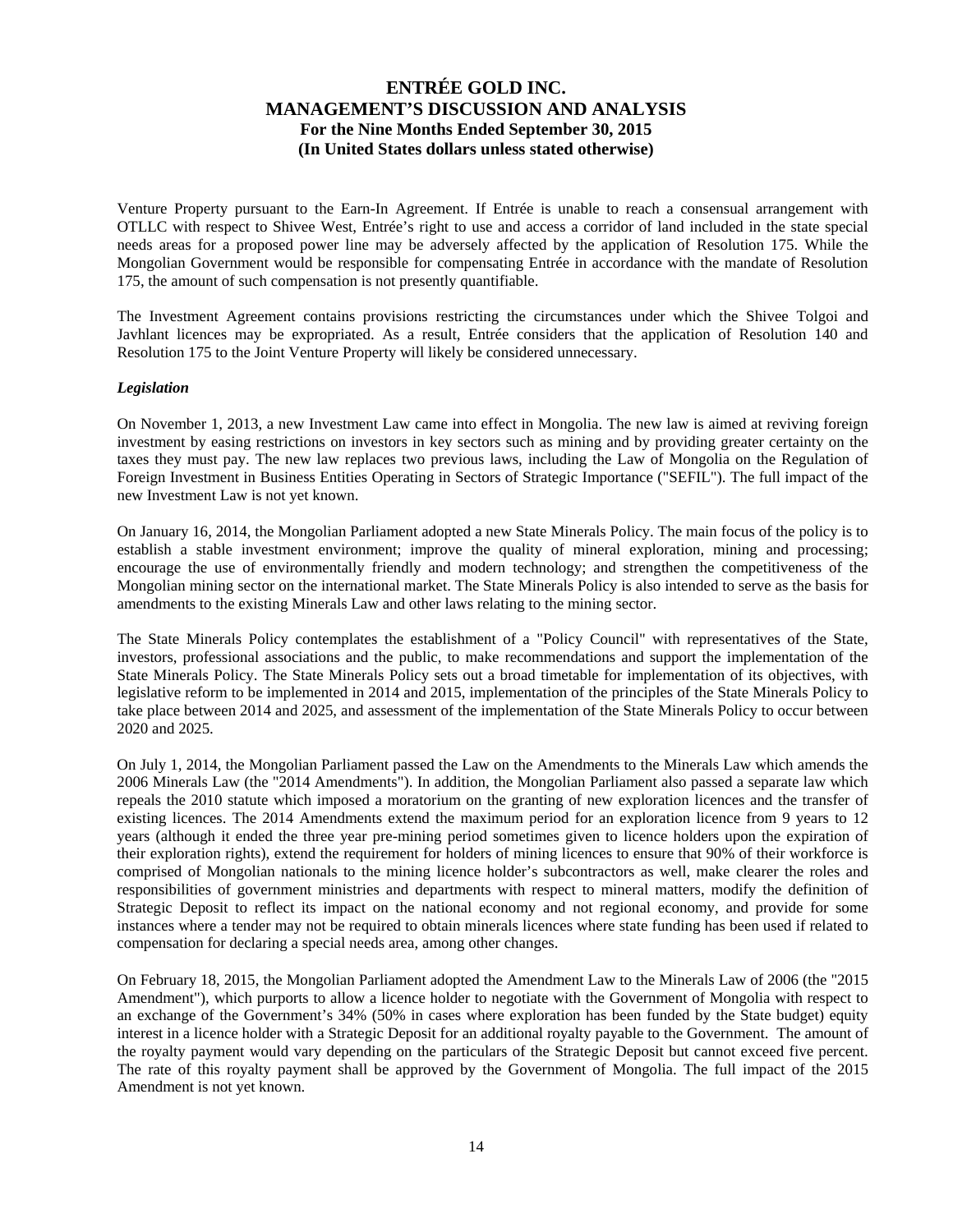The Ministry of Finance and certain Members of Parliament have released draft laws and draft amendments to the tax legislation of Mongolia which include provisions related to the taxation of foreign legal entities operating in Mongolia and minerals companies in general. If certain provisions of these amendments were adopted by Parliament as currently drafted, they could adversely affect Entree's interests. It is not possible to determine when, if ever, these amendments would be adopted and in what form.

### *Mineral Resource and Reserve Estimates*

On April 2, 2013, the Company filed a technical report titled "Technical Report 2013 on the Lookout Hill Property" ("LHTR13"), dated March 28, 2013. Bernard Peters, B.Eng. (Mining), FAusIMM, a QP as defined in NI 43-101, was a QP in LHTR13 and was responsible for the overall report preparation and mineral reserves. For additional information regarding the assumptions, qualifications and procedures associated with the scientific and technical information regarding the Lookout Hill property, reference should be made to the full text of LHTR13, which is available for review on SEDAR located at www.sedar.com or on www.entreegold.com.

Hugo North Extension Indicated mineral resources were used to report Probable mineral reserves in LHTR13. The engineering has been carried out to a pre-feasibility level or better to estimate the underground mineral reserve. To ensure that Inferred mineral resources do not become included in the mineral reserve estimate, copper and gold grades of Inferred mineral resources within the block cave shell were set to zero and, as such, this material was assumed to be dilution. The block cave shell was defined by a \$15/t NSR. Entrée's Probable mineral reserve on the Hugo North Extension portion of the Hugo Dummett deposit is the economically mineable portion of the mineral resources.

Table 4 shows the underground mineral reserves for Lift 1 of the Hugo North Extension deposit as reported in LHTR13. Entrée has a 20% interest in mineralization extracted from the Hugo North Extension deposit.

| <b>Classification</b>            | <b>Ore</b><br>(Mt) | <b>NSR</b><br>(5/t)      | Cu<br>(%)                | Au<br>(g/t) | Ag<br>(g/t)              | Cu<br>(M <sub>lb</sub> ) | Au<br>(koz) | Ag<br>(koz) |
|----------------------------------|--------------------|--------------------------|--------------------------|-------------|--------------------------|--------------------------|-------------|-------------|
| Proven                           | -                  | $\overline{\phantom{0}}$ | $\overline{\phantom{a}}$ |             | $\overline{\phantom{0}}$ | -                        | -           |             |
| Probable                         | 31                 | 95.21                    | 1.73                     | 0.62        | 3.74                     | 1,090                    | 521         | 3,229       |
| Total Entrée-OTLLC Joint Venture | 31                 | 95.21                    | 1.73                     | 0.62        | 3.74                     | 1,090                    | 521         | 3,229       |

#### **Table 4. LHTR13 Entrée-OTLLC Joint Venture Mineral Reserve, March 25, 2013**

**Notes:** 

- Entrée has a 20% interest in the reported mineral reserve.
- Metal prices used for calculating the Hugo North Extension underground NSR for mine planning are copper \$2.81/lb; gold \$970/oz; and silver \$15.50/oz based on long term metal price forecasts at the beginning of the mineral reserve work. The analysis indicates that the mineral reserve is still valid at these metal prices.
- The NSR has been calculated with assumptions for smelter refining and treatment charges, deductions and payment terms, concentrate transport, metallurgical recoveries and royalties.
- For the underground block cave, all material within the shell has been converted to mineral reserve. This includes Indicated mineral resources below the resource cut-off grade. It also includes Inferred mineral resources, which have been assigned a zero grade and treated as dilution.
- Only Indicated resources were used to report Probable reserves.
- Metal prices used for calculating the financial analysis are as follows: long term copper at \$2.87/lb; gold at \$1,350/oz; and silver at \$23.50/oz. Metal prices are assumed to fall from initial prices to the long term average over five years.
- The mineral reserves are not additive to the mineral resources.

In October 2014, Turquoise Hill filed its 2014 Oyu Tolgoi Technical Report ("2014 OTTR"). 2014 OTTR updates the reserve case for OTLLC's Southern Oyu Tolgoi ("SOT") open pit as well as Lift 1 of Hugo North, including the Hugo North Extension deposit. The 2014 OTTR is based on technical, production and cost information contained in the 2014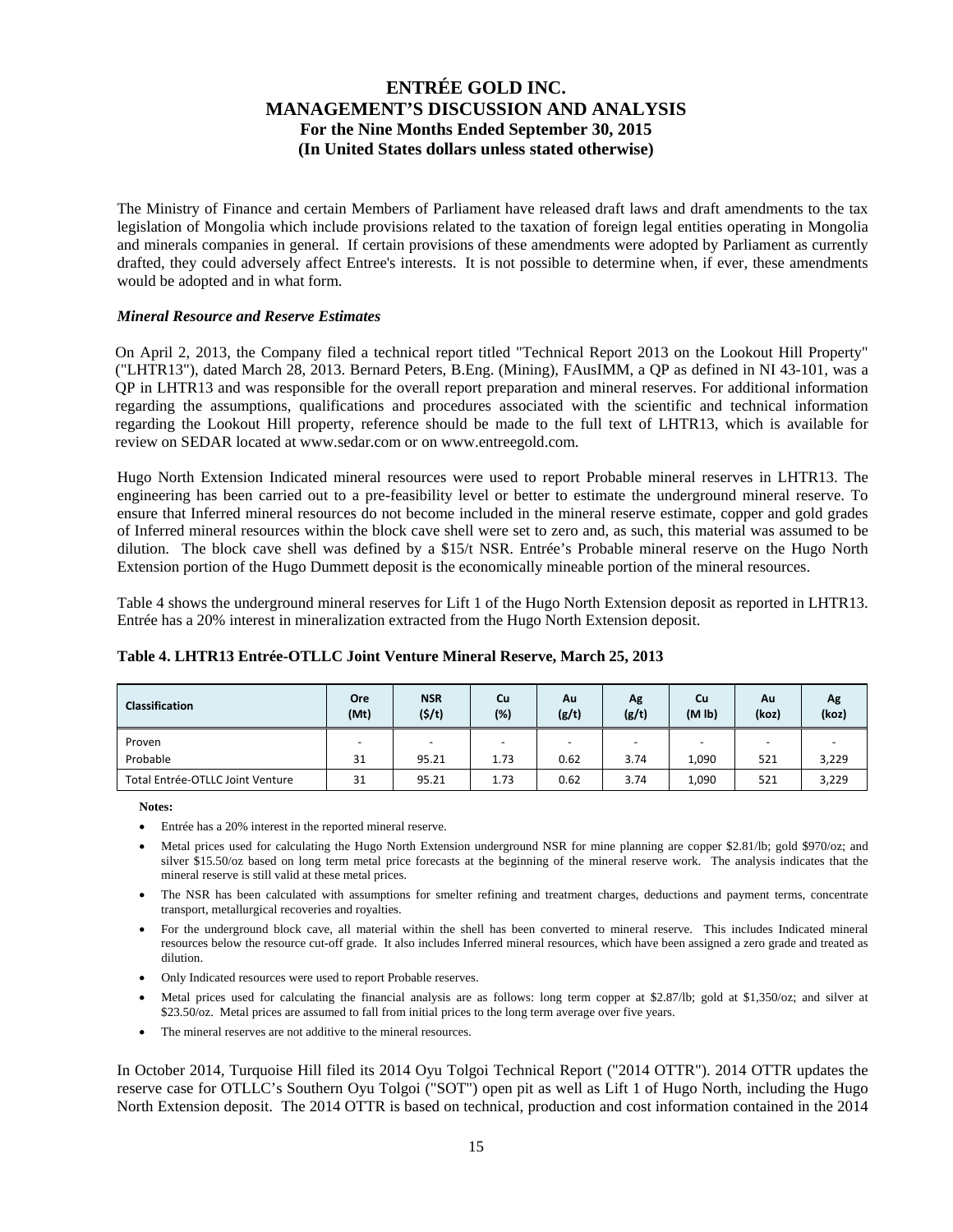Oyu Tolgoi Feasibility Study ("OTFS14"), which was finalized and presented to the board of directors of OTLLC in September 2014.

The Probable mineral reserve reported in 2014 OTTR for Lift 1 of the Entrée-OTLLC Joint Venture's Hugo North Extension deposit totals 35 Mt grading 1.59% copper and 0.55 g/t gold. The effective date of the reserve is September 20, 2014. The reserve was prepared for Turquoise Hill by Bernard Peters, B. Eng. (Mining), FAusIMM. Mr. Peters is also the QP who was responsible for the overall preparation of LHTR13. While the Company has reviewed the work and agrees with its results, it does not consider the changes to the Hugo North Extension deposit reserve and the mineral resources reported in 2014 OTTR to be material.

A comparison of the mineral reserve presented in LHTR13 to the mineral reserve presented in 2014 OTTR is summarized in Table 5 below. While there were changes in costs and revenue assumptions in 2014 OTTR, the similarity of the underlying resource block model has produced a revised mineral reserve that is similar to that of LHTR13.

Mineral reserves are classified in accordance with the CIM Definition Standards for Mineral Resources and Mineral Reserves and prepared in accordance with NI 43-101.

| Probable (Hugo North | <b>Ore</b> | <b>Cu</b> | Au       | Ag      |          | <b>Recovered Metal</b> |          |
|----------------------|------------|-----------|----------|---------|----------|------------------------|----------|
| Extension - EJV)     | (Mt)       | $(\%)$    | (g/t)    | (g/t)   | Cu (Mlb) | Au (koz)               | Ag (koz) |
| 2014 OTTR            | 35         | 1.59      | 0.55     | 3.72    | 1,121    | 519                    | 3,591    |
| LHTR13               | 31         | 1.73      | 0.62     | 3.74    | 1,090    | 521                    | 3,229    |
| <b>Difference</b>    | 4          | $-0.14$   | $-0.07$  | $-0.02$ | 31       | $-2$                   | 361      |
| % Difference         | 11.7%      | $-8.1%$   | $-11.3%$ | $-0.6%$ | 2.8%     | 11.2%                  |          |

**Table 5. Entrée-OTLLC Joint Venture Mineral Reserve Comparison**

**Notes:** 

- LHTR13 mineral reserve estimate has the effective date March 25, 2013.
- 2014 OTTR mineral reserve estimate has the effective date September 20, 2014.
- Entrée has a 20% interest in the Hugo North Extension Lift 1 mineral reserve.
- In 2014 OTTR, metal prices used for calculating the Hugo North Extension underground NSR for mine planning are as follows: copper at \$3.01/lb; gold at \$1,250/oz; and silver at \$20.37/oz, all based on long-term metal price forecasts at the beginning of the mineral reserves work. The analysis indicates that the mineral reserves are still valid at these metal prices.
- The NSR has been calculated with assumptions for smelter refining and treatment charges, deductions and payment terms, concentrate transport, metallurgical recoveries and royalties.
- For the underground block cave, all mineral resources within the shell have been converted to mineral reserves. In both cases, this includes mineral resources below the resource cut-off grade. In both cases it also includes Inferred mineral resources, which have been assigned zero grades and treated as dilution.
- In 2014 OTTR, Measured and Indicated mineral resources were used to report Probable mineral reserves for Hugo North Extension. No Measured mineral resource was included in the resource estimate in LHTR13.
- In 2014 OTTR, metal prices used for calculating the financial analysis are as follows: long term copper at \$3.08/lb; gold at \$1,304/oz; and silver at \$21.46/oz. Metal prices are assumed to fall from initial prices to the long-term average over five years.
- The mineral reserves reported above are not additive to the mineral resources.

The reserve case discussed in LHTR13 and updated in 2014 OTTR, using Proven and Probable mineral reserves, sets out the likely path of initial mine development and includes nine open pit stages at SOT and the initial underground block cave (Lift 1) at Hugo North (including the Entrée-OTLLC Joint Venture's Hugo North Extension). The reserve case assumes the processing of 1.5 billion tonnes of ore over a 41 year period at 100 thousand tonnes per day ("ktpd")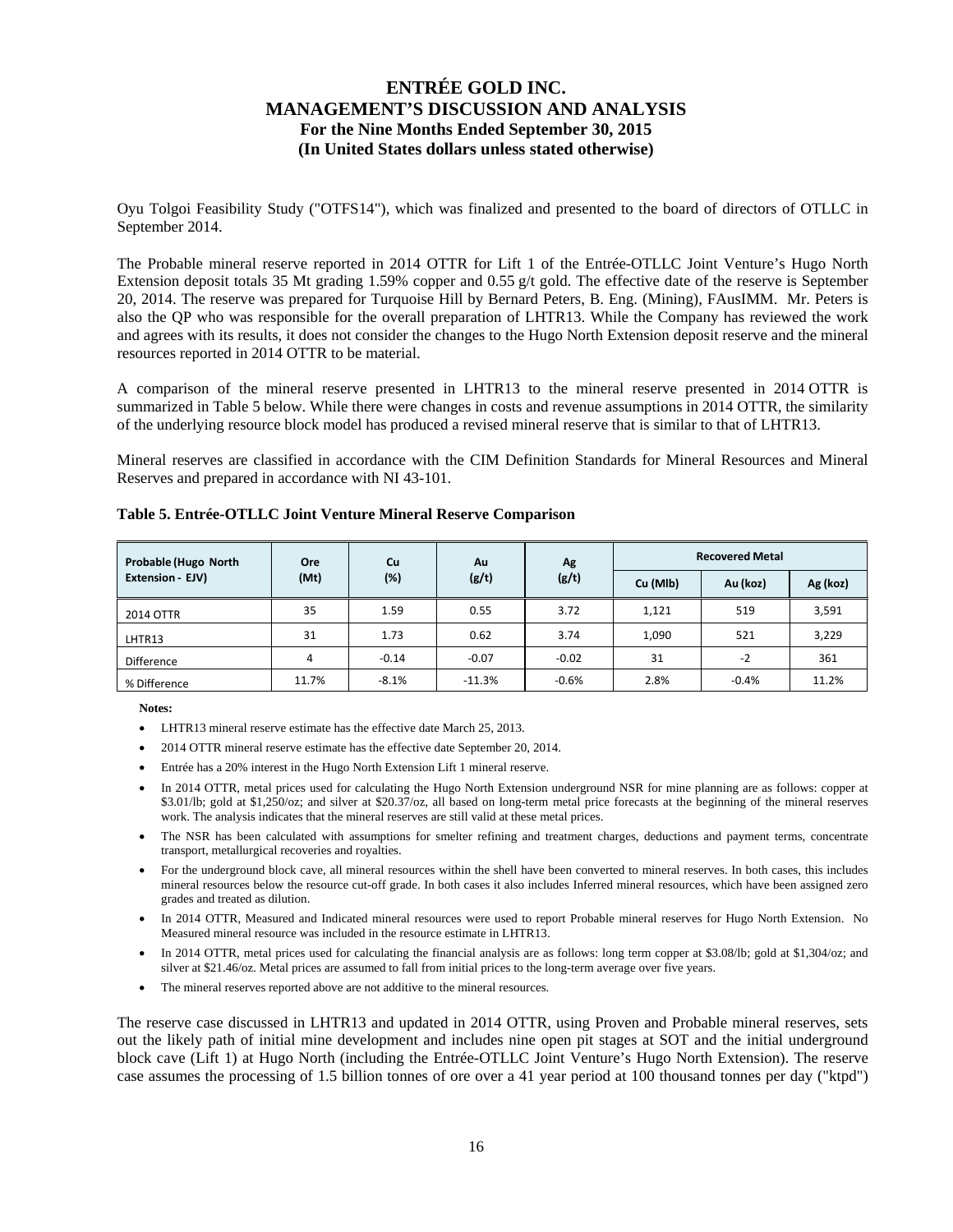from the Hugo North (including Hugo North Extension) and SOT deposits (Table 6). Plans for the further development of Lift 1 are at the feasibility stage.

In August 2013, Turquoise Hill reported that development of the underground mine was suspended to allow matters between OTLLC, Turquoise Hill, Rio Tinto and the Government of Mongolia to be resolved. This delay has in turn postponed the timing of decisions relating to any expansions of the underground operations. The 2014 OTTR production estimates assumed early works recommenced in the third quarter of 2014. This has yet to occur. On October 15, 2015, Turquoise Hill stated that it expects the decision for underground construction in early Q2 of 2016.

#### **Table 6. Entrée-OTLLC Joint Venture Summary Production and Financial Results**

| <b>Description</b>                                                 | <b>Units</b>        | <b>LHTR13 Reserve Case</b>                              | 2014 OTTR Reserve Case |
|--------------------------------------------------------------------|---------------------|---------------------------------------------------------|------------------------|
|                                                                    |                     | Total Mineral Reserve Inventory (entire Lift 1 and SOT) |                        |
| Production Rate (average)                                          | Mtpa                | 36.5                                                    | 36.5                   |
| Total Processed - OTLLC & Joint Venture                            | billion t           | 1.5                                                     | 1.5                    |
|                                                                    | <b>Metal Prices</b> |                                                         |                        |
| Copper                                                             | $\frac{1}{2}$ /lb   | 2.87                                                    | 3.08                   |
| Gold                                                               | $\frac{2}{3}$ /0Z   | 1,350                                                   | 1,304                  |
| Silver                                                             | $\frac{2}{3}$ /oz   | 23.50                                                   | 21.46                  |
|                                                                    |                     | Entrée-OTLLC Joint Venture Property Results             |                        |
| Processed                                                          | Mt                  | 31                                                      | 35                     |
| <b>NSR</b>                                                         | US\$/t              | 95.21                                                   | 99.69                  |
| Cu Grade                                                           | %                   | 1.73                                                    | 1.59                   |
| Au Grade                                                           | g/t                 | 0.62                                                    | 0.55                   |
| Ag Grade                                                           | g/t                 | 3.74                                                    | 3.72                   |
| Copper Recovered                                                   | billion lb          | 1.1                                                     | 1.1                    |
| <b>Gold Recovered</b>                                              | Moz                 | 0.5                                                     | 0.5                    |
| Silver Recovered                                                   | Moz                 | 3.2                                                     | 3.6                    |
| NPV8% After Tax (long-term prices) (Entrée's 20%<br>interest only) | US\$M               | 110                                                     | 102                    |

**Notes:** 

- Entrée has a 20% interest in Entrée-OTLLC Joint Venture Property mineralization. Unless otherwise noted above, results are for the entire Entrée-OTLLC Joint Venture.
- LHTR13 metal prices used for calculating the financial analysis are as follows: long-term copper at \$2.87/lb; gold at \$1,350/oz; and silver at \$23.50/oz. 2014 OTTR metal prices used for calculating the financial analysis are as follows: long-term copper at \$3.08/lb; gold at \$1,304/oz; and silver at \$21.46/oz. The analysis has been calculated with assumptions for smelter refining and treatment charges, deductions and payment terms, concentrate transport, metallurgical recoveries and royalties.
- In LHTR13, for mine planning the metal prices used to calculate block model NSR were copper at \$2.81/lb; gold at \$970/oz; and silver at \$15.50/oz. The NSR shown above for 2014 OTTR was calculated by Entrée from the OTFS14 financial model, using the following metal prices: copper at \$3.01/lb; gold at \$1,250/oz; and silver at \$20.37/oz.
- Underground (including some mining costs) costs used to determine cut-off grades are based on \$15.34/t in LHTR13 and \$15.00/t in 2014 OTTR.
- For the underground block cave, all mineral resources within the shell have been converted to mineral reserves. This includes Indicated mineral resources below the resource cut-off grade. It also includes Inferred mineral resources, which have been assigned a zero grade and treated as dilution.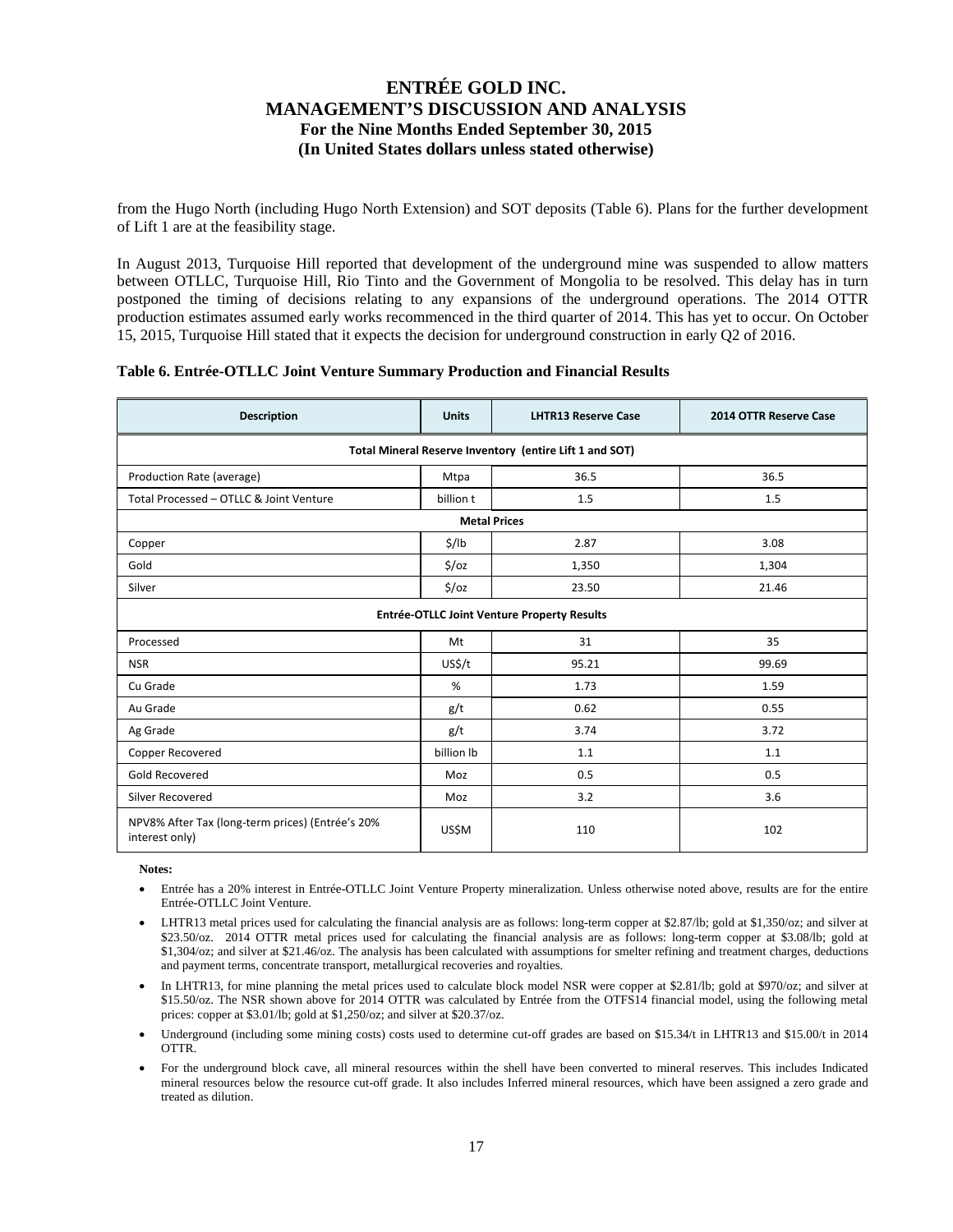- In 2014 OTTR, for Hugo North Extension, Measured and Indicated mineral resources were used to report Probable mineral reserves. In LHTR13, no Measured mineral resources were reported.
- The mineral reserves reported above are not additive to the mineral resources.
- The LHTR13 economic analysis has been calculated from the start of 2012. In 2014 OTTR, economic analysis has been calculated from the start of 2015 and excludes 2014. Costs shown are real costs not nominal costs. Expansion capital includes only direct project costs and does not include non-cash shareholder interest, management fees, tax pre- payments, forex adjustments, or exploration phase expenditure.
- Entrée's after tax NPV8% shown above for 2014 OTTR was calculated by Entrée using the OTFS14 financial model.

The Hugo North Extension NSR (Table 6 above) is the highest NSR for all the deposits at Oyu Tolgoi. The NSR calculation reflects the net value received for the ore by the mine (after all costs and charges). An NSR has been calculated on a US Dollar per tonne basis for each of the mineral reserve areas in the Oyu Tolgoi project.

Using the OTFS14 financial model, the Company calculated that the impact on Entrée's after tax NPV8% from the 2014 OTTR would be an approximate decrease of \$8 million from \$110 million reported in LHTR13 to \$102 million. This is mainly due to a development delay on the Hugo North (including Hugo North Extension) block cave and a subsequent two year delay on the Hugo North Extension ore. The NPV8% case is also impacted by more cautious cave performance assumptions, which led to a reduction in recovered metal and a slowing of cave ramp-up.

The Hugo North (including Hugo North Extension) block cave is scheduled to commence in 2019 with Lift 1 Entrée-OTLLC Joint Venture development scheduled to start in 2020 (previously 2019). Entrée-OTLLC Joint Venture cave production is scheduled to commence in 2025 (previously 2023). Peak production from Hugo North Extension would be reached in 2030 with an estimated production of 8.3 Mt at 1.82% copper and 0.69 g/t gold. Production from Lift 1 at Hugo North Extension is estimated to last until approximately 2033. While underground development pre-start activities are ongoing at Oyu Tolgoi the timing of development and production is subject to change.

Capital costs (excluding sustaining) for development of the entire Hugo North (including Hugo North Extension) underground block cave are estimated at \$4.9 billion. Under the terms of the Entrée-OTLLC Joint Venture, Entrée elected to have OTLLC debt finance Entrée's share of costs with interest accruing at OTLLC's actual cost of capital or prime plus 2%, whichever is less, at the date of the advance. Debt repayment may be made in whole or in part from (and only from) 90% of monthly available cash flow arising from sale of Entrée's share of products.

A significant portion of the mineralization on the Joint Venture Property has not been included in the mining plan and remains in the mineral resource category, including Hugo North Extension – Lift 2 and the Heruga deposit.

The following Table 7 summarizes the mineral resources for the Hugo North Extension deposit and the Heruga deposit as reported in LHTR13. The resource estimate for the Hugo North Extension deposit is effective as of February 20, 2007 and is based on drilling completed to November 1, 2006. The Heruga mineral resource estimate is effective as of March 30, 2010 and is based on drilling completed to June 21, 2009.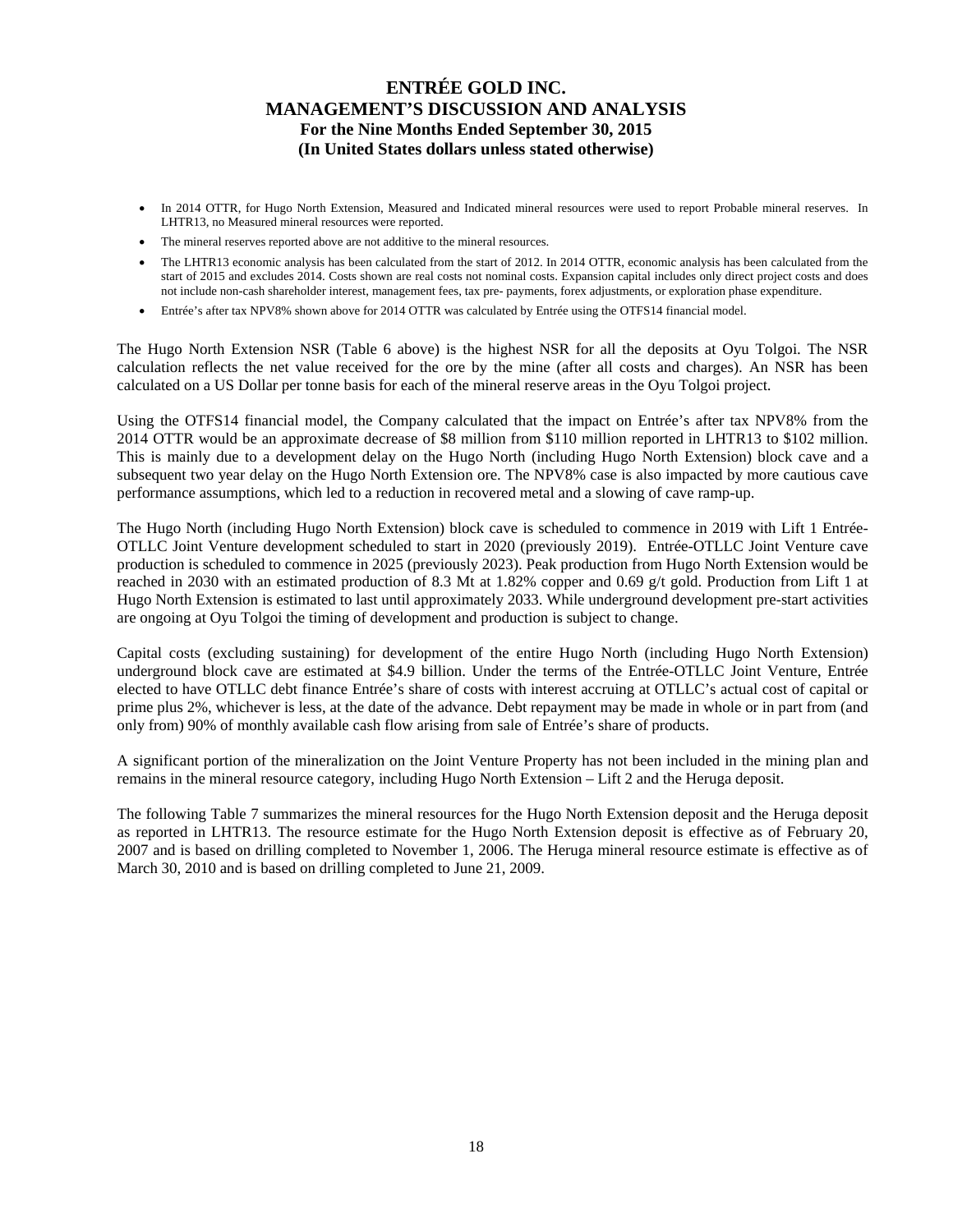### **Table 7. Entrée-OTLLC Joint Venture Mineral Resources (0.37% CuEq cut-off)**

| <b>Deposit</b>                                           | <b>Tonnage</b><br>(Mt) | Copper<br>(%) | Gold<br>(g/t)          | <b>Silver</b><br>(g/t) |     | Molybdenum<br>(ppm) |  | <b>CuEq</b><br>(%) |
|----------------------------------------------------------|------------------------|---------------|------------------------|------------------------|-----|---------------------|--|--------------------|
| <b>Hugo North Extension Deposit</b>                      |                        |               |                        |                        |     |                     |  |                    |
| <b>Indicated Shivee Tolgoi</b><br>(Hugo North Extension) | 132                    | 1.65          | 0.55                   | 4.09                   |     | 35.7                |  | 2.00               |
| <b>Inferred Shivee Tolgoi</b><br>(Hugo North Extension)  | 134                    | 0.93          | 0.25                   | 2.44                   |     | 23.6                |  | 1.09               |
| <b>Heruga Deposit</b>                                    |                        |               |                        |                        |     |                     |  |                    |
| <b>Inferred Jayhlant</b><br>(Heruga)                     | 1,824                  | 0.38          | 0.36                   | 1.35                   |     | 110                 |  | 0.67               |
|                                                          |                        |               |                        |                        |     |                     |  |                    |
|                                                          |                        |               | <b>Contained Metal</b> |                        |     |                     |  |                    |
| <b>Deposit</b>                                           | Copper<br>(MIb)        | Gold<br>(Moz) | <b>Silver</b><br>(Moz) |                        |     | Molybdenum<br>(MIb) |  | CuEq<br>(MIb)      |
| <b>Hugo North Extension Deposit</b>                      |                        |               |                        |                        |     |                     |  |                    |
| <b>Indicated Shivee Tolgoi</b><br>(Hugo North Extension) | 4,800                  | 2.32          | 17.4                   |                        |     | 10.4                |  | 5,810              |
| <b>Inferred Shivee Tolgoi</b><br>(Hugo North Extension)  | 2,760                  | 1.08          | 10.5                   |                        | 7.0 |                     |  | 3,230              |
| <b>Heruga Deposit</b>                                    |                        |               |                        |                        |     |                     |  |                    |
| <b>Inferred Javhlant</b><br>(Heruga)                     | 15,190                 | 21.2          |                        | 79.4                   |     | 444                 |  | 26,850             |

**Notes:** 

Entrée has a 20% interest in mineralization extracted from the Hugo North Extension and Heruga deposits.

 CuEq has been calculated using assumed metal prices of \$1.35/lb for copper, \$650/oz for gold and \$10.00/lb for molybdenum. The equivalence formula was calculated assuming that gold and molybdenum recovery was 91% and 72% of copper recovery respectively. CuEq was calculated using the formula:  $CuEq\% = Cu\% + ((Au g/t*18.98)+(Mo g/t*.01586))/29.76$ . Silver is not included in the CuEq calculation.

- The contained copper, gold, silver and molybdenum in the tables have not been adjusted for metallurgical recovery.
- The 0.37% CuEq cut-off is highlighted as the base case resource for underground bulk mining.
- Mineral resources that are not mineral reserves do not have demonstrated economic viability.

Entrée has reviewed the resource estimate presented in 2014 OTTR, and while the Company agrees with its conclusions, it does not consider the changes to the resource estimate for the Joint Venture Property reported in 2014 OTTR to be material.

The base case cut-off grade of 0.37% copper equivalent ("CuEq") remains the same as in the LHTR13. The resource model has been updated for the Hugo North Extension deposit but remains the same as reported previously for Heruga. The formula used to calculate copper equivalency has been updated in 2014 for each deposit.

Comparisons of the LHTR13 and 2014 OTTR mineral resources for the Hugo North Extension and Heruga deposits are shown in Table 8 and Table 9, respectively, below.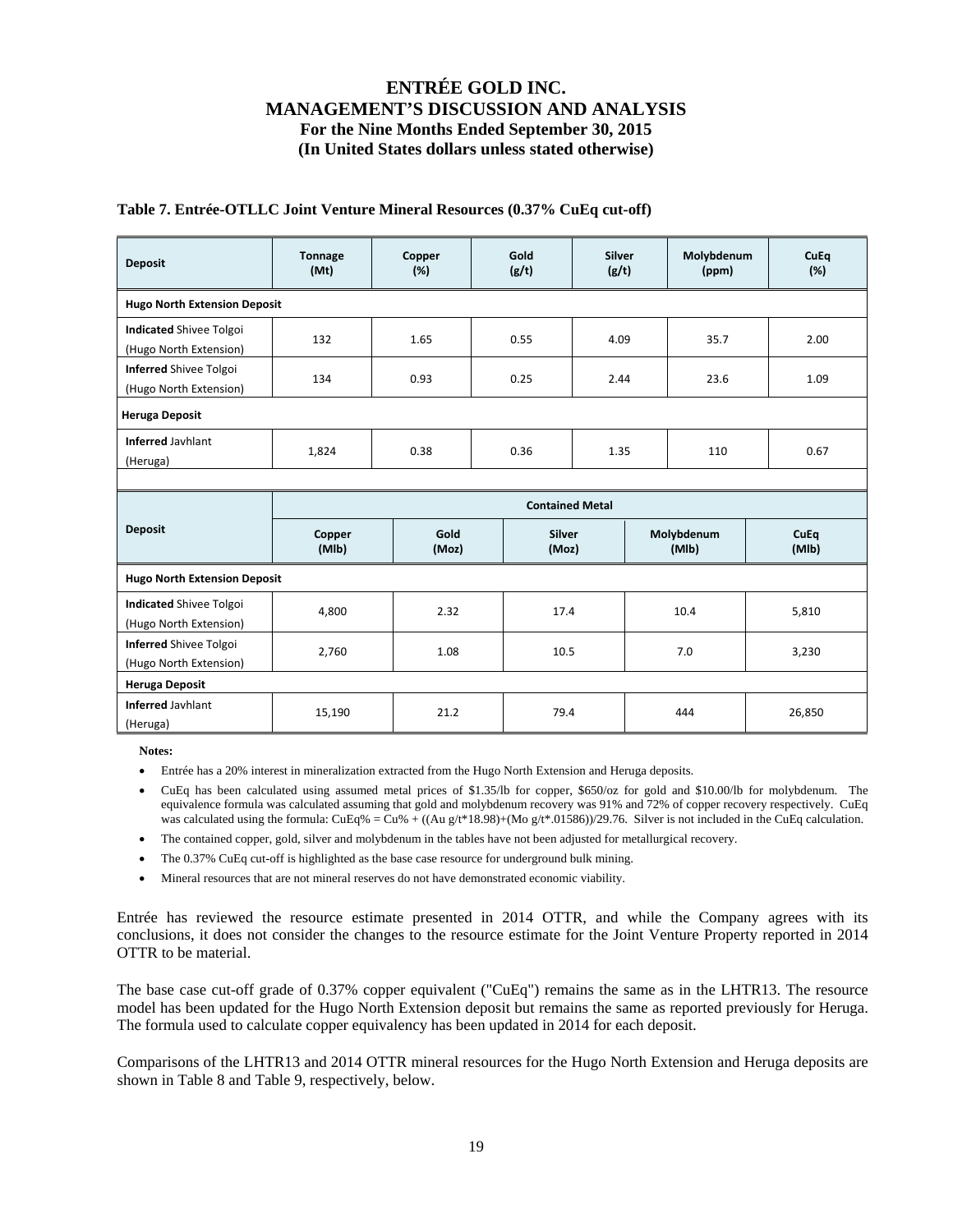The Hugo North Extension Indicated and Measured mineral resource estimate in 2014 OTTR is very similar to the LHTR13 Indicated mineral resource estimate, with a 2% reduction in tonnage and CuEq metal in 2014 OTTR. In contrast, the 2014 OTTR Hugo North Extension Inferred mineral resource has increased in estimated tonnage by 34% (45 Mt) from the LHTR13 estimate, with a 6% increase in copper grade and a 36% increase in gold grade, resulting in a 46% increase in CuEq metal in 2014 OTTR. The 2014 OTTR CuEq formula for Hugo North Extension accounts for a negligible drop in the overall (Measured, Indicated, and Inferred) resource tonnage (<0.1%) and CuEq metal (0.25%) relative to the LHTR13 mineral resource estimate.

The Heruga resource model has not changed; however, in 2014 OTTR, grades and tonnage have been revised as a result of changes to the CuEq calculation and resultant changes to blocks selected above the CuEq cut-off grade. Revisions to the 2014 OTTR CuEq formula have had a more pronounced effect on the Heruga mineral resource estimate, with a 7% (124 Mt) drop in tonnage, a 4% drop in copper, gold, silver, and molybdenum contained metals, and a 10% drop in CuEq metal relative to LHTR13.

|                       |                                                                      |             |             |             |                  |                    |             |                      | <b>Contained Metal</b> |     |       |
|-----------------------|----------------------------------------------------------------------|-------------|-------------|-------------|------------------|--------------------|-------------|----------------------|------------------------|-----|-------|
| <b>Classification</b> | Cu<br>Ag<br><b>Tonnage</b><br>Au<br>$(\%)$<br>(g/t)<br>(g/t)<br>(Mt) | Mo<br>(ppm) | CuEq<br>(%) | Cu<br>(MIb) | Au<br>(koz)      | <b>Ag</b><br>(koz) | Mo<br>(Mlb) | <b>CuEq</b><br>(MIb) |                        |     |       |
|                       |                                                                      |             |             |             | <b>2014 OTTR</b> |                    |             |                      |                        |     |       |
| Measured              | 1.2                                                                  | 1.38        | 0.12        | 2.77        | 38.4             | 1.47               | 36          | 4                    | 105                    | 0.1 | 38    |
| Indicated             | 128                                                                  | 1.65        | 0.55        | 4.12        | 33.6             | 1.99               | 4,663       | 2,271                | 16,988                 | 9.5 | 5,633 |
| Measured + Indicated  | 129                                                                  | 1.65        | 0.55        | 4.11        | 33.7             | 1.99               | 4,698       | 2,276                | 17,091                 | 9.6 | 5,670 |
| Inferred              | 179                                                                  | 0.99        | 0.34        | 2.68        | 25.4             | 1.20               | 3,887       | 1,963                | 15,418                 | 10  | 4,730 |
|                       |                                                                      |             |             |             | LHTR13           |                    |             |                      |                        |     |       |
| Measured              |                                                                      |             |             |             |                  |                    |             |                      |                        |     |       |
| Indicated             | 132                                                                  | 1.65        | 0.55        | 4.09        | 35.7             | 2.00               | 4,800       | 2,320                | 17,400                 | 10  | 5,810 |
| Measured + Indicated  | 132                                                                  | 1.65        | 0.55        | 4.09        | 35.7             | 2.00               | 4,800       | 2,320                | 17,400                 | 10  | 5,810 |
| Inferred              | 134                                                                  | 0.93        | 0.25        | 2.44        | 23.6             | 1.09               | 2,760       | 1,080                | 10,500                 | 7.0 | 3,230 |

#### **Table 8. Hugo North Extension Mineral Resources Comparison (0.37% CuEq cut-off)**

**Notes:** 

Entrée has a 20% interest in mineralization extracted from the Hugo North Extension deposit.

LHTR13:

- o CuEq has been calculated using assumed metal prices of \$1.35/lb for copper, \$650/oz for gold and \$10.00/lb for molybdenum. The equivalence formula was calculated assuming that gold and molybdenum recovery was 91% and 72% of copper recovery respectively. CuEq was calculated using the formula: CuEq% = Cu% + ((Au g/t\*18.98)+(Mo g/t\*.01586))/29.76. Silver is not included in the CuEq calculation.
- o The 0.37% CuEq cut-off is highlighted as the base case resource for underground bulk mining.
- 2014 OTTR:
	- o Effective date for the mineral resources for Hugo North Extension is 28 March 2014.
	- o The 0.37% CuEq cut-off is equivalent to the underground mineral reserve cut-off determined by OTLLC.
	- o CuEq has been calculated using assumed metal prices (\$3.01/lb for copper, \$1,250/oz for gold and \$20.37/oz for silver).
		- HNE CuEq% = Cu% + (( Au (g/t) x 1,250 x 0.0321507 x 0.913) + ( Ag (g/t) x 20.37 x 0.0321507 x 0. 942)) / (3.01 x 22.0462)
	- The contained copper, gold, silver and molybdenum in the table have not been adjusted for metallurgical recovery.
- Totals may not match due to rounding.
- Mineral resources that are not mineral reserves do not have demonstrated economic viability.
- The mineral reserves are not additive to the mineral resources.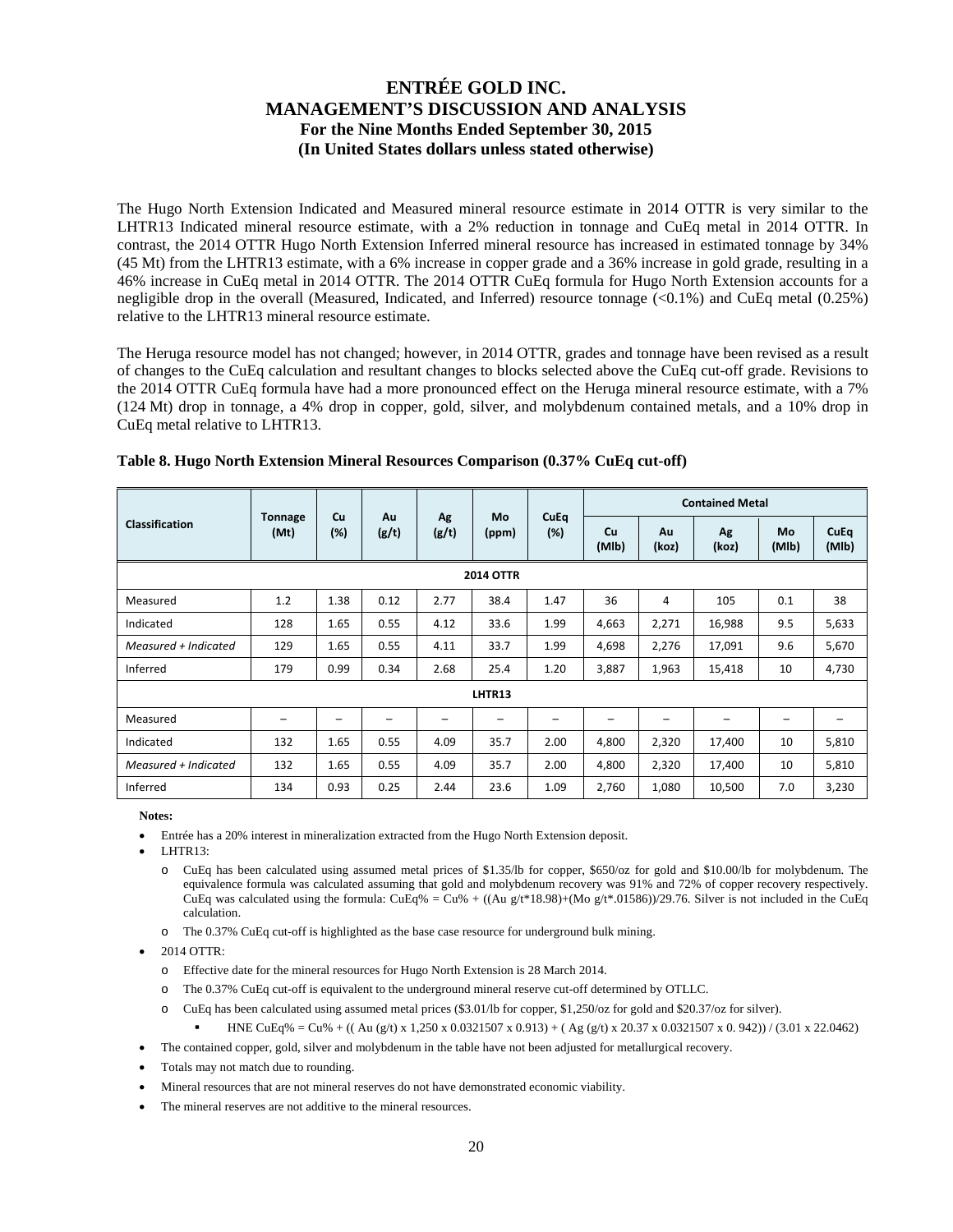### **Table 9. Heruga Mineral Resource Comparison (0.37% CuEq cut-off)**

|                       |                  |           |             |             |             |             |             |             | <b>Contained Metal</b> |                    |               |  |
|-----------------------|------------------|-----------|-------------|-------------|-------------|-------------|-------------|-------------|------------------------|--------------------|---------------|--|
| <b>Classification</b> | Tonnage<br>(Mt)  | Cu<br>(%) | Λu<br>(g/t) | Ag<br>(g/t) | Mo<br>(ppm) | CuEq<br>(%) | Cu<br>(MIb) | Au<br>(koz) | Ag<br>(koz)            | <b>Mo</b><br>(MIb) | CuEq<br>(MIb) |  |
|                       | <b>2014 OTTR</b> |           |             |             |             |             |             |             |                        |                    |               |  |
| Inferred              | 1,700            | 0.39      | 0.37        | 1.39        | 113.2       | 0.64        | 14,610      | 20,428      | 75,955                 | 424                | 24,061        |  |
|                       | LHTR13           |           |             |             |             |             |             |             |                        |                    |               |  |
| Inferred              | 1,824            | 0.38      | 0.36        | 1.35        | 110.4       | 0.67        | 15,190      | 21,200      | 79,400                 | 444                | 26,850        |  |

**Notes:** 

- Entrée has a 20% interest in mineralization extracted from the Heruga deposit.
- LHTR13:
	- o CuEq has been calculated using assumed metal prices of \$1.35/lb for copper, \$650/oz for gold and \$10.00/lb for molybdenum. The equivalence formula was calculated assuming that gold and molybdenum recovery was 91% and 72% of copper recovery respectively. CuEq was calculated using the formula: CuEq% = Cu% + ((Au g/t\*18.98)+(Mo g/t\*.01586))/29.76. Silver is not included in the CuEq calculation.
	- o The 0.37% CuEq cut-off is highlighted as the base case resource for underground bulk mining.
- 2014 OTTR:
	- o Effective date for the mineral resource for Heruga is 30 March 2010.
	- o The 0.37% CuEq cut-off is equivalent to the underground mineral reserve cut-off determined by OTLLC.
	- o CuEq has been calculated using assumed metal prices (\$3.01/lb for copper, \$1,250/oz for gold, \$20.37/oz for silver, and \$11.90/lb for molybdenum).
		- $\bullet$  Heruga CuEq% = Cu% + ((Au (g/t) x 1,250 x 0.0321507 x 0.911) + (Ag (g/t) x 20.37 x 0.0321507 x 0.949) + (Mo (ppm) x 11.9 x 0.0022046 x 0.736)) / (3.01 x 22.0462)
- The contained copper, gold, silver, and molybdenum in the table have not been adjusted for metallurgical recovery.
- Totals may not match due to rounding.
- Mineral resources that are not mineral reserves do not have demonstrated economic viability.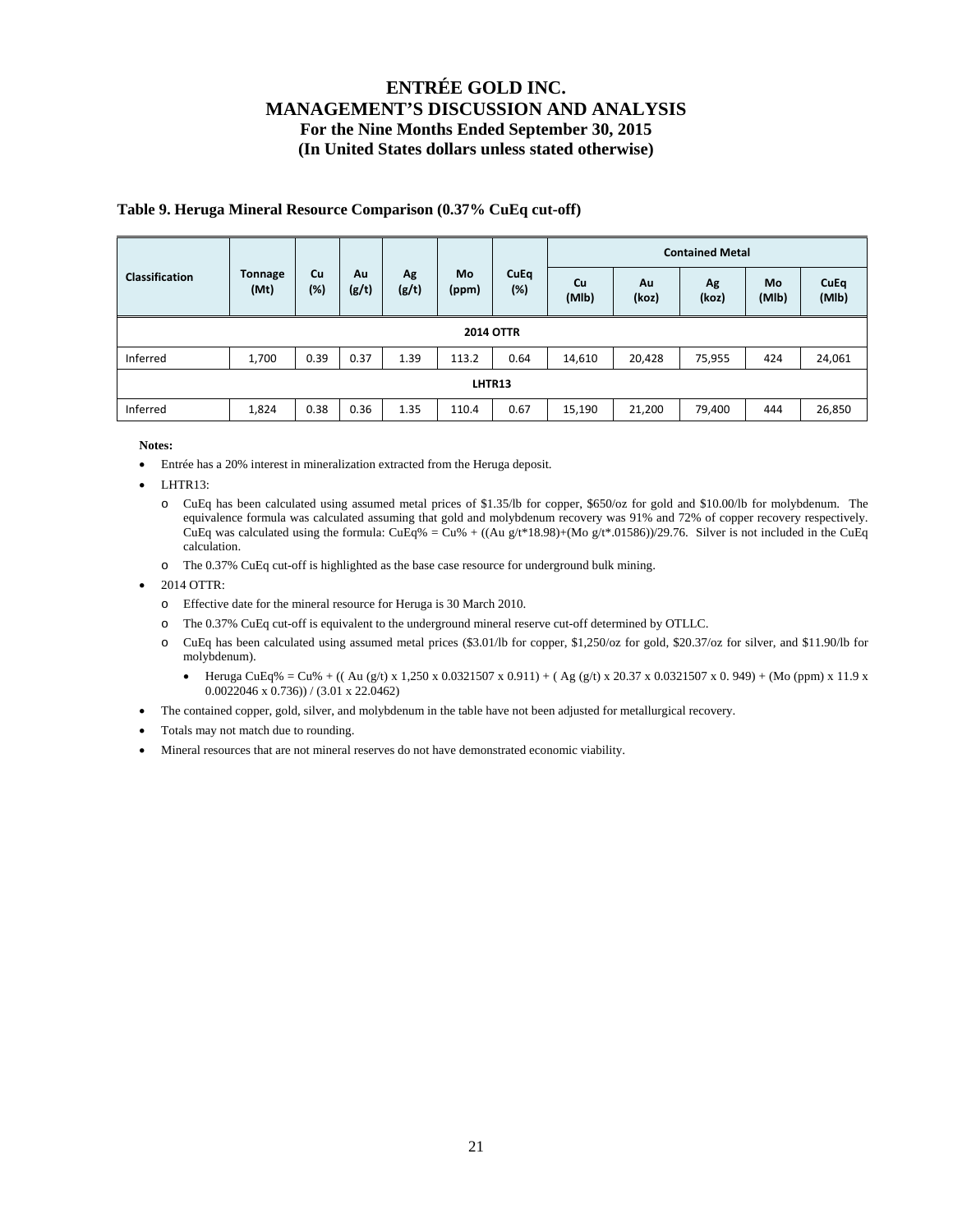|                                       | <b>Three Months</b> | <b>Three Months</b> | <b>Three Months</b> | <b>Three Months</b> |
|---------------------------------------|---------------------|---------------------|---------------------|---------------------|
|                                       | <b>Ended</b>        | <b>Ended</b>        | <b>Ended</b>        | <b>Ended</b>        |
|                                       | September 30,       | <b>June 30,</b>     | March 31,           | December 31,        |
|                                       | 2015                | 2015                | 2015                | 2014                |
| <b>Total Revenues</b>                 | \$                  | \$                  | \$                  | \$                  |
| Net Loss                              | (148, 651)          | (3,049,021)         | (560, 678)          | (3,063,814)         |
| Net loss per share, basic and diluted | (0.00)              | (0.02)              | (0.00)              | (0.02)              |
| Working capital <sup>(1)</sup>        | 24,963,932          | 27,346,585          | 29,409,210          | 32,603,711          |
| Total assets                          | 65,732,586          | 69,896,179          | 71,698,495          | 79,690,498          |
| Total long term liabilities           | 39,083,522          | 41,749,164          | 40,683,596          | 44,269,904          |
|                                       | <b>Three Months</b> | <b>Three Months</b> | <b>Three Months</b> | <b>Three Months</b> |
|                                       | <b>Ended</b>        | <b>Ended</b>        | <b>Ended</b>        | <b>Ended</b>        |
|                                       | September 30,       | <b>June 30,</b>     | March 31,           | December 31,        |
|                                       | 2014                | 2014                | 2014                | 2013                |
| <b>Total Revenues</b>                 | \$                  | \$                  | \$                  | \$                  |

### **SELECTED QUARTERLY FINANCIAL INFORMATION**

(1) Working Capital is defined as Current Assets less Current Liabilities.

For the three months ended September 30, 2015, net loss was \$148,651 compared to \$1,399,598 in the three months ended September 30, 2014. During the nine months ended September 30, 2015, net loss was \$3,758,350 compared to \$5,605,374 in the nine months ended September 30, 2014. During the three months ended September 30, 2015, Entrée incurred lower operating expenditures primarily due to lower exploration costs and lower consultancy and advisory fees, partially offset by lower deferred income tax recoveries. As at September 30, 2015, working capital was \$24,963,932 compared to \$38,206,137 as at September 30, 2014. The decrease in working capital is primarily the result of cash used in operations during the period. As at September 30, 2015, total assets were \$65,732,586 compared to \$86,599,411 as at September 30, 2014. The decrease in total assets over the prior year is primarily the net effect of a decrease in working capital described above. As at September 30, 2015, total long term liabilities were \$39,083,522 compared to \$47,553,279 as at September 30, 2014. The decrease in long term liabilities over the prior year is largely due to a decrease in deferred income tax liabilities and decreased deferred revenue resulting from unrealized foreign currency translation gains.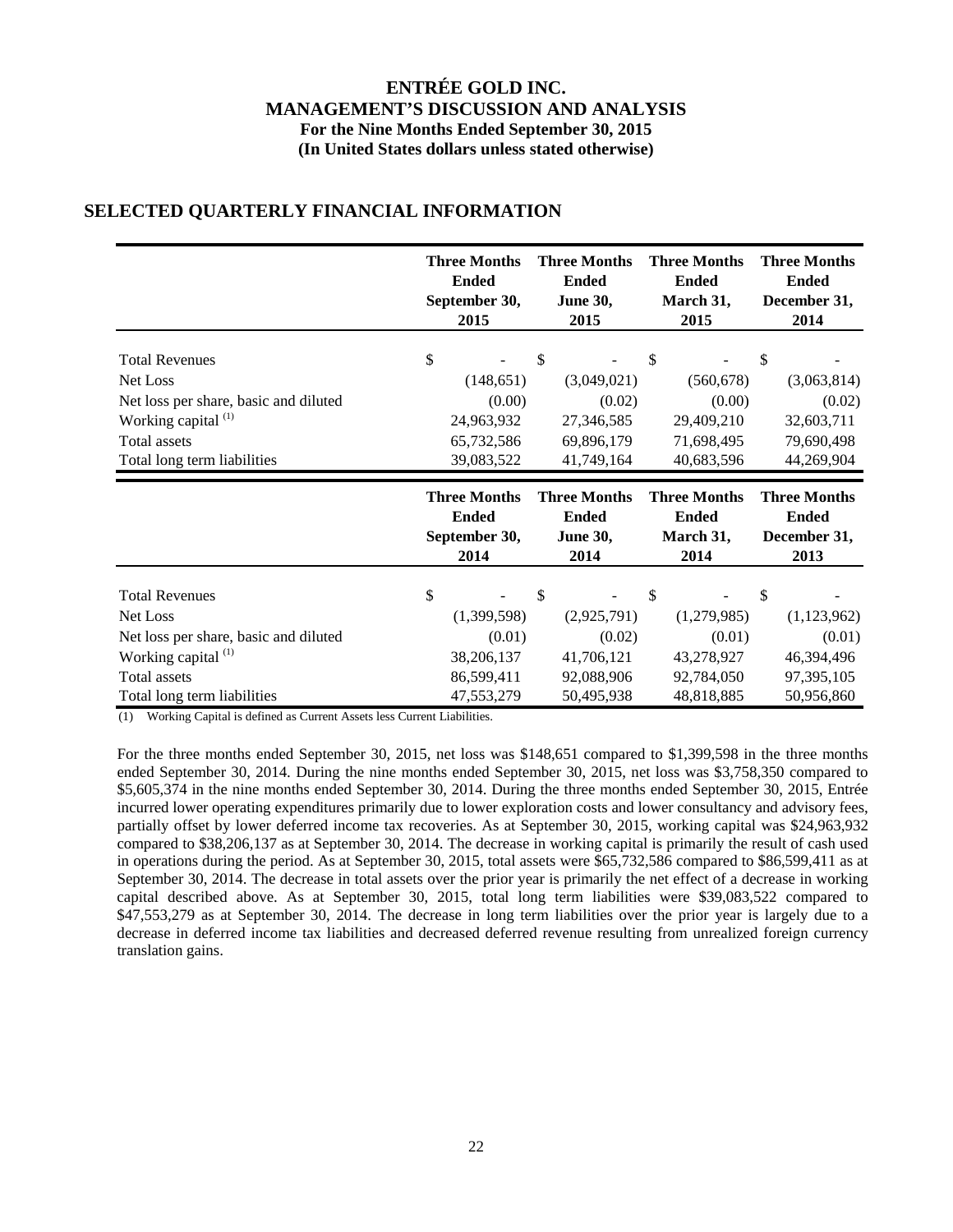### **REVIEW OF OPERATIONS**

Results of operations are summarized as follows:

|                                           | <b>Three Months</b><br><b>Ended</b><br>September 30,<br>2015 | <b>Three Months</b><br><b>Ended</b><br>September 30,<br>2014 |               | <b>Nine Months</b><br><b>Ended</b><br>September 30,<br>2015 |               | <b>Nine Months</b><br><b>Ended</b><br>September 30,<br>2014 |
|-------------------------------------------|--------------------------------------------------------------|--------------------------------------------------------------|---------------|-------------------------------------------------------------|---------------|-------------------------------------------------------------|
| Exploration                               | \$<br>1,066,201                                              | \$<br>2,268,197                                              | <sup>\$</sup> | 4,292,868                                                   | <sup>\$</sup> | 4,589,668                                                   |
| General and administrative                | 768,043                                                      | 844,646                                                      |               | 2,508,368                                                   |               | 2,968,843                                                   |
| Interest expense                          | 81,263                                                       | 66,735                                                       |               | 210,558                                                     |               | 197,120                                                     |
| Loss from equity investee                 | 25,416                                                       | 29,369                                                       |               | 78,386                                                      |               | 78,933                                                      |
| Depreciation                              | 10,183                                                       | 16,277                                                       |               | 32,946                                                      |               | 51,112                                                      |
| Stock-based compensation                  | 9,402                                                        |                                                              |               | 9,402                                                       |               |                                                             |
| Current income tax expense (recovery)     | 92                                                           |                                                              |               | 135                                                         |               | (133, 379)                                                  |
| Consultancy and advisory fees             |                                                              | 177,194                                                      |               | 125,000                                                     |               | 696,936                                                     |
| Impairment of mineral property interests  |                                                              | 552,095                                                      |               |                                                             |               | 552,095                                                     |
| Gain on sale of mineral property interest |                                                              |                                                              |               |                                                             |               | (28,096)                                                    |
| Interest income                           | (15, 339)                                                    | (79, 174)                                                    |               | (87, 420)                                                   |               | (259, 464)                                                  |
| Deferred income tax recovery              | (661, 992)                                                   | (1,348,919)                                                  |               | (897, 169)                                                  |               | (1,792,159)                                                 |
| Foreign exchange gain                     | (1, 134, 618)                                                | (1,126,822)                                                  |               | (2,514,724)                                                 |               | (1,316,235)                                                 |
| Net loss                                  | \$<br>148,651                                                | \$<br>1,399,598                                              | \$.           | 3,758,350                                                   | \$.           | 5,605,374                                                   |

Exploration expenditures are summarized as follows:

|                          | <b>Three Months</b><br><b>Ended</b><br>September 30,<br>2015 | <b>Three Months</b><br><b>Ended</b><br>September 30,<br>2014 |                      | <b>Nine Months</b><br><b>Ended</b><br>September 30,<br>2015 |                        | <b>Nine Months</b><br><b>Ended</b><br>September 30,<br>2014 |                        |
|--------------------------|--------------------------------------------------------------|--------------------------------------------------------------|----------------------|-------------------------------------------------------------|------------------------|-------------------------------------------------------------|------------------------|
| <b>US</b><br>Mongolia    | \$<br>781,891<br>268.614                                     | <sup>\$</sup>                                                | 1,843,940<br>364,356 | S                                                           | 3,120,600<br>1,074,397 | -S                                                          | 2,976,645<br>1,313,250 |
| Other                    | 15,696                                                       |                                                              | 59.901               |                                                             | 97,871                 |                                                             | 299,773                |
| Total expenditures, cash | \$<br>1.066.201                                              | S                                                            | 2,268,197            |                                                             | 4,292,868              |                                                             | 4,589,668              |

### **UNITED STATES**

### **Ann Mason Project, Nevada**

The Ann Mason Project, located in the Yerington District of Nevada, is one of Entrée's core assets. With the recent completion of the updated 2015 PEA, Entrée continues to evaluate the most efficient and effective way of advancing the Ann Mason Project towards pre-feasibility. The infill drill program undertaken between August 2014 and late January 2015 resulted in a new resource estimate for the Ann Mason deposit, with approximately 95% of the mineralization constrained within the ultimate PEA pit ("Phase 5") now classified as either Measured or Indicated resources with the remaining 5% as Inferred resources. The 2015 PEA also includes preliminary results of a detailed metallurgical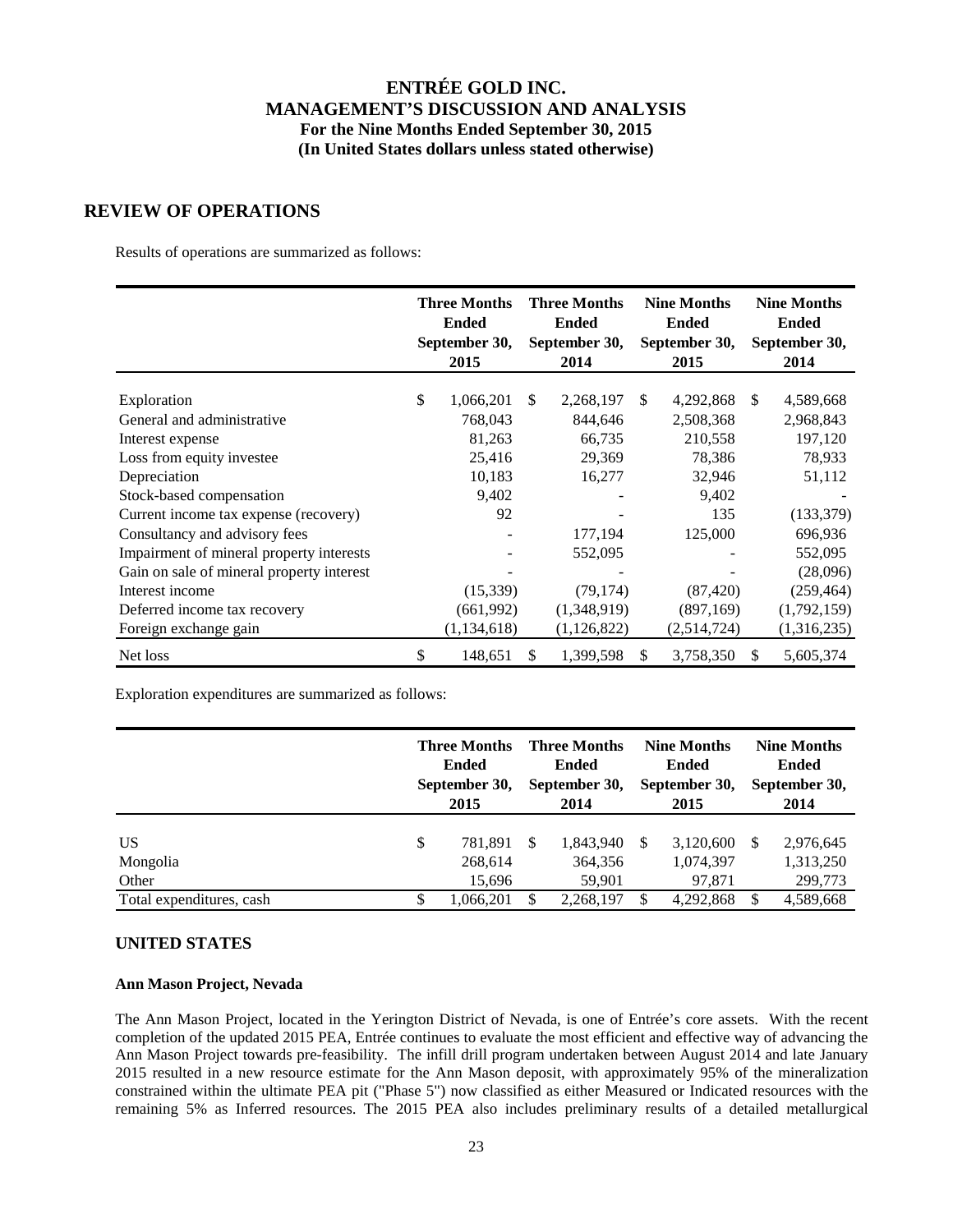program, designed to better characterize the metallurgical processes and recoveries in the 2015 PEA and to support a future pre-feasibility study.

From April to July 2013, Entrée completed approximately 4,755 metres of core and RC drilling, of which 3,333 metres were drilled in seven holes near Ann Mason and 1,422 metres were drilled in 11 holes at or near Blue Hill. Three of five core holes drilled at the Ann Mason deposit extended copper mineralization 190 metres to 250 metres northwest and northeast of the deposit. 2013 drilling at Blue Hill successfully located westward extensions of the current deposit; however, to the east, oxide and mixed mineralization is truncated by the low angle Blue Hill Fault. Drilling of the underlying Blue Hill sulphide target remains very widely-spaced.

Two shallow, widely-spaced RC holes (totalling 180 metres) were also completed in 2013 about 500 to 900 metres to the west of the Ann Mason deposit. Holes EG-AM-13-038 and 039 encountered minor, narrow intervals of 0.16% to 0.20% oxide copper within strong, quartz-sericite-pyrite alteration. In addition, deepened hole EG-BH-11-031, located approximately one kilometre east of Blue Hill, intersected copper-oxide mineralization averaging 0.28% copper over 13.8 metres from a depth of 22.2 metres.

In the second quarter of 2013, Entrée commenced certain data collection and testwork to begin preparation for the next stage of study and ultimately permit applications. The baseline environmental studies that were undertaken included wildlife, biology, archaeology and cultural surveys and Waters of the US ("WOUS") delineation. These studies were largely complete in early 2014 except for raptor field surveys, final report writing, and a follow-up WOUS submission to the US Corps of Engineers. Wildlife, vegetation and cultural field surveys and reports were complete by late 2014 and no significant obstacles to the development of Ann Mason were identified. The US Corps of Engineers has verbally approved the WOUS report finding of no wetlands subject to US Corps of Engineers jurisdiction within the Ann Mason Project area but are now waiting for United States Environmental Protection Agency approval.

An amendment to expand Entrée's existing Plan of Operations and minor modification of its Nevada Reclamation Permit were accepted by the Nevada Division of Environmental Protection and the BLM in early 2014. An additional bond, in the amount of \$31,276, was posted by Entrée in June 2014. Entrée received approval for two minor modifications to the amendment to expand its existing Plan of Operations in September 2014 and March 2015. Additional reclamation bonds totaling \$38,531 were posted and accepted by the BLM.

On July 16, 2014, the Company announced the commencement of an approximately \$5 million prefeasibility drill program, designed to upgrade the mineral resources contained in the PEA Phase 5 pit from Indicated and Inferred to a mix of Measured and Indicated categories. The infill drill program commenced in August 2014 and was completed in late January 2015. The program comprised 40 holes and a total of approximately 19,265 metres combined RC precollars and core.

RC pre-collars were generally restricted to barren, overlying volcanics. Drilling changed to HQ diameter core which was continually sampled over 2 metre intervals once mineralized rocks of the Yerington batholith were encountered or hole conditions dictated the change to core. Depths of holes ranged from 275 metres to 885 metres, depending on position within the Phase 5 pit, and hole angles varied from -60 to -90 degrees.

Samples were submitted to Acme Analytical Laboratories ("Acme") in Reno and Elko for sample preparation and forwarded by Acme to their laboratory in Vancouver for analysis. Prepared standards, blanks and duplicates were inserted at the project site to monitor the quality control of the assay data. Entrée has a chain of custody program to ensure sample security during all stages of sample collection, cutting, shipping and storage.

On January 21, 2015, the Company reported assay results from the first 20 holes with the remaining 20 holes being reported on March 10, 2015. 25 of the 40 holes ended in mineralization (copper values greater than the 0.15% copper cut-off). Lower grade holes tend to be located toward the northern-most border of the Phase 5 pit, in areas where strong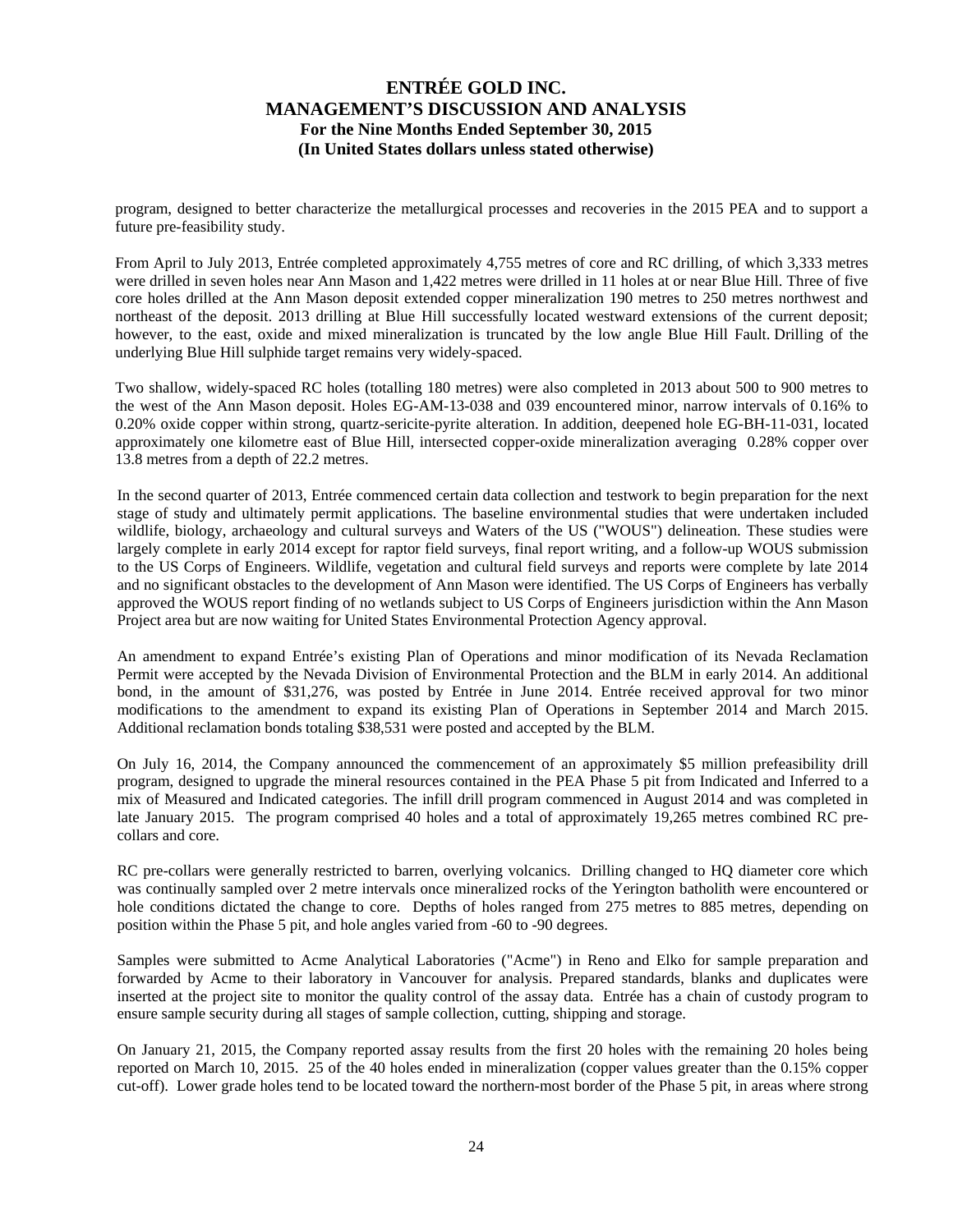mineralization was not expected. Only one hole, EG-AM-14-049, drilled along the northern-most border of the Phase 5 pit, failed to return any significant results.

The Company commenced additional detailed metallurgy studies on Ann Mason in April 2015 and expects to complete the studies in Q4 2015.

On September 9, 2015, the Company announced the results of the 2015 PEA. The 2015 PEA was filed on October 23, 2015.

The area between the Ann Mason and Blue Hill deposits has seen only wide-spaced, mostly shallow drilling to date and remains a high priority target for future exploration for both additional sulphide and oxide mineralization. South of Ann Mason, soil surveying and mapping suggests potential for near surface oxide copper mineralization which could have a positive impact on the Ann Mason Project.

Several other high-priority targets on the Ann Mason Project property require further exploration. These include the Roulette, Blackjack IP and Blackjack Oxide targets and the Minnesota copper skarn target. In the Blackjack area, induced polarization ("IP") and surface copper oxide exploration targets have been identified for drill testing. The Minnesota skarn target requires further drilling to test deeper IP and magnetic anomalies. The Shamrock target comprises several small-scale historical mines and skarn-related copper showings in the southeast portion of the project.

Entrée commenced a four-hole, widely-spaced exploration drill program in late January 2015 to test several geophysical and geological targets to the west of Ann Mason and to the south of Blue Hill. The program terminated mid-April 2015 and comprised 2,434 metres of combined core and RC drilling. An additional RC pre-collar was completed but not deepened with core. Sample results from the short program included 24 metres of 0.22% copper and 0.053 g/t gold (sulphide) at 546 metres in hole EG-AM-15-080 and 9.5 metres of 0.31% copper (mainly chalcocite), 0.334 g/t silver and 0.029 g/t gold at a depth of 24.38 metres in hole EG-AM-15-081. The area remains open for further systematic testing.

For the three months ended September 30, 2015, Ann Mason Project expenditures were \$762,383 compared to \$1,817,124 during the three months ended September 30, 2014. For the nine months ended September 30, 2015, Ann Mason Project expenditures were \$3,064,641 compared to \$2,889,814 during the nine months ended September 30, 2014. The higher expenses in the nine months ended September 30, 2015 resulted from an increase in personnel expenses, analytical fees and claim maintenance fees, partially offset by lower drilling expenses.

### **Lordsburg, New Mexico**

On May 2, 2012, Entrée entered into an agreement (the "Purchase Agreement") to purchase a 100% interest in two porphyry copper targets in New Mexico - the Lordsburg property and the Oak Grove property. In September 2013 Entrée abandoned the Oak Grove property and recorded an impairment of mineral property interests of \$437,732.

Pursuant to the Purchase Agreement, Entrée paid \$100,000 and issued 500,000 common shares of the Company. The Lordsburg property is subject to a 2% NSR royalty, which may be bought down to 1% at any time up to and including January 1, 2017 for \$2.2 million if the buydown option is exercised on or before January 1, 2016, or \$2.4 million if the buydown is exercised between January 2, 2016 and January 1, 2017. The buydown price is payable in cash or a combination of cash and common shares at Entrée's election.

The Lordsburg claims cover 2,013 hectares adjacent to the historic Lordsburg copper-gold-silver district in New Mexico. Drilling at Lordsburg has been successful in discovering a porphyry copper-gold occurrence in an area previously known only for vein-style gold mineralization. Future drilling will be directed towards expanding the existing drill defined copper and gold zone. No exploration work was completed in 2013 or 2014.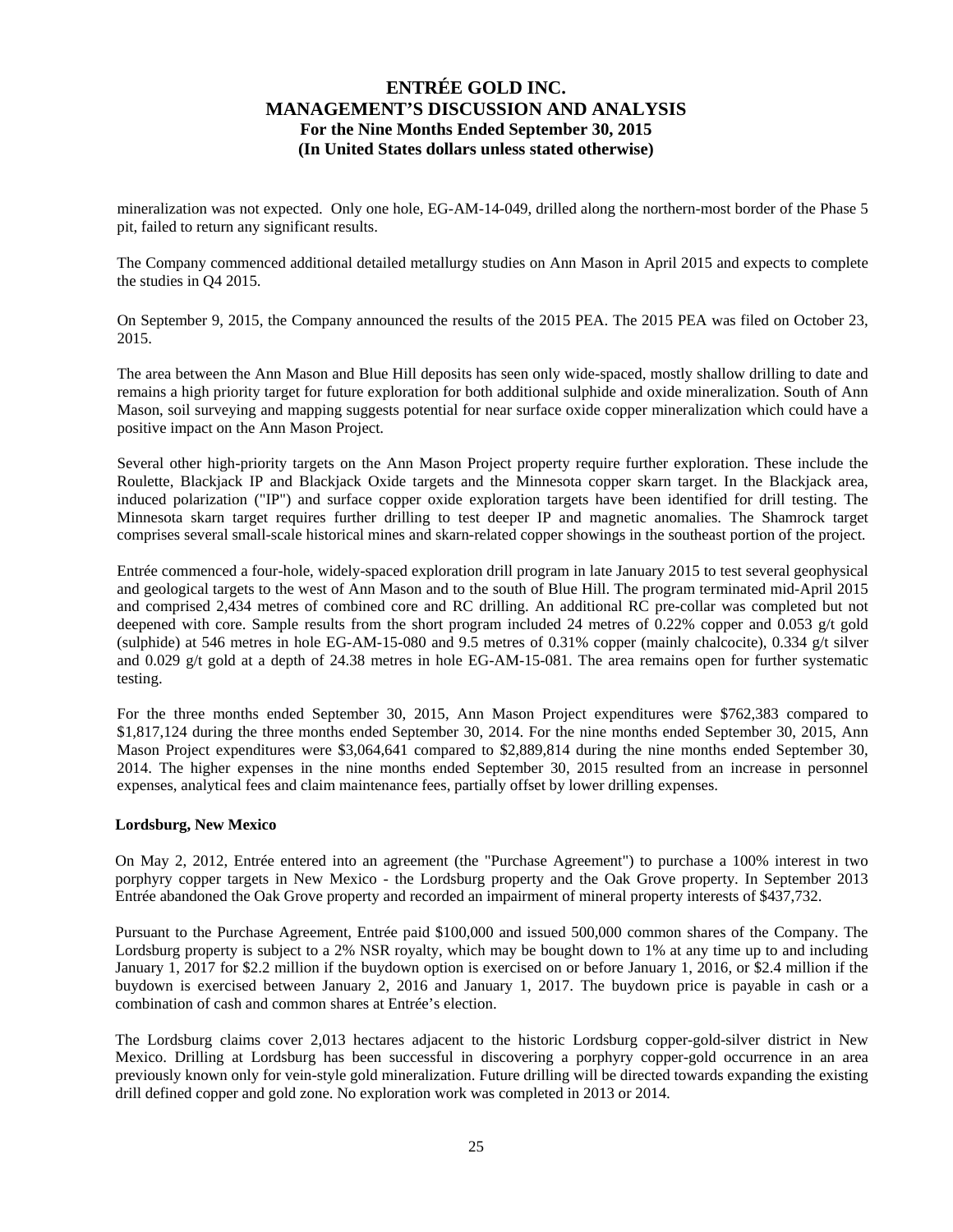The proposed Plan of Operations for Lordsburg has been approved by the BLM and an Application to Conduct Mineral Exploration has been approved by the New Mexico Division of Mining and Minerals. The Lordsburg Plan of Operations/Environmental Assessment and Application to Conduct Mineral Exploration provides for drilling on 65 additional sites and 28.2 acres of surface disturbance.

### **MONGOLIA**

### **Lookout Hill – Joint Venture Property**

In mid-December 2012 a drill hole was collared at the north end of Heruga on the Javhlant licence but directed northwest onto the Oyu Tolgoi licence. In early February 2013, the hole passed onto the Oyu Tolgoi licence at a depth of approximately 1,500 metres and still above the mineralized zone. The hole terminated February 26, 2013 at a depth of 2,067 metres within the Oyu Tolgoi licence. No exploration has been completed by OTLLC on the Joint Venture Property since February 2013 and no work is currently planned for 2015.

Since formation, and as of September 30, 2015, the Entrée-OTLLC Joint Venture had expended \$27.5 million to advance the Joint Venture Property. Under the terms of the Entrée-OTLLC Joint Venture, OTLLC contributed on Entrée's behalf the required cash participation amount of \$6.7 million, equal to 20% of the \$27.5 million incurred to date, plus interest at prime plus 2%.

#### **Lookout Hill - Shivee West**

Entrée has a 100% interest in the western portion of the Shivee Tolgoi mining licence.

No work has been completed on Shivee West since 2012 and in the nine months ended September 30, 2015. No work has been completed on Shivee West since 2012 and no work is currently planned for 2015.

For the three months ended September 30, 2015, Shivee West expenses were \$268,614 compared to \$364,356 during the three months ended September 30, 2014. For the nine months ended September 30, 2015, Shivee West expenses were \$1,074,397 compared to \$1,313,250 during the nine months ended September 30, 2014. The lower expenses in 2015 compared to 2014 resulted from lower legal fees and sales taxes, penalties and interest expenses, partially offset by higher consulting fees.

### **AUSTRALIA**

#### **Blue Rose Joint Venture**

Entrée has a 55.61% interest in the Blue Rose copper-iron-gold-molybdenum joint venture property, with Giralia Resources Pty Ltd, now a subsidiary of Atlas Iron Limited (ASX:AGO) ("Atlas"), retaining a 44.39% interest. The property is located in the Olary Region of South Australia, 300 kilometres north-northeast of Adelaide. Magnetite iron formations occur in the southern portion of this 716 square kilometre tenement, and a zone of copper oxide mineralization and a gold target (Golden Sophia) are located in the north-central area of the tenement. The joint venture covers tenement EL5129, which was granted on July 19, 2012, for a 3-year term. An application to renew the tenement for an additional 2-year term was filed on June 11, 2015 and was approved effective August 4, 2015.

In September 2010, the joint venture entered into an agreement with Bonython Metals Group Pty Ltd ("BMG"), a private Australian resource company. BMG purchased 100% of the iron ore rights on the joint venture property in exchange for 6% of BMG's future issued capital. On February 27, 2012, the Federal Court of Australia ordered that BMG be wound up; a liquidator has been appointed. In October 2013, pursuant to an agreement whereby a third party acquired the Blue Rose joint venture's iron ore rights from BMG, Entrée received the first of two cash payments of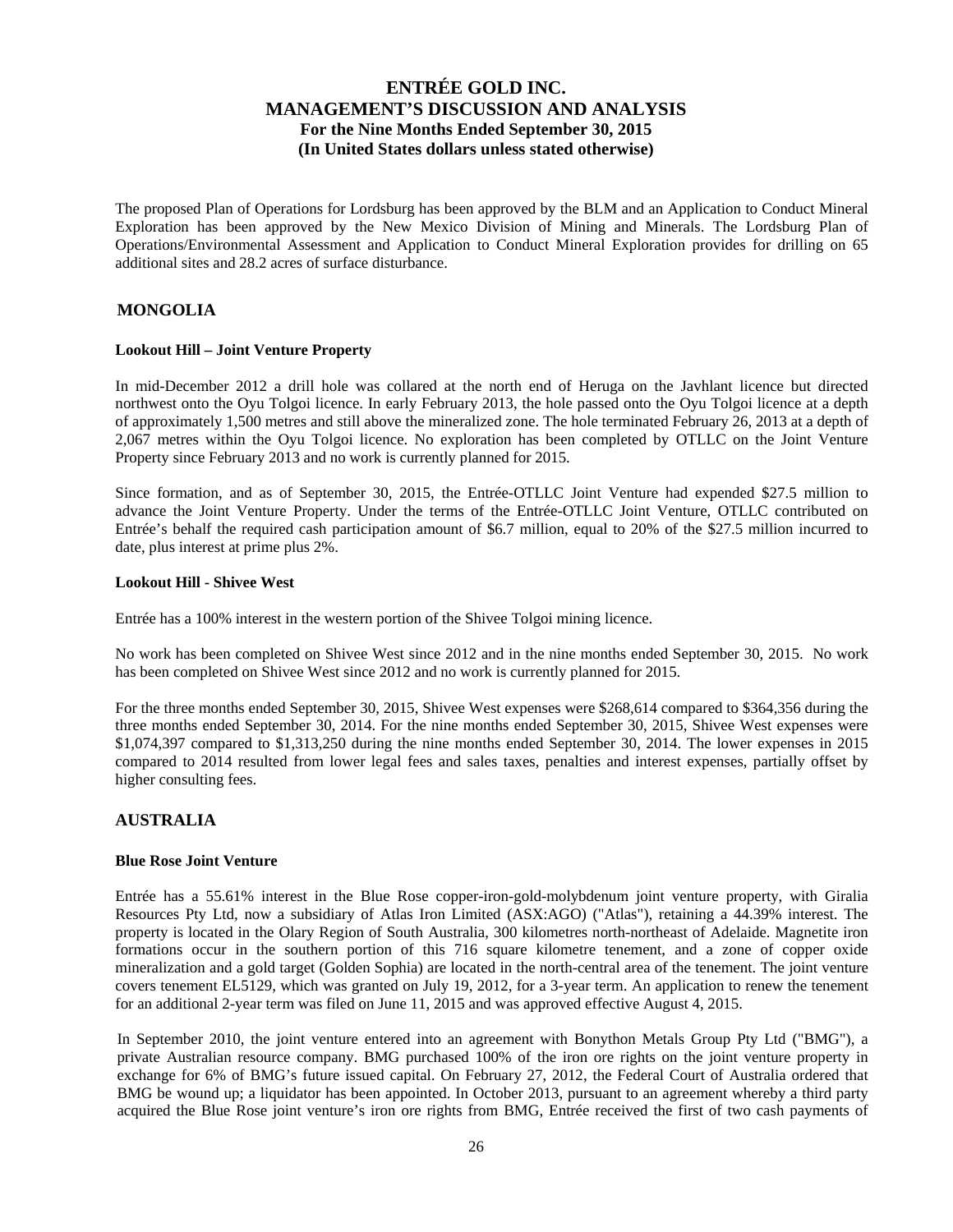A\$475,778 plus GST. The third party is currently in breach of this agreement as a consequence of failing to make the second required payment.

On October 23, 2013, the Blue Rose joint venture filed a Part 9B native title application under the South Australia Mining Act and the Wilyakali and Ngadjuri groups registered as native title claimants. Native title agreements must be concluded with claimants prior to any exploration on the joint venture licence. A native title agreement was signed with the Wilyakali group in December 2013 and an agreement with the Ngadjuri group was signed in late March 2014.

### **PERU**

### **Lukkacha Property**

In September 2010, Entrée entered into a conditional agreement with a private Peruvian company whereby Entrée may acquire an initial 70% interest in the Lukkacha property located in Tacna Province of southeastern Peru. The property is situated within 50 kilometres of the international border with Chile, and initiation of work is subject to Entrée obtaining a Supreme Decree allowing it to work on the property. Subject to obtaining the Supreme Decree, Entrée may earn a 70% interest by making cash payments totaling \$215,000 and expending a minimum of \$1.5 million on exploration, to include a minimum 6,000 metres of diamond drilling, within 24 months. Once Entrée has earned a 70% interest, it may acquire a further 30% interest by paying the vendors \$2 million within 24 months. The vendors would retain a 2% NSR royalty, half of which may be purchased at any time for \$1 million.

The property consists of seven concessions totaling 4,400 hectares which cover two large areas of surface alteration, iron oxides and quartz veining approximately 50 kilometres along the structural trend southeast from the giant Toquepala mining operation of Grupo Mexico. The property has never been drilled and represents a unique opportunity for early stage exploration within an under-explored major copper district. Further exploration is dependent on receipt of the Supreme Decree. As a first step in obtaining the Supreme Decree, a joint military inspection of the property took place on September 12, 2013. The military submitted a favourable written opinion to the General Secretary of the Ministry of Defense on September 15, 2013. During 2014, the Company held several meetings with the local village to discuss completion of a community economic and land use agreement. The agreement was completed and registered in March 2015.

For the three months ended September 30, 2015, Lukkacha expenses were \$4,000 compared to income of \$2,692 during the three months ended September 30, 2014. For the nine months ended September 30, 2015, Lukkacha expenses were \$43,265 compared to \$78,925 during the nine months ended September 30, 2014.

#### **Cañariaco Project Royalty**

In September 2015, the Company entered into an agreement with Candente Copper Corp. (TSX:DNT) ("Candente") to acquire a 0.5% NSR royalty on Candente's 100% owned Cañariaco project in Peru for a purchase price of \$500,000.

The Cañariaco project includes the Cañariaco Norte copper-gold-silver deposit, as well as the adjacent Cañariaco Sur and Quebrada Verde prospects, located within the western Cordillera of the Peruvian Andes in the Department of Lambaveque, Northern Peru.

### **GENERAL AND ADMINISTRATIVE**

For the three months ended September 30, 2015, general and administrative expense, excluding foreign exchange gains and losses and before stock-based compensation, was \$768,043 compared to \$844,646 during the three months ended September 30, 2014. For the nine months ended September 30, 2015, general and administrative expense, excluding foreign exchange gains and losses and before stock-based compensation, was \$2,508,368 compared to \$2,968,843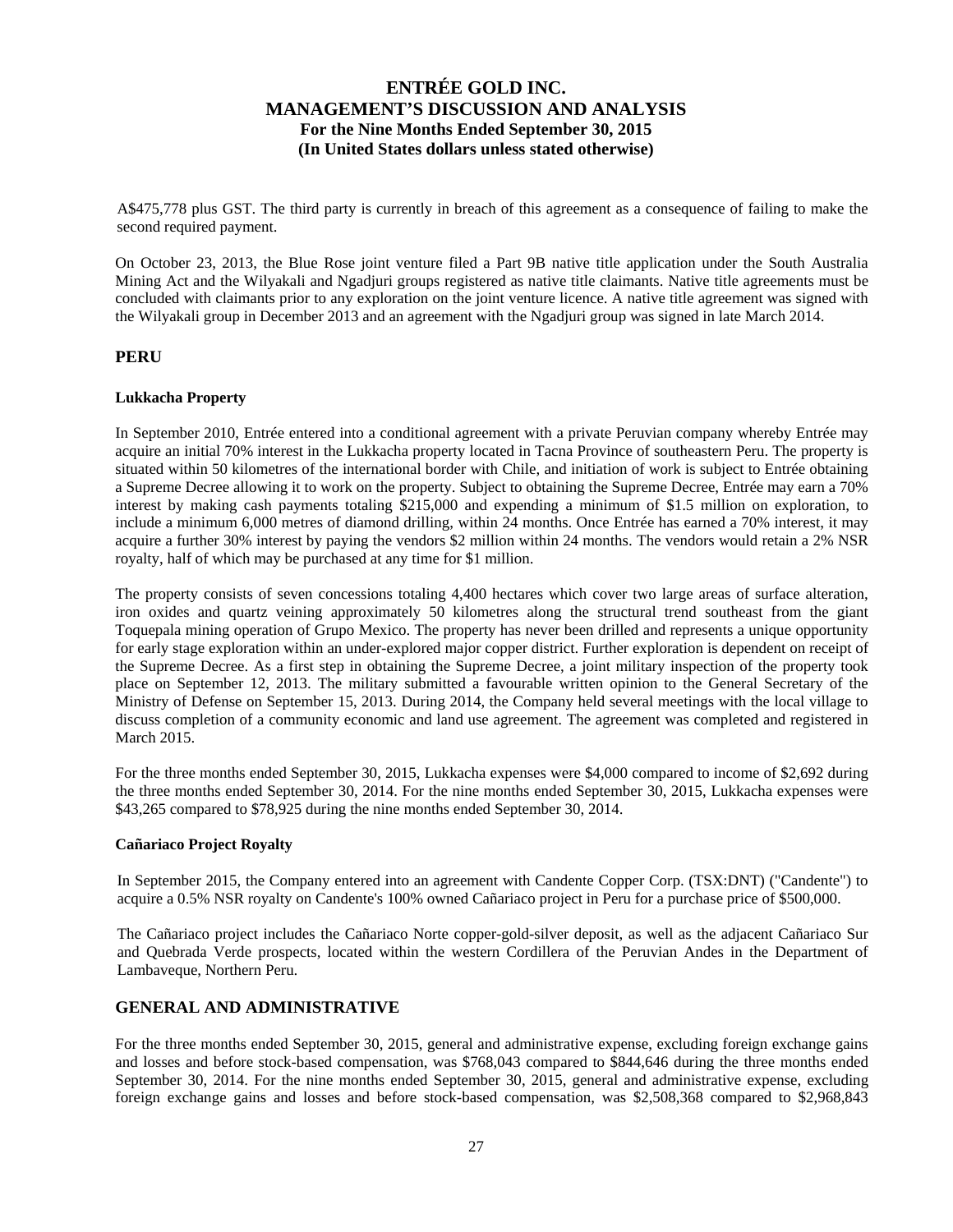during the nine months ended September 30, 2014. The decrease in 2015 was due primarily to decreases in personnel expenses, consulting fees and legal fees compared to 2014.

### **STOCK-BASED COMPENSATION**

For the three months and nine months ended September 30, 2015, stock-based compensation expense was \$9,402 compared to \$Nil during the three months and nine months ended September 30, 2014. During the nine months ended September 30, 2015, 100,000 options were granted with a fair value of \$14,922. No options were granted during the nine months ended September 30, 2014.

### **INTEREST INCOME AND EXPENSE**

For the three months ended September 30, 2015, interest expense was \$81,263 compared to \$66,735 during the three months ended September 30, 2014. For the nine months ended September 30, 2015, interest expense was \$210,558 compared to \$197,120 during the nine months ended September 30, 2014. Interest expense is due to accrued interest on the OTLLC loan payable. For the three months ended September 30, 2015, interest income was \$15,339 compared to \$79,174 for the three months ended September 30, 2014. For the nine months ended September 30, 2015, interest income was \$87,420 compared to \$259,464 for the nine months ended September 30, 2014. The Company earns interest income on its invested cash.

### **VALUATION OF LONG-TERM INVESTMENT**

#### **Equity Method Investment**

As further described in the notes to the unaudited Financial Statements, Entrée accounts for its interest in a joint venture with OTLLC as a 20% equity investment. As at September 30, 2015, the Company's investment in the Entrée-OTLLC Joint Venture was \$126,448 (December 31, 2014 - \$93,914). The Company's share of the loss of the Entrée-OTLLC Joint Venture was \$78,386 for the nine months ended September 30, 2015 (September 30, 2014 - \$78,933) plus accrued interest expense of \$210,558 for the nine months ended September 30, 2015 (September 30, 2014 - \$197,120).

### **OUTLOOK**

Entrée is primarily focused on exploring its principal properties in Nevada and Mongolia. In addition, Entrée is engaged in evaluating acquisition opportunities which are complementary to its existing projects, particularly large tonnage base and precious metal targets in mining friendly jurisdictions. These efforts have resulted in the consolidation of the Ann Mason Project in Nevada and the acquisition of the Lordsburg property in New Mexico. The commodities Entrée is most likely to pursue include copper, gold and molybdenum, which are often associated with large tonnage, porphyry related environments. Smaller, higher grade systems will be considered by Entrée if they demonstrate potential for nearterm production and cash-flow.

Entrée has not generated any revenue from operations since its incorporation and Entrée anticipates that it will continue to incur operating expenses without revenues until the Joint Venture Property in Mongolia is brought into production or it builds and operates a mine on one or more of its other mineral properties. As at September 30, 2015, Entrée had working capital of approximately \$25 million. Entrée's average monthly operating expenses for the nine months ended September 30, 2015, were approximately \$495,000, including exploration, general and administrative expenses and investor relations expenses. In efforts to conserve cash reserves, Entrée has made, and continues to make, adjustments to operations including rationalizing land holdings in Mongolia, reducing staff levels in each of Mongolia, Canada and the United States as well as reducing certain other overhead expenditures.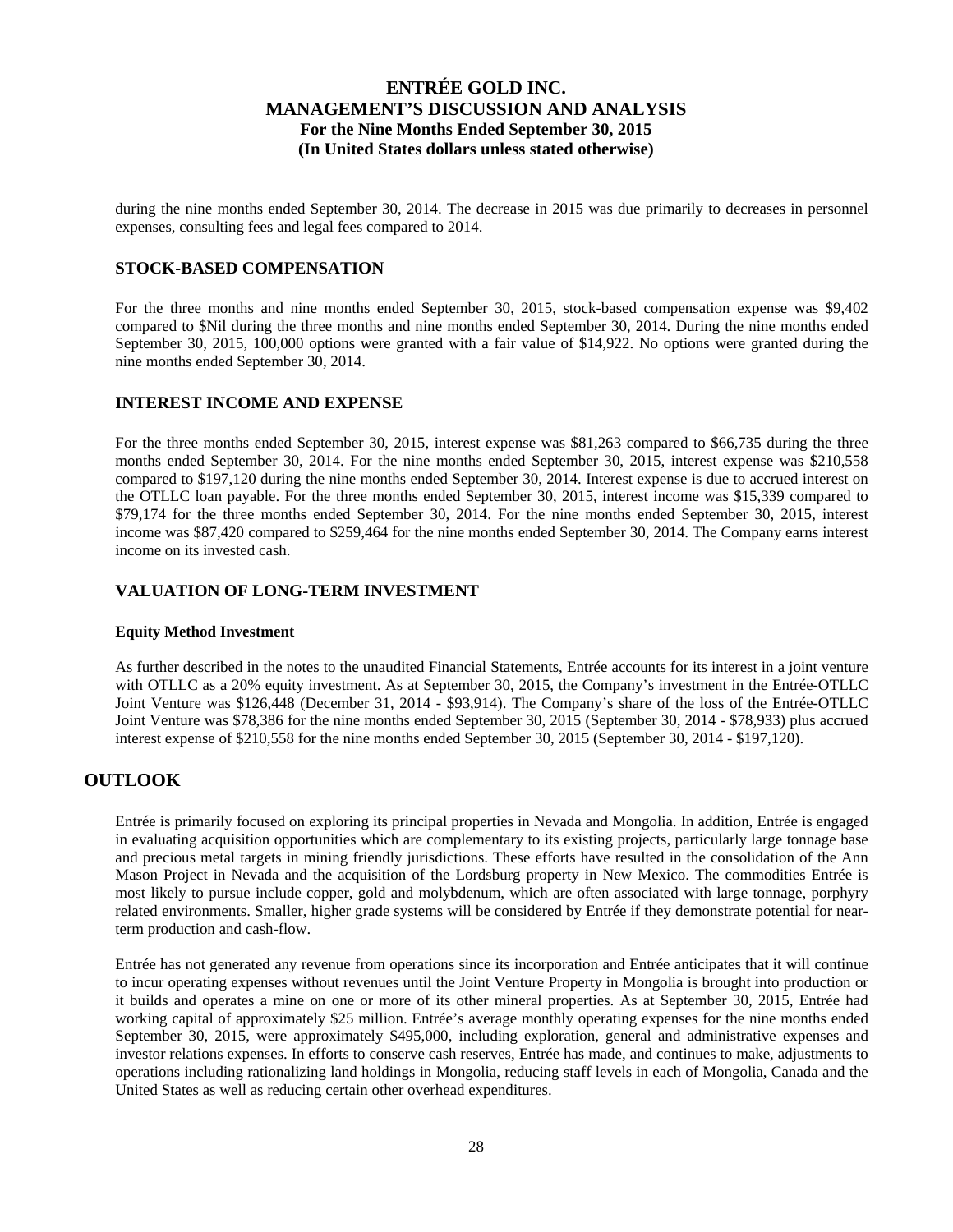# **SELECTED QUARTERLY DATA**

|                                        | <b>Three Months</b><br><b>Ended</b><br>September 30,<br>2015 |     | <b>Three Months</b><br><b>Ended</b><br><b>June 30,</b><br>2015 | <b>Three Months</b><br><b>Ended</b><br>March 31,<br>2015 |     | <b>Three Months</b><br><b>Ended</b><br>December 31,<br>2014 |
|----------------------------------------|--------------------------------------------------------------|-----|----------------------------------------------------------------|----------------------------------------------------------|-----|-------------------------------------------------------------|
| Exploration                            | \$<br>1,066,201                                              | \$. | 1,329,058                                                      | \$<br>1,897,609                                          | \$  | 4,465,219                                                   |
| General and administrative             | 777,445                                                      |     | 801,585                                                        | 938,740                                                  |     | 1,183,067                                                   |
| Consultancy and advisory fees          |                                                              |     |                                                                | 125,000                                                  |     | 133,687                                                     |
| Depreciation                           | 10,183                                                       |     | 11,037                                                         | 11,726                                                   |     | 14,405                                                      |
| Foreign exchange loss (gain)           | (1, 134, 618)                                                |     | 368,843                                                        | (1,748,949)                                              |     | (662, 619)                                                  |
| Loss from operations                   | (719, 211)                                                   |     | (2,510,523)                                                    | (1,224,126)                                              |     | (5, 133, 759)                                               |
| Interest income                        | 15,339                                                       |     | 25,054                                                         | 47,027                                                   |     | 35,559                                                      |
| Interest expense                       | (81,263)                                                     |     | (65,006)                                                       | (64, 289)                                                |     | (67, 749)                                                   |
| Loss from equity investee              | (25, 416)                                                    |     | (26, 824)                                                      | (26, 146)                                                |     | (28, 974)                                                   |
| Current income tax expense             | (92)                                                         |     | (43)                                                           |                                                          |     | (10, 124)                                                   |
| Deferred income tax recovery (expense) | 661,992                                                      |     | (471, 679)                                                     | 706,856                                                  |     | 2,141,233                                                   |
| Net loss                               | \$<br>(148, 651)                                             | \$. | (3,049,021)                                                    | \$<br>(560, 678)                                         | \$. | (3,063,814)                                                 |
| Loss per share, basic and diluted      | \$<br>$(0.00)$ \$                                            |     | $(0.02)$ \$                                                    | $(0.00)$ \$                                              |     | (0.02)                                                      |

|                                           | <b>Three Months</b><br><b>Ended</b><br>September 30,<br>2014 |     | <b>Three Months</b><br><b>Ended</b><br><b>June 30,</b><br>2014 |               | <b>Three Months</b><br><b>Ended</b><br>March 31,<br>2014 |               | <b>Three Months</b><br><b>Ended</b><br>December 31,<br>2013 |
|-------------------------------------------|--------------------------------------------------------------|-----|----------------------------------------------------------------|---------------|----------------------------------------------------------|---------------|-------------------------------------------------------------|
| Exploration                               | \$<br>2,268,197                                              | \$. | 757,325                                                        | <sup>\$</sup> | 1,564,146                                                | <sup>\$</sup> | 1,426,239                                                   |
| General and administrative                | 844,646                                                      |     | 980,107                                                        |               | 1,144,090                                                |               | 1,626,040                                                   |
| Consultancy and advisory fees             | 177,194                                                      |     | 234,070                                                        |               | 285,672                                                  |               | 309,462                                                     |
| Depreciation                              | 16,277                                                       |     | 17,160                                                         |               | 17,675                                                   |               | 22,570                                                      |
| Impairment of mineral property interests  | 552,095                                                      |     |                                                                |               |                                                          |               |                                                             |
| Gain on sale of mineral property interest |                                                              |     | (28,096)                                                       |               |                                                          |               | (451,892)                                                   |
| Foreign exchange loss (gain)              | (1, 126, 822)                                                |     | 882,044                                                        |               | (1,071,457)                                              |               | (765, 656)                                                  |
| Loss from operations                      | (2,731,587)                                                  |     | (2,842,610)                                                    |               | (1,940,126)                                              |               | (2,166,763)                                                 |
| Interest income                           | 79,174                                                       |     | 97,064                                                         |               | 83,226                                                   |               | 126,664                                                     |
| Interest expense                          | (66, 735)                                                    |     | (65, 524)                                                      |               | (64, 861)                                                |               | (66,331)                                                    |
| Loss from equity investee                 | (29, 369)                                                    |     | (28, 772)                                                      |               | (20, 792)                                                |               | (29,756)                                                    |
| Current income tax recovery (expense)     |                                                              |     | 246,609                                                        |               | (113,230)                                                |               | (319, 112)                                                  |
| Deferred income tax recovery (expense)    | 1,348,919                                                    |     | (332, 558)                                                     |               | 775,798                                                  |               | 1,331,336                                                   |
| Net loss                                  | \$<br>(1,399,598)                                            | S.  | (2,925,791)                                                    | S             | (1,279,985)                                              | S.            | (1, 123, 962)                                               |
| Loss per share, basic and diluted         | \$<br>(0.01)                                                 | S   | (0.02)                                                         | -S            | (0.01)                                                   | -S            | (0.01)                                                      |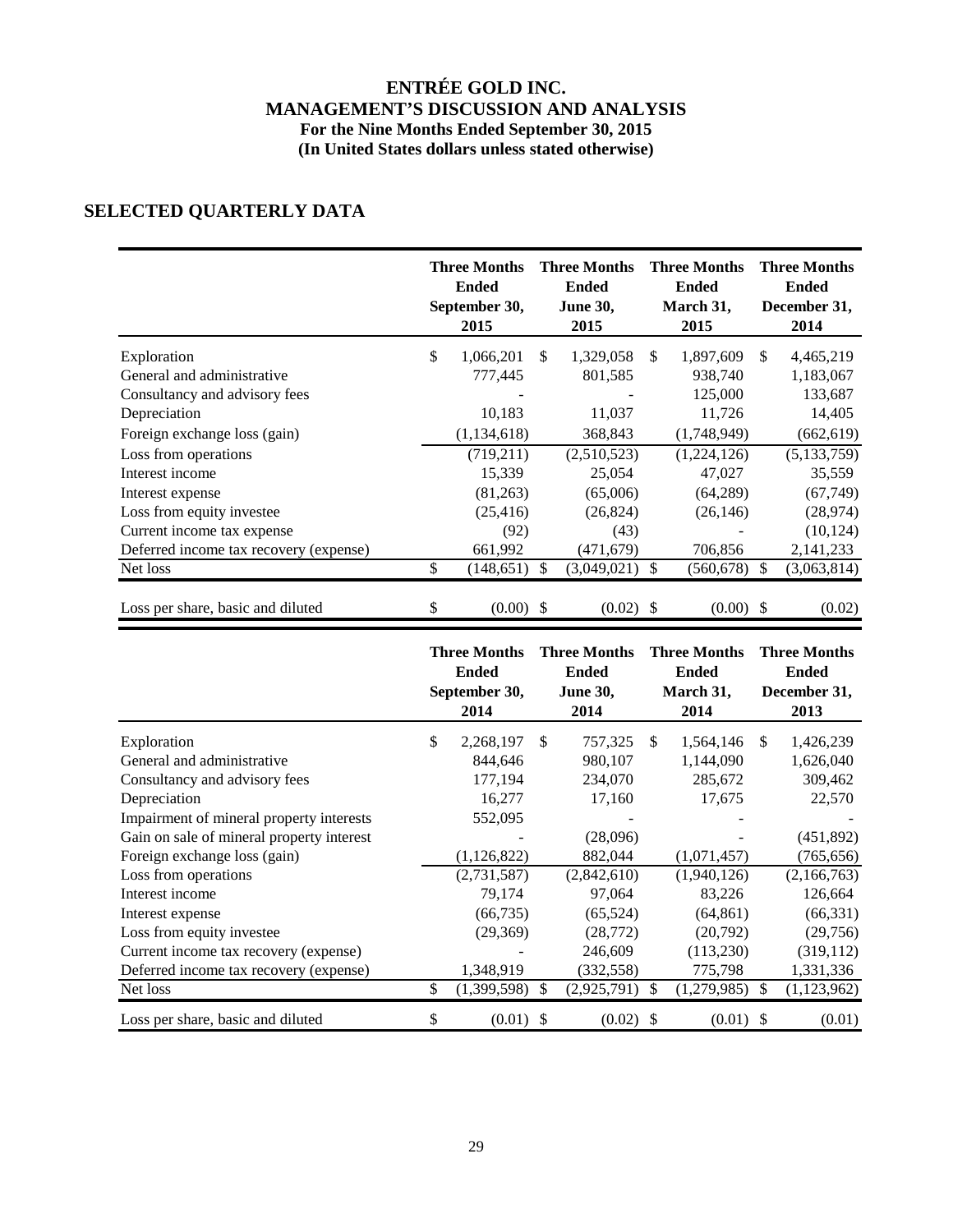Exploration costs were lower in the nine months ended September 30, 2015 compared to the nine months ended September 30, 2014, primarily due to a decrease in drilling activity on the Ann Mason Project, lower exploration related sales tax and legal fees, partially offset by higher consulting and personnel expenses during the nine months ended September 30, 2015. General and administrative costs, excluding stock-based compensation charges, were approximately 16% lower in the nine months ended September 30, 2015 compared to the nine months ended September 30, 2014. This decrease is primarily attributable to decreased personnel expenses, consulting fees and legal fees. During the three months ended September 30, 2014, the Company recorded an impairment of mineral property interests of \$552,095 on the Blue Rose joint venture property. During the three months ended June 30, 2014, Entrée sold its interest in the Mystique property for proceeds of \$28,096, net of taxes. During the three months ended December 31, 2013, Entrée received a cash payment of \$451,892 pertaining to an agreement whereby a third party acquired the Blue Rose joint venture iron ore rights. During the nine months ended September 30, 2015, Entrée recorded deferred income tax recovery of \$897,169 compared to \$1,792,159 during the nine months ended September 30, 2014.

# **LIQUIDITY**

To date, Entrée has not generated revenues from its operations, has been dependent on equity and production-based financings for additional funding and is considered to be in the exploration stage. Working capital on hand at September 30, 2015 was \$24,963,932. Cash was \$25,485,324 at September 30, 2015. On February 15, 2013, the Company closed the approximately \$55 million financing package with Sandstorm. In the event of a partial expropriation of Entrée's economic interest, contractually or otherwise, in the Joint Venture Property, which is not reversed during the abeyance period provided for in the Funding Agreement, the Company will be required to return a pro rata portion of the Deposit (the amount of the repayment not to exceed the amount of the Unearned Balance).

Under the terms of the Entrée-OTLLC Joint Venture, Entrée elected to have OTLLC debt finance Entrée's share of costs on the Joint Venture Property, with interest accruing at OTLLC's actual cost of capital or prime plus 2%, whichever is less, at the date of the advance. As at September 30, 2015, the total amount that OTLLC has contributed to costs on the Company's behalf, including interest, was \$6.7 million.

#### **Operating activities**

Cash used in operations was \$7,186,623 for the nine months ended September 30, 2015 compared to \$7,575,208 for the nine months ended September 30, 2014. This decrease is primarily due to a decrease in expenditures on mineral property exploration during the nine months ended September 30, 2015.

#### **Financing activities**

Cash provided by financing activities during the nine months ended September 30, 2015 and 2014 and common shares issued for cash were as follows:

|                           | <b>Nine Months</b><br><b>Ended</b><br>September 30,<br>2015 |              | <b>Nine Months</b><br><b>Ended</b><br>September 30,<br>2014 |         |  |  |
|---------------------------|-------------------------------------------------------------|--------------|-------------------------------------------------------------|---------|--|--|
|                           | <b>Shares</b>                                               | Amount       | <b>Shares</b>                                               | Amount  |  |  |
| Exercise of stock options | 40,000                                                      | \$.<br>6,716 | ٠.                                                          | S.<br>- |  |  |
|                           | 40,000                                                      | 6,716<br>S   | $\overline{\phantom{0}}$                                    | -       |  |  |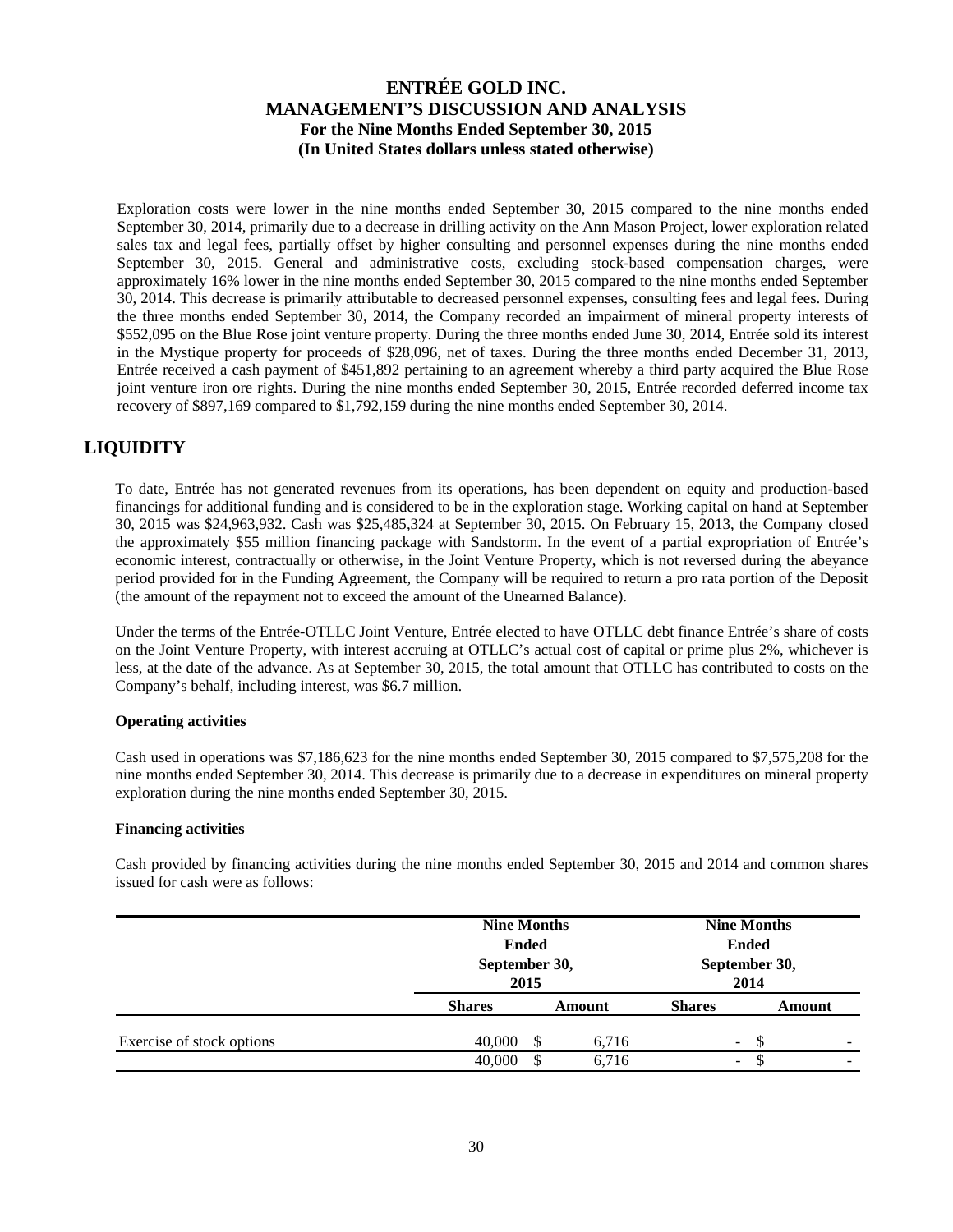#### **Investing activities**

During the nine months ended September 30, 2015, Entrée made payments of \$500,000 related to mineral property acquisitions (September 30, 2014 – \$100,000) for the Cañariaco project royalty. During the nine months ended September 30, 2015, Entrée made payments of \$3,628 related to reclamation deposits (September 30, 2014 – \$66,179) and received cash proceeds of \$Nil on the release of reclamation deposits (September 30, 2014 – \$83,428). During the nine months ended September 30, 2015, Entrée expended \$11,113 on equipment, primarily for exploration activities (September 30, 2014 – \$13,074). During the nine months ended September 30, 2014, Entrée sold its interest in the Mystique property for proceeds of \$28,096, net of taxes.

#### **Contingencies and Contractual Commitments**

The following table lists, as at September 30, 2015, the Company's contractual obligations. Entrée is committed to make lease payments totalling \$384,792 over its two year office lease in Vancouver, Canada and two office, three warehouse and four accommodation leases in the United States.

|               | Less than<br>1 Year | 1-2 Years     | <b>Total</b> |
|---------------|---------------------|---------------|--------------|
| Office leases | \$<br>\$<br>69.278  | 315,514<br>-S | 384,792      |
| Total         | \$<br>69.278<br>\$  | 315,514<br>S  | 384,792      |

#### **Outstanding share data**

As at September 30, 2015, there were 147,024,385 common shares outstanding. As at November 9, 2015, there were 147,093,418 common shares outstanding. In addition, as at September 30, 2015, there were 13,459,000 stock options outstanding and as at November 9, 2015, there were 13,259,000 stock options outstanding, with exercise prices ranging from C\$0.21 to C\$3.47 per share. There were no warrants outstanding at September 30, 2015 or at November 9, 2015.

# **CAPITAL RESOURCES**

Entrée had no commitments for capital assets at September 30, 2015.

At September 30, 2015, Entrée had working capital of \$24,963,932 compared to \$32,603,711 as at December 31, 2014.

# **OFF-BALANCE SHEET TRANSACTIONS**

Entrée has no off-balance sheet arrangements except for the contractual obligation noted above.

# **TRANSACTIONS WITH RELATED PARTIES**

The Company did not enter into any transactions with related parties during the nine months ended September 30, 2015.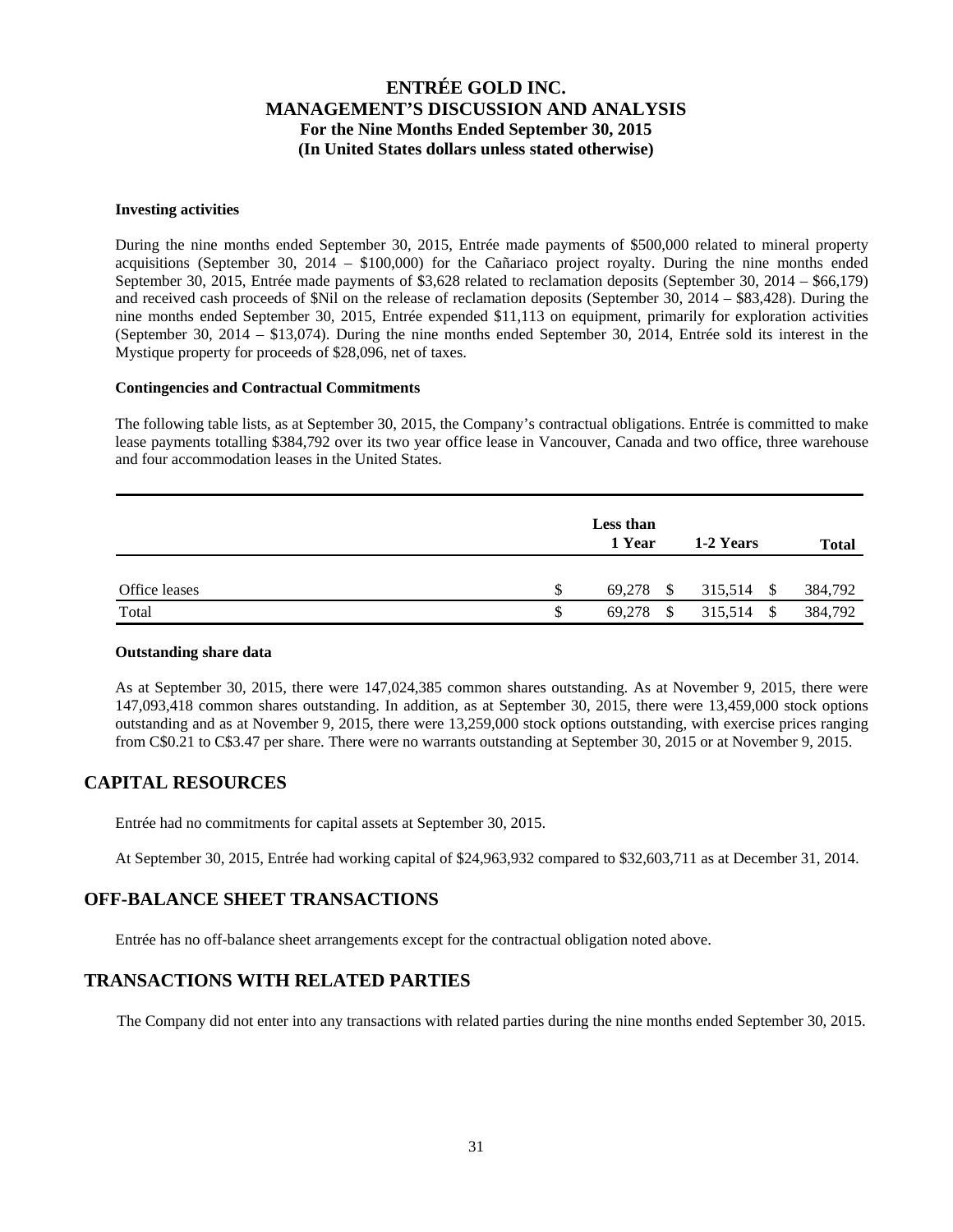### **CRITICAL ACCOUNTING ESTIMATES**

The preparation of consolidated financial statements in conformity with generally accepted accounting principles in the United States requires management to make estimates and assumptions that affect the reported amount of assets and liabilities and the disclosure of contingent assets and liabilities at the date of the financial statements and the reported amount of revenues and expenses during the period. Actual results could differ from these estimates.

The Company must make estimates and judgments in determining income tax expense for financial statement purposes. These estimates and judgments occur in the calculation of tax credits, benefits, and deductions, and in the calculation of certain tax assets and liabilities that arise from differences in the timing of recognition of revenue and expense for tax and financial statement purposes. Significant changes in these estimates may result in an increase or decrease to the tax provision in a subsequent period. The Company must assess the likelihood that we will be able to recover any deferred tax assets. If recovery is not likely, the provision for taxes must be increased by recording a valuation allowance against the deferred tax assets. However, should there be a change in the ability to recover any deferred tax assets, the tax provision would increase in the period in which it is determined that the recovery was not likely. Recovery of a portion of the deferred tax assets is impacted by Company plans with respect to holding or disposing of certain assets. Changes in economic conditions, exploration results, metal prices and other factors could result in changes to the estimates and judgements used in determining the income tax expense.

The Company capitalizes the cost of acquiring mineral property interests, including undeveloped mineral property interests, until the viability of the mineral interest is determined. Capitalized acquisition costs are expensed if it is determined that the mineral property has no future economic value. The Company must make estimates and judgments in determining if any capitalized amounts should be written down by assessing if future cash flows, including potential sales proceeds, related to the mineral property are estimated to be less than the property's total carrying value. The carrying value of each mineral property is reviewed periodically, and whenever events or changes in circumstances indicate that the carrying value may not be recoverable. Reductions in the carrying value of a property would be recorded to the extent that the total carrying value of the mineral property exceeds its estimated fair value.

The Company follows accounting guidelines in determining the value of stock option compensation, as disclosed in Note 9 to the Annual Financial Statements. Unlike other numbers in the accounts, this is a calculated amount not based on historical cost, but on subjective assumptions introduced to an option pricing model, in particular: (1) an estimate for the average future hold period of issued stock options before exercise, expiry or cancellation; and (2) future volatility of the Company's share price in the expected hold period (using historical volatility as a reference). Given that there is no market for the options and they are not transferable, the resulting value calculated is not necessarily the value the holder of the option could receive in an arm's-length transaction.

The Company's accounting policy is to expense exploration costs on a project by project basis consistent with US GAAP. The policy is consistent with that of other exploration companies that have not established mineral reserves. When a mineral reserve has been objectively established further exploration costs would be deferred. Management is of the view that its current policy is appropriate for the Company.

# **CHANGES IN ACCOUNTING POLICIES**

In June 2014, the Financial Accounting Standards Board ("FASB") issued Accounting Standards Update (ASU) No. 2014-10, "Development Stage Entities (Topic 915): Elimination of Certain Financial Reporting Requirements, Including an Amendment to Variable Interest Entities Guidance in Topic 810, Consolidation". This ASU does the following, among other things: a) eliminates the requirement to present inception-to-date information on the statements of income, cash flows, and shareholders' equity, b) eliminates the need to label the financial statements as those of a development stage entity, c) eliminates the need to disclose a description of the development stage activities in which the entity is engaged, and d) amends FASB ASC 275, "Risks and Uncertainties", to clarify that information on risks and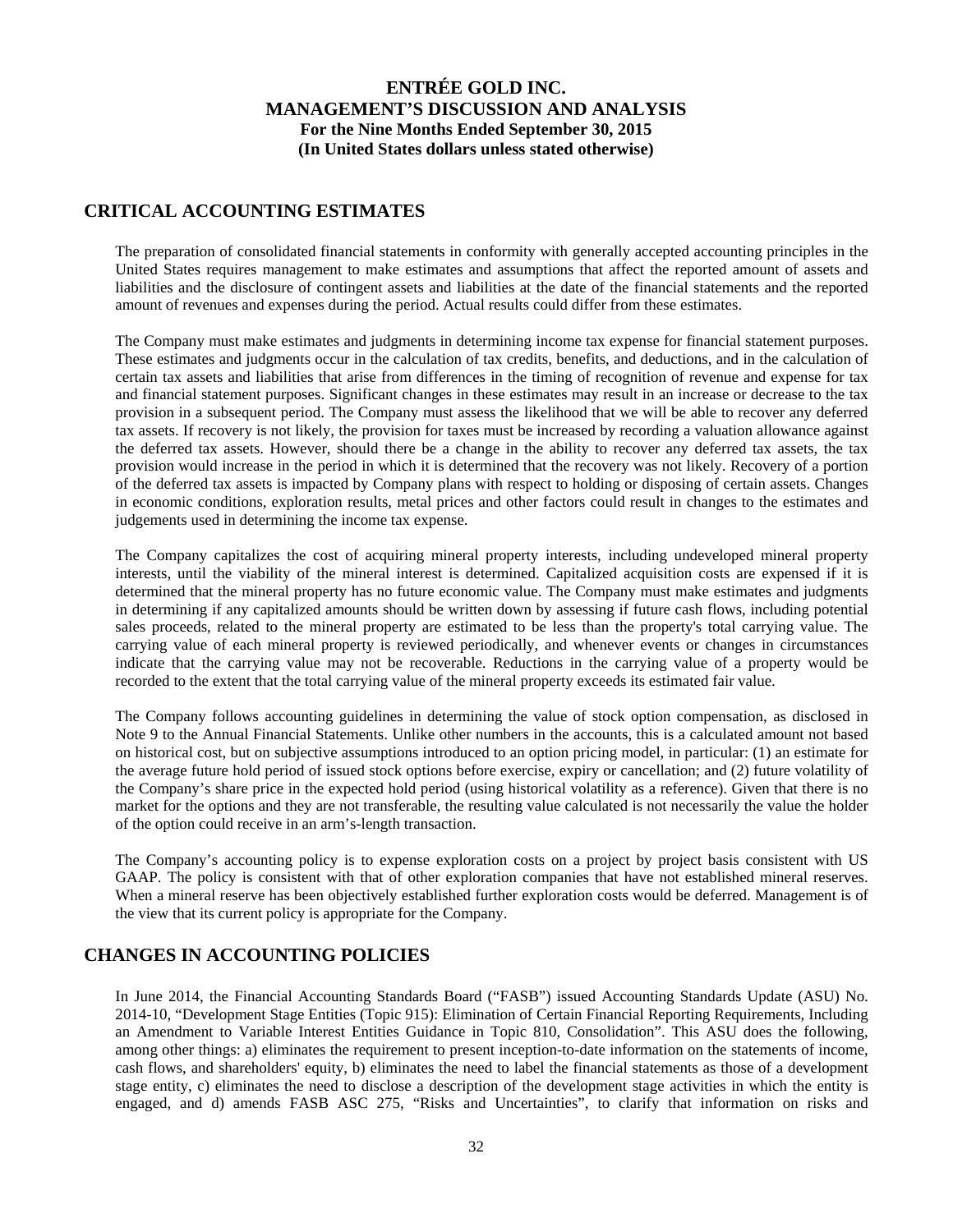uncertainties for entities that have not commenced planned principal operations is required. The amendments in ASU No. 2014-10 related to the elimination of Topic 915 disclosures and the additional disclosure for Topic 275 are effective for public companies for annual and interim reporting periods beginning after December 15, 2014. Early adoption is permitted. The Company has evaluated this ASU and early adopted for the period beginning on April 1, 2014.

In August 2014, the FASB issued "Disclosure of Uncertainties about an Entity's Ability to Continue as a Going Concern" ("ASU 2014-15"). Historically, there has been no guidance in GAAP about management's responsibility to evaluate whether there is substantial doubt about an entity's ability to continue as a going concern. This ASU clarifies when and how management should be assessing their ability to continue as a going concern. ASU 2014-15 is effective for fiscal years ending after December 15, 2016. Early adoption of this standard is permitted, and the Company expects to adopt the standard for the fiscal year ending December 31, 2015. The Company expects the adoption of ASU 2014-15 will have an impact on the frequency with which going concern assessments are conducted but does not expect the adoption to have significant changes to existing disclosure.

A detailed summary of all of the Company's significant accounting policies and the estimates derived therefrom is included in Note 2 to the Annual Financial Statements for the year ended December 31, 2014.

### **FINANCIAL INSTRUMENTS AND OTHER INSTRUMENTS**

The Company's financial assets and liabilities generally consist of cash and cash equivalents, receivables, deposits, accounts payable and accrued liabilities and loans payable, some of which are denominated in foreign currencies including United States dollars, Mongolian Tugriks and Australian dollars. The Company is at risk to financial gain or loss as a result of foreign exchange movements against the Canadian dollar. The Company does not currently have major commitments to acquire assets in foreign currencies; but historically it has incurred the majority of its exploration costs in foreign currencies.

# **OTHER MD&A REQUIREMENTS**

#### **Forward-Looking Statements**

This MD&A contains forward-looking statements within the meaning of the United States Private Securities Litigation Reform Act of 1995 and forward-looking information within the meaning of applicable Canadian securities laws.

Forward-looking statements include, but are not limited to, statements with respect to the future prices of copper, gold, molybdenum and silver; the estimation of mineral reserves and resources; the realization of mineral reserve and resource estimates; anticipated future production, capital and operating costs, cash flows and mine life; the completion of a prefeasibility study on the Ann Mason deposit; the potential development of the Ann Mason Project; the potential impact of future exploration results on Ann Mason mine design and economics; the potential funding and development of various phases of the Oyu Tolgoi underground mine; the expected timing of initial production from Lift 1 of the Oyu Tolgoi underground mine; discussions with the Government of Mongolia, Rio Tinto, OTLLC and Turquoise Hill on a range of issues including Entrée's interest in the Joint Venture Property, the Shivee Tolgoi and Javhlant mining licences and certain material agreements; the potential for Entrée to be included in or otherwise receive the benefits of the Investment Agreement or another similar agreement; the potential for the Government of Mongolia to seek to directly or indirectly invest in Entrée's interest in the Hugo North Extension and Heruga deposits; the potential impact of amendments and proposed amendments to the laws of Mongolia; potential size of a mineralized zone; potential expansion of mineralization; potential discovery of new mineralized zones; potential types of mining operations; government regulation of exploration and mining operations; the potential application of the Government of Mongolia's Resolution 140 and Resolution 175 to the Shivee Tolgoi and Javhlant licences; potential metallurgical recoveries and grades; plans for future exploration and/or development programs and budgets; permitting timelines; anticipated business activities;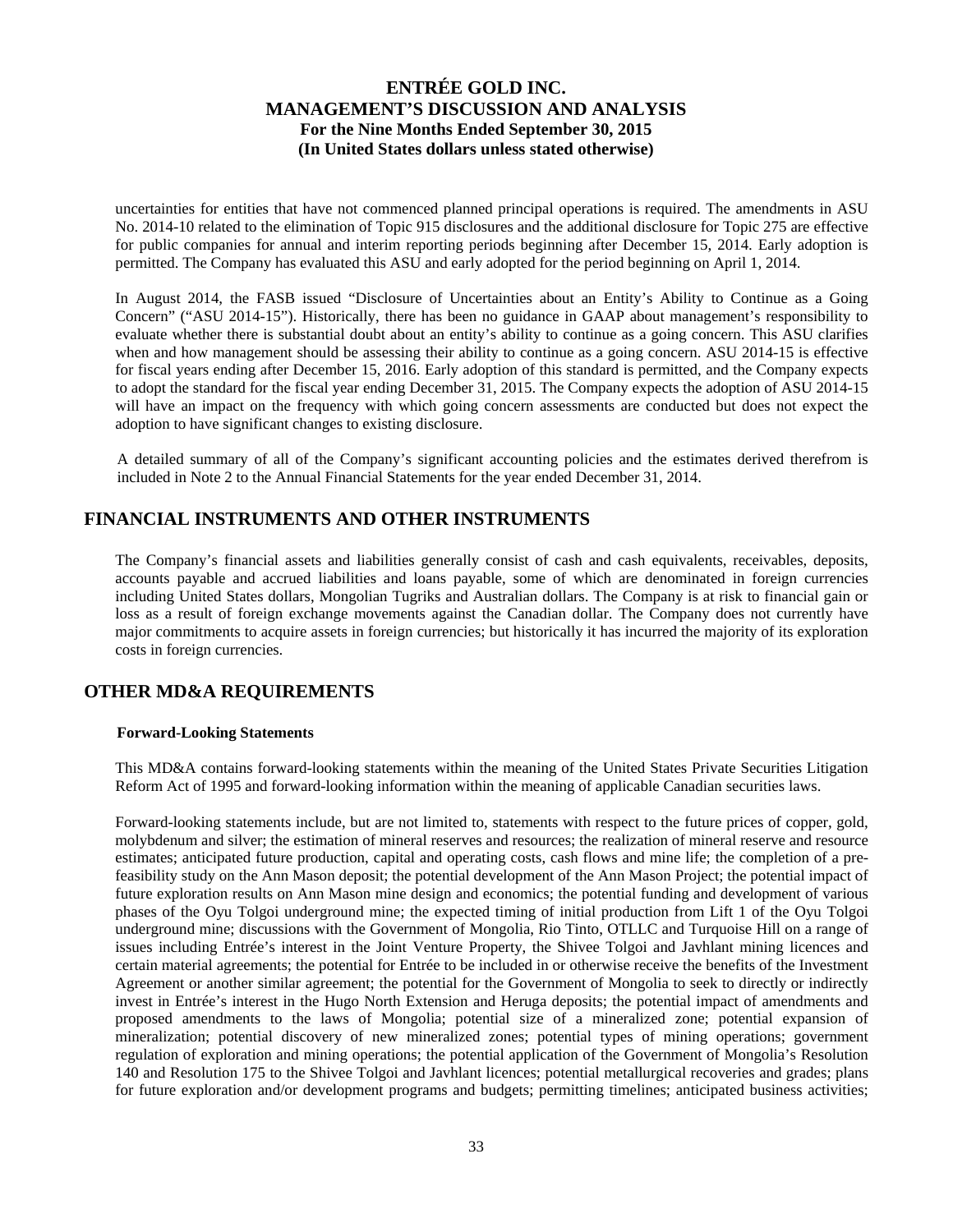corporate strategies; requirements for additional capital; uses of funds; proposed acquisitions and dispositions of assets; and future financial performance.

In certain cases, forward-looking statements and information can be identified by the use of words such as "plans", "expects" or "does not expect", "is expected", "budgeted", "scheduled", "estimates", "forecasts", "intends", "anticipates", or "does not anticipate" or "believes" or variations of such words and phrases or statements that certain actions, events or results "may", "could", "would", "might", "will be taken", "occur" or "be achieved". While the Company has based these forward-looking statements on its expectations about future events as at the date that such statements were prepared, the statements are not a guarantee of Entrée's future performance and are subject to risks, uncertainties, assumptions and other factors which could cause actual results to differ materially from future results expressed or implied by such forward-looking statements and information. Such factors and assumptions include, amongst others, that the size, grade and continuity of deposits and resource and reserve estimates have been interpreted correctly from exploration results; that the results of preliminary test work are indicative of what the results of future test work will be; that the prices of copper, gold, molybdenum and silver will remain relatively stable; the effects of general economic conditions, changing foreign exchange rates and actions by Rio Tinto, Turquoise Hill and OTLLC and by government authorities including the Government of Mongolia; the adherence to and implementation of the Mine Plan by the parties to the Mine Plan; the ability and timing of Turquoise Hill and Rio Tinto to complete Oyu Tolgoi project financing and/or secure other financing on acceptable terms; timing and cost of the construction and expansion of Oyu Tolgoi underground mining and processing facilities; the impact of the delay in the funding and development of the Oyu Tolgoi underground mine pending resolution of outstanding matters with the Government of Mongolia; the approval of the underground feasibility study by OTLLC's shareholders; delays, and the costs which result from delays, in the development of the Oyu Tolgoi underground mine; the availability of funding on reasonable terms; the impact of changes in interpretation to or changes in enforcement of laws, regulation and government practices, including laws, regulation and government practices with respect to mining, foreign investment, royalties and taxation; the terms and timing of obtaining necessary environmental and other government approvals, consents and permits; the availability and cost of necessary items such as skilled labour, transportation, power, water, and appropriate smelting and refining arrangements; uncertainties associated with legal proceedings and negotiations; and misjudgements in the course of preparing forward-looking statements. In addition, there are also known and unknown risk factors which may cause the actual results, performances or achievements of Entrée to be materially different from any future results, performance or achievements expressed or implied by the forward-looking statements and information. Such factors include, among others, risks related to international operations, including legal and political risk in Mongolia; risks associated with changes in the attitudes of governments to foreign investment; risks associated with the conduct of joint ventures; discrepancies between actual and anticipated production, mineral reserves and resources and metallurgical recoveries; global financial conditions; changes in project parameters as plans continue to be refined; inability to upgrade Inferred mineral resources to Indicated or Measured mineral resources; inability to convert mineral resources to mineral reserves; conclusions of economic evaluations; future prices of copper, gold, silver and molybdenum; failure of plant, equipment or processes to operate as anticipated; accidents, labour disputes and other risks of the mining industry; delays in obtaining government approvals, permits or licences or financing or in the completion of development or construction activities; environmental risks; title disputes; limitations on insurance coverage; as well as those factors discussed in the section entitled "Risk" in this MD&A and in the section entitled "Risk Factors" in the AIF. Although the Company has attempted to identify important factors that could cause actual actions, events or results to differ materially from those described in forward-looking statements, there may be other factors that cause actions, events or results not to be as anticipated, estimated or intended. There can be no assurance that forward-looking statements will prove to be accurate, as actual results and future events could differ materially from those anticipated in such statements. Except as required under applicable securities legislation, the Company undertakes no obligation to publicly update or revise forward-looking statements, whether as a result of new information, future events, or otherwise. Accordingly, readers should not place undue reliance on forward-looking statements.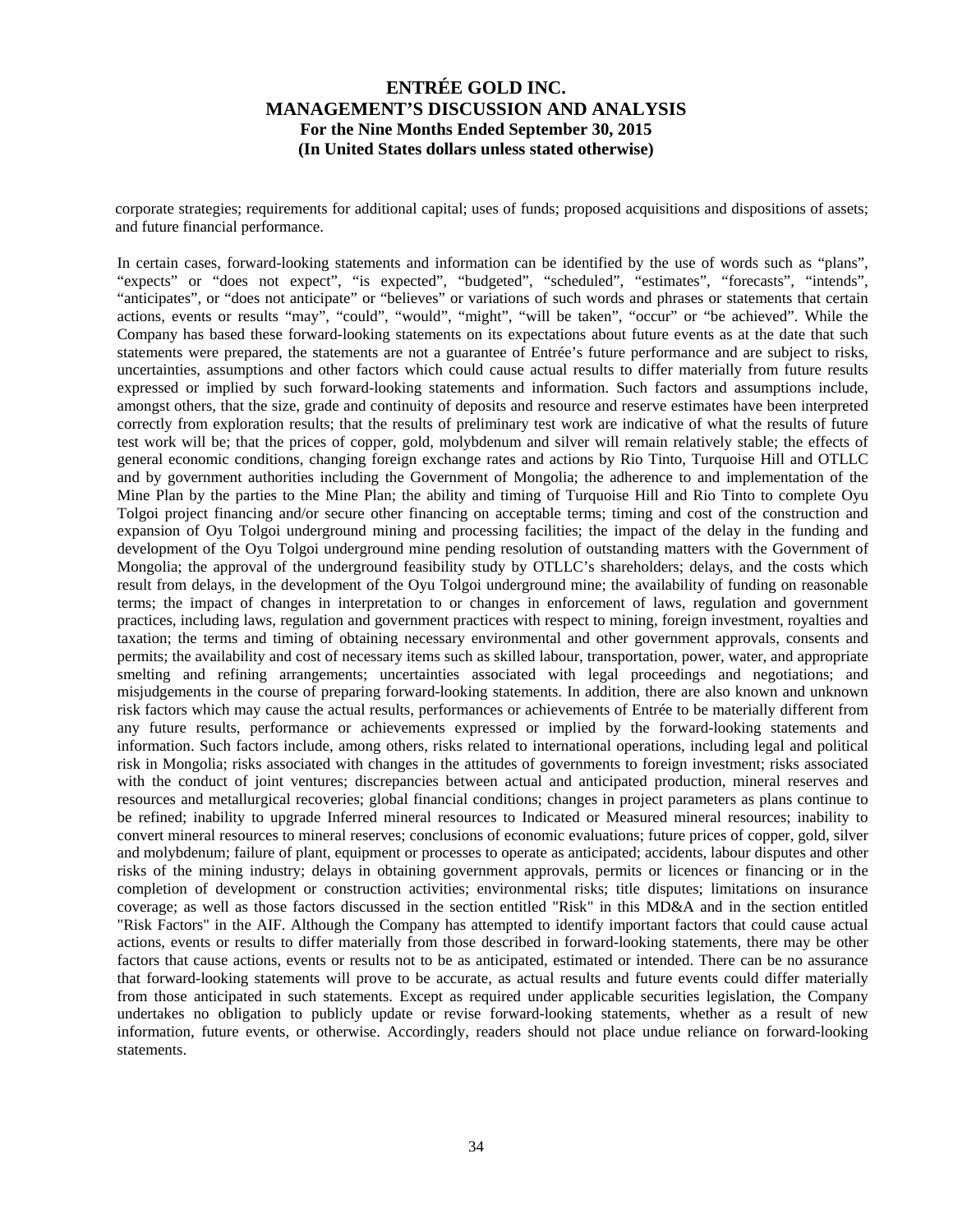#### **Risk**

Entrée is a mineral exploration company and is exposed to a number of risks and uncertainties; some of these risks and uncertainties have been discussed elsewhere in this MD&A. For a more extensive discussion of risks and uncertainties to which Entrée is exposed, the reader should refer to the section titled "Risk Factors" contained in the Company's AIF available on SEDAR at www.sedar.com.

### *Legal and Political Risk*

The Minerals Law of Mongolia provides that the State may be an equity participant with any private legal entity, up to a 34% equity interest, in the exploitation of any Strategic Deposit where the quantity and grade of the deposit have been defined by exploration that has not been funded from the State budget.

The Ministry of Mining has advised Entrée that it considers the deposits on the Joint Venture Property to be part of the series of Oyu Tolgoi deposits, which were declared to be Strategic Deposits under Resolution No. 57 dated July 16, 2009 of the State Great Khural. Entrée has been in discussions with stakeholders of the Oyu Tolgoi project, including the Government of Mongolia, OTLLC, Erdenes Oyu Tolgoi LLC, Turquoise Hill and Rio Tinto, since the Government of Mongolia temporarily restricted the joint venture licences from transfer in February 2013. The discussions to date have focussed on issues arising from Entrée's exclusion from the Investment Agreement, including the fact that the Government of Mongolia does not have a full 34% interest in the Joint Venture Property; the fact that the mining licences integral to future underground operations are held by more than one corporate entity; and the fact that Entrée does not benefit from the stability that it would otherwise have if it were a party to the Investment Agreement. In order to receive the benefits of the Investment Agreement, the Government of Mongolia may require Entrée to agree to certain concessions, including with respect to the economic benefit of Entrée's interest in the Joint Venture Property, or the royalty rates applicable to Entrée's share of the Joint Venture Property mineralization. No agreements have been finalized. If the parties fail to reach mutually acceptable agreements in a timely manner, there is a risk that the Government of Mongolia may resort to measures which, whether legitimate or not, could have an adverse effect on the business, assets and financial condition of Entrée as well as the Company's share price. Such measures could include suspending, revoking, cancelling or withdrawing the Shivee Tolgoi and Javhlant mining licences; attempting to invalidate, confiscate, expropriate or rescind the Entrée-OTLLC Joint Venture or Entrée's interest in the Joint Venture Property; and filing legal proceedings against Entrée.

Entrée is not presently a party to the Investment Agreement. Although OTLLC agreed under the terms of the Earn-In Agreement to use its best efforts to cause Entrée to be brought within the ambit of, made subject to and be entitled to the benefits of the Investment Agreement or a separate stability agreement on substantially similar terms to the Investment Agreement, unless and until Entrée finalizes agreements with the Government of Mongolia and other Oyu Tolgoi stakeholders, there can be no assurance that Entrée will be entitled to all of the benefits of the Investment Agreement, including stability with respect to taxes payable. If Entrée is not entitled to all of the benefits of the Investment Agreement, it could be subject to the surtax royalty which came into effect in Mongolia on January 1, 2011. The rates of the surtax royalty vary from 1% to 5% for minerals other than copper. For copper, the surtax royalty rates range between 22% and 30% for ore, between 11% and 15% for concentrates, and between 1% and 5% for final products. No surtax royalty is charged on any minerals below a certain threshold market price, which varies depending on the type of minerals. This is in addition to the standard royalty rates of 2.5% for coal sold in Mongolia and commonly occurring minerals sold in Mongolia, and 5% for all other minerals.

Even if Entrée does finalize agreements with the Government of Mongolia and other Oyu Tolgoi stakeholders, there can be no assurance that the present or future Parliament will refrain from enacting legislation that undermines such agreements or the Investment Agreement or that the present or a future government will refrain from adopting government policies or seeking to renegotiate the terms of such agreements or the Investment Agreement (which was threatened in both 2011 and 2012) in ways that are adverse to Entrée's interests or that impair OTLLC's ability to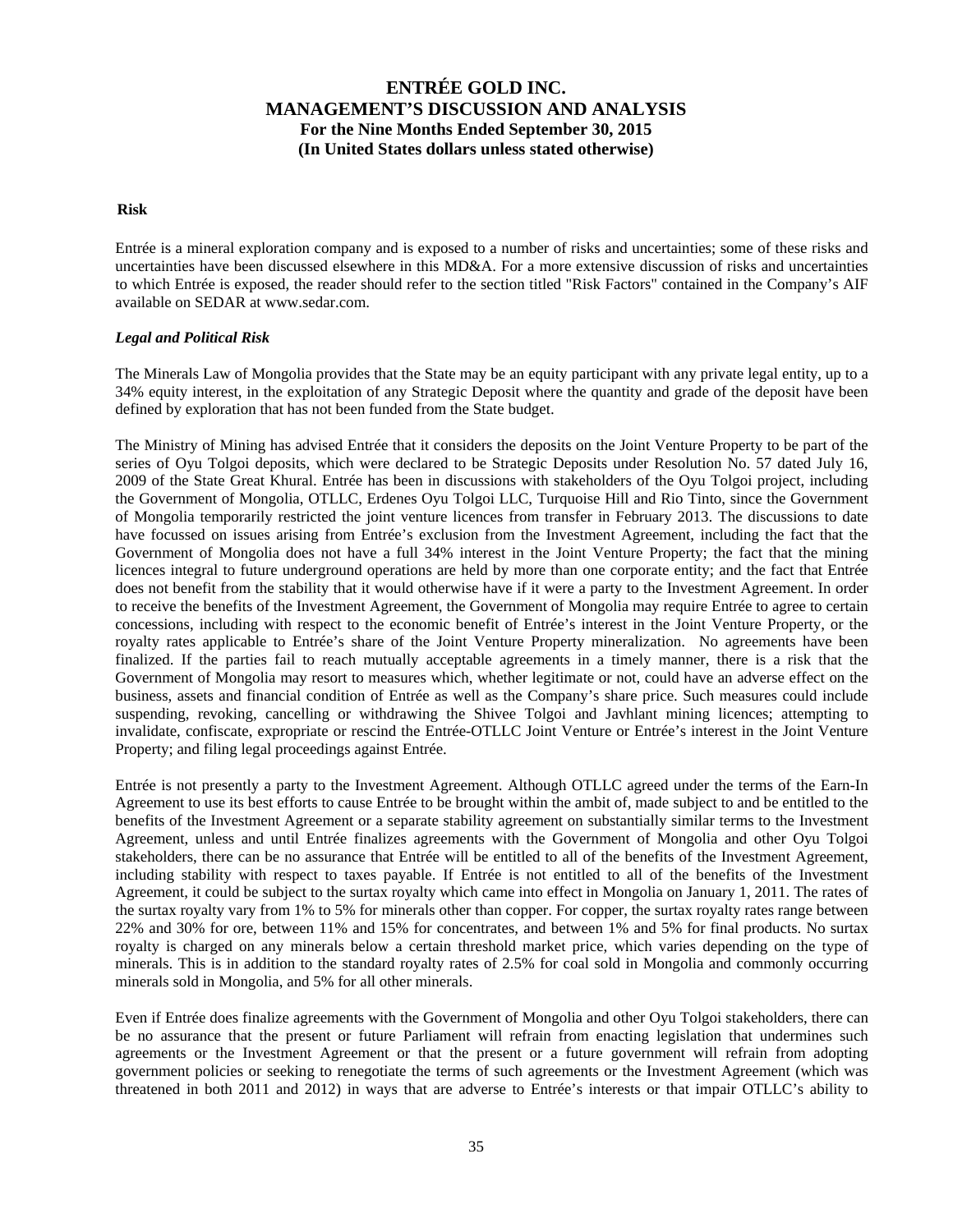develop and operate the Oyu Tolgoi project on the basis currently contemplated, which may have a material adverse impact on Entrée and the Company's share price.

The Government of Mongolia has put in place a framework and environment for foreign direct investment. However, there are political constituencies within Mongolia that have espoused ideas that would not be regarded by the international mining community as conducive to foreign investment if they were to become law or official government policy. This was evidenced by revisions to the Minerals Law in 2006 as well as by the recent passage of legislation to control foreign direct investment in strategic sectors of the Mongolian economy, including mining. In October 2011, Prime Minister Batbold stated in his 2012 budget speech that the Government of Mongolia is revisiting all treaties for the avoidance of double taxation, including the 2002 convention between Canada and Mongolia for the avoidance of double taxation and the prevention of fiscal evasion with respect to taxes on income and on capital (the "Canadian Double Tax Treaty").

On November 1, 2013, a new Investment Law came into effect in Mongolia. The new law is aimed at reviving foreign investment by easing restrictions on investors in key sectors such as mining and by providing greater certainty on the taxes they must pay. The new law replaces two previous laws, including SEFIL. The full impact of the new Investment Law is not yet known.

On January 16, 2014, the Mongolian Parliament adopted a new State Minerals Policy. The main focus of the policy is to establish a stable investment environment; improve the quality of mineral exploration, mining and processing; encourage the use of environmentally friendly and modern technology; and strengthen the competitiveness of the Mongolian mining sector on the international market. The State Minerals Policy is also intended to serve as the basis for amendments to the existing Minerals Law and other laws relating to the mining sector. On July 1, 2014, the Mongolian Parliament passed the 2014 Amendments to the Minerals Law. In addition, the Mongolian Parliament also passed a separate law which repeals the 2010 statute which imposed a moratorium on the granting of new exploration licences and the transfer of existing licences. The 2014 Amendments extend the maximum period for an exploration licence from 9 years to 12 years (although it ended the three year pre-mining period sometimes given to licence holders upon the expiration of their exploration rights), extend the requirement for holders of mining licences to ensure that 90% of their workforce is comprised of Mongolian nationals to the mining licence holder's subcontractors as well, make clearer the roles and responsibilities of government ministries and departments with respect to mineral matters, modify the definition of Strategic Deposit to reflect its impact on the national economy and not regional economy, and provide for some instances where a tender may not be required to obtain minerals licences where state funding has been used if related to compensation for declaring a special needs area, among other changes. On February 18, 2015, the Mongolian Parliament adopted the 2015 Amendment, which purports to allow a licence holder to negotiate with the Government of Mongolia with respect to an exchange of the Government's 34% (50% in cases where exploration has been funded by the State budget) equity interest in a licence holder with a Strategic Deposit for an additional royalty payable to the Government. The amount of the royalty payment would vary depending on the particulars of the Strategic Deposit but cannot exceed five percent. The rate of this royalty payment shall be approved by the Government of Mongolia. The full impact of the 2015 Amendment is not yet known.

The Ministry of Finance and certain Members of Parliament have released draft laws and draft amendments to the tax legislation of Mongolia which include provisions related to the taxation of foreign legal entities operating in Mongolia and minerals companies in general. If certain provisions of these amendments were adopted by Parliament as currently drafted, they could adversely affect Entree's interests. It is not possible to determine when, if ever, these amendments would be adopted and in what form.

If the Government of Mongolia revises, amends or cancels the Canadian Double Tax Treaty; if the new Investment Law, State Minerals Policy, 2014 Amendments or 2015 Amendment are implemented or interpreted in a manner that is not favourable to foreign investment or Entrée's interests; or if new tax laws or amendments to tax laws are adopted that are not favourable to foreign investment or Entrée's interests, it could have an adverse effect on Entrée's operations in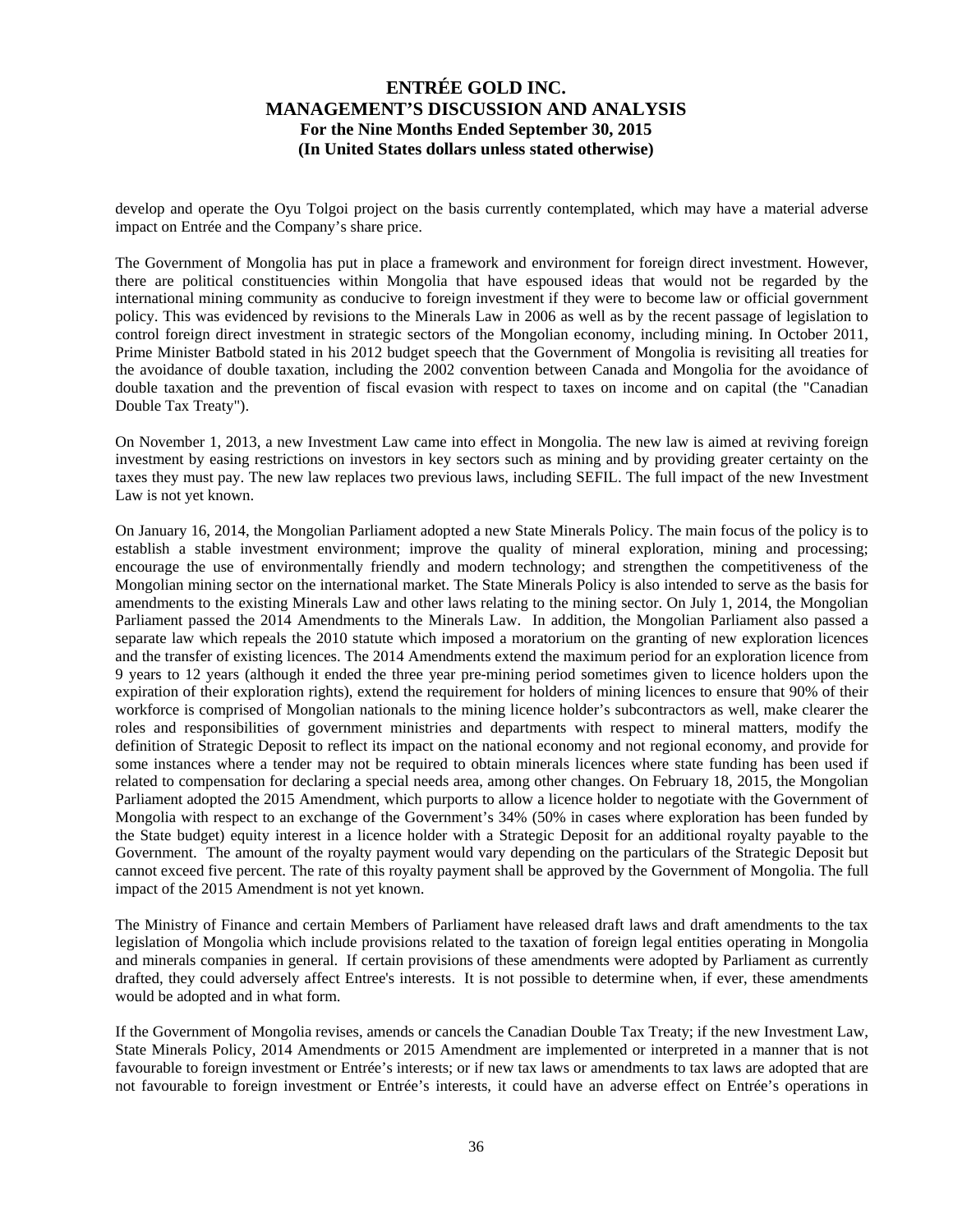Mongolia and future cash flow, earnings, results of operations and financial condition as well as the Company's share price.

On February 27, 2013, MRAM delivered notice to Entrée advising that any transfer, sale or lease of the Shivee Tolgoi and Javhlant mining licences is temporarily restricted. While Entrée was subsequently advised that the temporary transfer restriction on the joint venture mining licences will be lifted, it has not received official notification of the lifting of the restriction. Any future action by the Government of Mongolia to suspend, revoke, withdraw or cancel the Shivee Tolgoi and Javhlant mining licences, whether legitimate or not, would have an adverse effect on the business, assets and financial condition of Entrée as well as the Company's share price.

The Earn-In Agreement requires OTLLC to enter into a form of joint venture agreement that bestows upon it certain powers and duties as manager of the Entrée-OTLLC Joint Venture, including the duty to cure title defects, the duty to prosecute and defend all litigation or administrative proceedings arising out of operations, and the duty to do all acts reasonably necessary to maintain the Joint Venture Property assets, including the mining licences. Pursuant to the Assignment Agreement dated March 1, 2005 between the Company, Turquoise Hill and OTLLC, the Company is also entitled to look to Turquoise Hill for the performance of OTLLC's obligations under the Earn-In Agreement, which is governed by British Columbia law. In addition, the Shivee Tolgoi and Javhlant mining licences are included in the contract area of the Investment Agreement. The Investment Agreement restricts the grounds upon which the Mongolian State administrative authority in charge of geology and mining may revoke a mining licence covered by the Investment Agreement. The Investment Agreement also includes a dispute resolution clause that requires the parties to resolve disputes through international commercial arbitration procedures. Entrée is not a party to the Investment Agreement and does not have any direct rights under the Investment Agreement. In the event that the Government of Mongolia suspends, revokes, withdraws or cancels the Shivee Tolgoi and Javhlant mining licences, there can be no assurance that OTLLC, Turquoise Hill or Rio Tinto will invoke the international arbitration procedures, or that Entrée will be able to enforce the terms of the Earn-In Agreement to cause OTLLC or Turquoise Hill to do all acts reasonably necessary to maintain the Joint Venture Property assets, including by invoking the international arbitration procedures under the Investment Agreement. There may also be limitations on OTLLC, Turquoise Hill and Rio Tinto's ability to enforce the terms of the Investment Agreement against the Government of Mongolia, which is a sovereign entity, regardless of the outcome of an arbitration proceeding. Without an effective means of enforcing the terms of the Earn-In Agreement or the Investment Agreement, Entrée could be deprived of substantial rights and benefits with little or no recourse for fair and reasonable compensation as well as the Company's share price.

While the Entrée-OTLLC Joint Venture is operating under the terms of the form of joint venture agreement appended to the Earn-in Agreement, the joint venture agreement has not been formally executed by the parties. There can be no assurance that OTLLC or its shareholders will not attempt to renegotiate some or all of the material terms governing the joint venture relationship in a manner which could have an adverse effect on Entrée's future cash flow, earnings, results of operations and financial condition.

OTLLC has earned either a 70% or 80% interest in mineralization extracted from the Joint Venture Property, depending on the depth at which minerals are extracted, and has effective control of the Entrée-OTLLC Joint Venture. Rio Tinto, which beneficially owns 20.7% of the Company's issued and outstanding shares, exerts a significant degree of control over the business and affairs of Turquoise Hill and OTLLC. Under the Heads of Agreement and MOA, Rio Tinto is responsible for the management of the building and operation of the Oyu Tolgoi project (which includes the Heruga and Hugo North Extension deposits on the Joint Venture Property); is responsible for all exploration operations on behalf of OTLLC, including exploration on the Joint Venture Property; and prepares all programs and budgets for approval by the OTLLC board. The interest of Rio Tinto, Turquoise Hill and OTLLC and the interests of the Company's other shareholders are not necessarily aligned and there can be no assurance that Rio Tinto, Turquoise Hill or OTLLC will exercise its rights or act in a manner that is consistent with the best interests of the Company's other shareholders.

Entrée is and will be subject to the risks normally associated with the conduct of joint ventures, which include disagreements as to how to develop, operate and finance a project, inequality of bargaining power, incompatible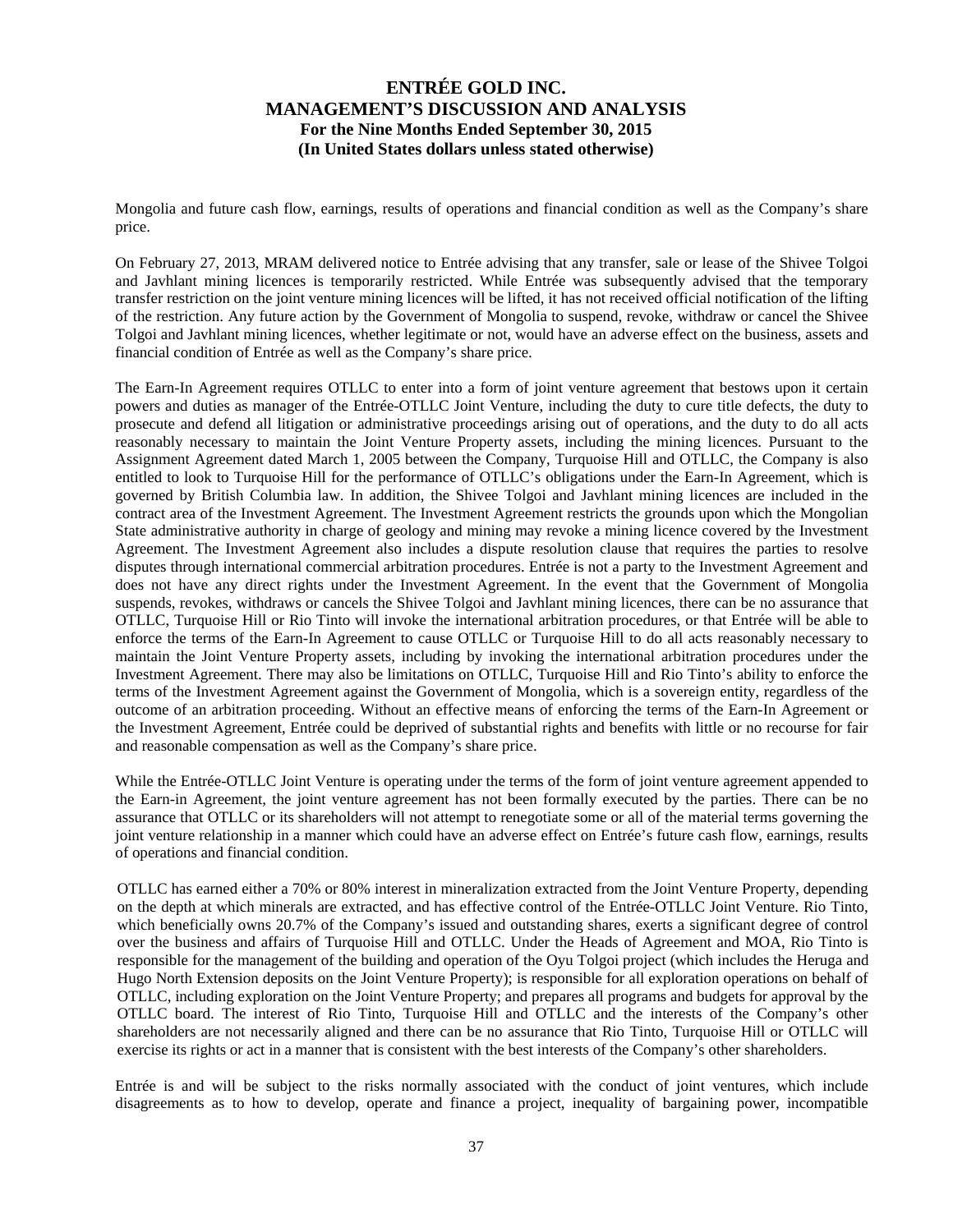strategic and economic objectives and possible litigation between the participants regarding joint venture matters. These matters may have an adverse effect on Entrée's ability to realize the full economic benefits of its interest in the property that is the subject of a joint venture, which could affect its results of operations and financial condition as well as the Company's share price.

In the event of a dispute arising at or in respect of Entrée's foreign operations, Entrée may be subject to the exclusive jurisdiction of foreign courts or may not be successful in subjecting foreign persons to the jurisdiction of courts in Canada or other jurisdictions. Entrée may also be hindered or prevented from enforcing its rights with respect to a governmental entity or instrumentality because of the doctrine of sovereign immunity. Any adverse or arbitrary decision of a court, arbitrator or other governmental or regulatory body, or Entrée's inability to enforce its contractual rights, may have a material adverse impact on Entrée's business, assets, prospects, financial condition and results of operation as well as the Company's share price.

In June 2010, the Government of Mongolia passed Resolution 140, the purpose of which is to authorize the designation of certain land areas for "state special needs" within certain defined areas, some of which include or are in proximity to the Oyu Tolgoi project. These state special needs areas are to be used for Khanbogd village development and for infrastructure and plant facilities necessary in order to implement the development and operation of the Oyu Tolgoi project. A portion of the Shivee Tolgoi licence is included in the land area that is subject to Resolution 140.

In June 2011, the Government of Mongolia passed Resolution 175, the purpose of which is to authorize the designation of certain land areas for "state special needs" within certain defined areas in proximity to the Oyu Tolgoi project. These state special needs areas are to be used for infrastructure facilities necessary in order to implement the development and construction of the Oyu Tolgoi project. Portions of the Shivee Tolgoi and Javhlant licences are included in the land area that is subject to Resolution 175.

It is expected but not yet formally confirmed by the Government that to the extent that a consensual access agreement exists or is entered into between OTLLC and an affected licence holder, the application of Resolution 175 to the land area covered by the access agreement will be unnecessary. OTLLC has existing access and surface rights to the Joint Venture Property pursuant to the Earn-In Agreement. If Entrée is unable to reach a consensual arrangement with OTLLC with respect to Shivee West, Entrée's right to use and access a corridor of land included in the state special needs areas for a proposed power line may be adversely affected by the application of Resolution 175. While the Mongolian Government would be responsible for compensating Entrée in accordance with the mandate of Resolution 175, the amount of such compensation is not presently quantifiable.

While the Investment Agreement contains provisions restricting the circumstances under which the Shivee Tolgoi and Javhlant licences may be expropriated which may make the application of Resolution 140 and Resolution 175 to the Joint Venture Property unnecessary, there can be no assurances that the Resolutions will not be applied in a manner that has an adverse impact on Entrée.

### *Risks Associated with the Development of the Oyu Tolgoi Project*

Further development of the Oyu Tolgoi project depends upon Turquoise Hill's ability to obtain a reliable source of funding. Volatility in capital markets and commodity prices and other macroeconomic factors may adversely affect Turquoise Hill's ability to secure project financing. Even if macroeconomic factors are conducive to securing project financing, there can be no assurance that final agreement with the project lenders will be reached on terms reasonably satisfactory to Turquoise Hill and Rio Tinto or that Turquoise Hill or Rio Tinto will continue to pursue project financing for the Oyu Tolgoi project. In addition, OTLLC operates in a region of the world that is prone to economic and political upheaval and instability, which may make it more difficult to obtain sufficient debt financing from project lenders.

On August 12, 2013, development of the Oyu Tolgoi underground mine, including Lift 1 of the Entrée-OTLLC Joint Venture's Hugo North Extension deposit, was suspended until outstanding OTLLC shareholder issues could be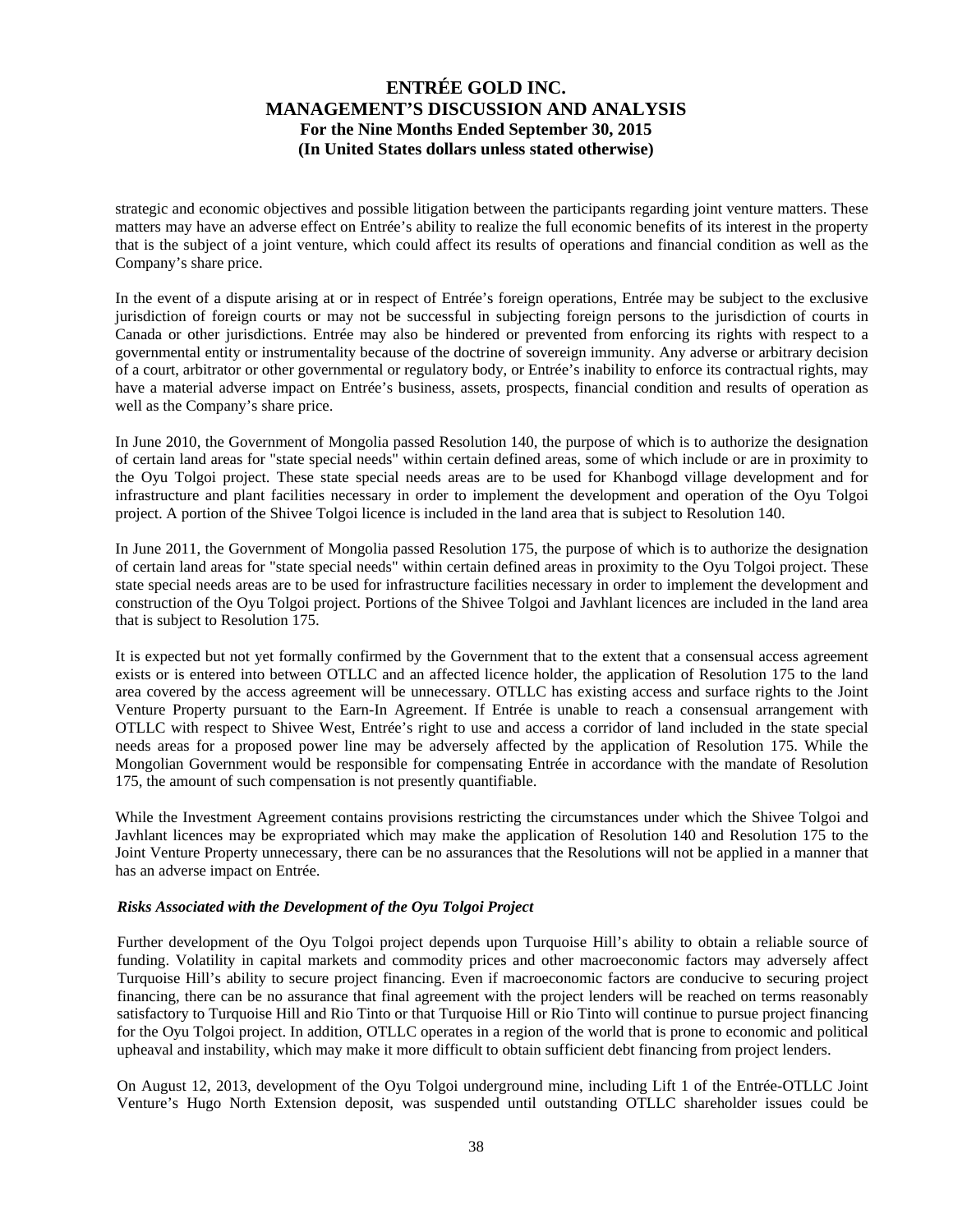resolved. The parties were unable to reach agreement on outstanding shareholder issues and close project financing prior to the September 30, 2014 expiry of the commitment letters that Rio Tinto signed with 15 global banks. On October 2, 2014, Turquoise Hill stated that underground development remains subject to: (1) successful resolution of remaining OTLLC shareholder issues; (2) agreement of a comprehensive funding plan including project finance; (3) approval of the underground feasibility study by the OTLLC shareholders and acceptance by the Mongolian Minerals Council; and (4) obtaining all necessary permits for the Oyu Tolgoi mine's operations and development. On May 18, 2015, the Government of Mongolia, OTLLC, Turquoise Hill and Rio Tinto signed the Mine Plan, addressing key outstanding OTLLC shareholder issues and setting out an agreed basis for the funding of the Oyu Tolgoi project. While the Mine Plan resolves a number of issues between the parties and provides a pathway forward to restart underground development, there can be no assurances as to when underground development will restart, if at all; with respect to the availability of project financing on reasonable terms or at all; with respect to the availability of (and the terms and timing of obtaining) necessary governmental approvals, consents and permits; or that Oyu Tolgoi project financing will be available within the time frame required to permit development of the underground mine within current cost estimates, on schedule or at all.

Turquoise Hill's estimates regarding the cost of development and operation of the Oyu Tolgoi project are estimates only. The estimates and the assumptions upon which they are based are subject to a variety of risks and uncertainties and other factors that could cause actual expenditures to differ materially from those estimated. If these estimates prove incorrect, the total capital expenditures required to complete development of the Oyu Tolgoi project underground mine, including the portion that Entrée is responsible for, may increase, which may have a material adverse impact on Entrée, its results of operations, financial conditions, and the Company's share price.

There are a number of uncertainties inherent in the development and construction of any new or existing mine, including the Oyu Tolgoi project. These uncertainties include: the timing and cost, which can be considerable, of the construction of mining and processing facilities; the availability and cost of skilled labour, process water, power and transportation, including costs of transport for the supply chain for the Oyu Tolgoi project, which requires routing approaches which have not been fully tested; the annual usage costs to the local province for sand, aggregate and water; the availability and cost of appropriate smelting and refining arrangements; and the need to obtain necessary environmental and other government permits, such permits being on reasonable terms, and the timing of those permits. The cost, timing and complexities of mine construction and development are increased by the remote location of the Oyu Tolgoi project.

It is common in new mining operations and in the development or expansion of existing facilities to experience unexpected problems and delays during development, construction and mine start-up, which may cause delays in commencement or expansion of mineral production. In particular, development of the Oyu Tolgoi project underground mine, including the Hugo North Extension deposit and the Heruga deposit, continues to be halted until project financing and all necessary permits have been secured, and the underground feasibility study has been approved by OTLLC's shareholders. Any of these delays could impact disclosed project economics. Accordingly, there is no assurance that the future development, construction or expansion activities will be successfully completed within cost estimates, on schedule or at all and, if completed, there is no assurance that such activities will result in profitable mining operations.

#### *Risks Associated with the Funding Agreement*

In the event of a partial expropriation of Entrée's economic interest, contractually or otherwise, in the Joint Venture Property, which is not reversed during the abeyance period provided for in the Funding Agreement with Sandstorm, the Company will be required to return a pro rata portion of the Deposit (the amount of the repayment not to exceed the amount of the Unearned Balance).

If an event of default occurs under the Funding Agreement, the Company may be required to immediately pay to Sandstorm a default fee, which it may not have sufficient funds to cover. Some potential events of default may be outside of Entrée's control, including a partial or full expropriation of Entrée's economic interest, contractually or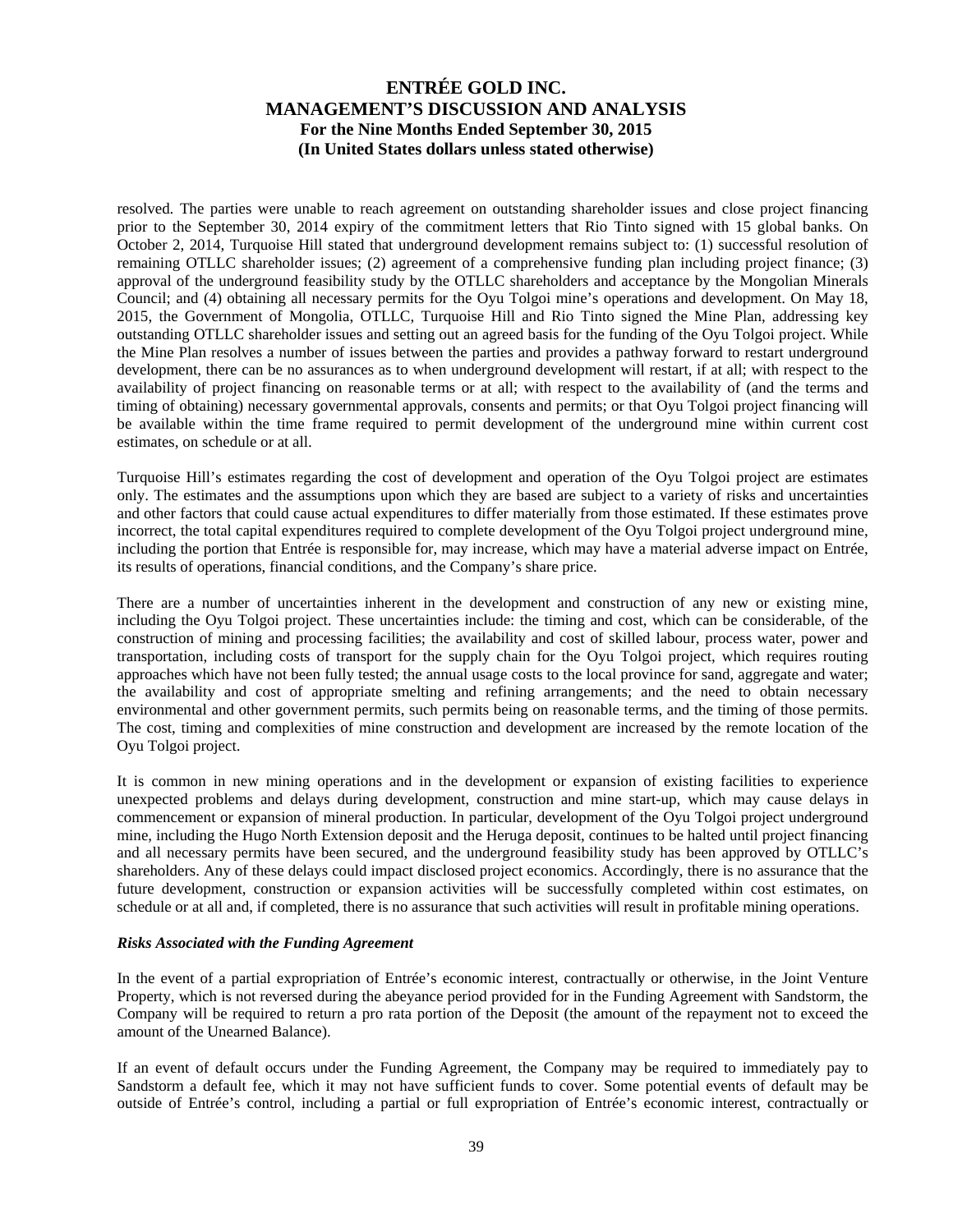otherwise, in the Joint Venture Property which is not reversed during the abeyance period provided for in the Funding Agreement. If an event of default occurs and the Company is required to pay a default fee to Sandstorm, it may have a material adverse impact on Entrée's business, financial condition, assets and prospects, and on the Company's share price.

Under the Funding Agreement, the Company agreed to use future cash flows from its mineral property interests to purchase and deliver metal credits to Sandstorm. The Funding Agreement does not require the Company to deliver actual metal production, therefore the Company will have to use revenue it receives from the sale of its share of metal production to purchase the requisite amount of metal credits for delivery to Sandstorm. To the extent metal prices on the day on which the Company's production is sold are different from metal prices on the day on which the Company purchases metal credits for delivery to Sandstorm, the Company may suffer a gain or loss on the difference.

### *Risks Associated with Mining or Related to Entrée*

The estimates of reserves and resources, including the anticipated tonnages and grades that will be achieved or the indicated level of recovery that will be realized, are estimates only and no assurances can be given as to their accuracy. Such estimates are, in large part, based on interpretations of geological data obtained from drill holes and other sampling techniques. Actual mineralization or formations may be different from those predicted. Reserve and resource estimates are materially dependent on prevailing market prices and the cost of recovering and processing minerals at the mine site. Market fluctuations in the price of metals or increases in the costs to recover metals may render the mining of ore reserves uneconomical and materially adversely affect operations.

There is no assurance that a commercially viable mineral deposit exists on any of the exploration properties in which Entrée has an interest. There is also no assurance that, even if commercial quantities of ore are discovered, a mineral property will be brought into commercial production. The discovery of mineral deposits is dependent upon a number of factors, not the least of which is the technical skill of the exploration personnel involved. The commercial viability of a mineral deposit, once discovered, is also dependent upon a number of factors, some of which are the particular attributes of the deposit, such as size, grade and proximity to infrastructure, metal prices and government regulations, including regulations relating to taxation, royalties, allowable production, importing and exporting of minerals, and environmental protection. Most of the above factors are beyond the control of Entrée. If mineral reserves in commercially exploitable quantities are established on any of Entrée's properties (other than the Joint Venture Property, in which Entrée has a carried interest), Entrée will be required to expend substantial sums of money to establish the extent of the resource, develop processes to extract it and develop extraction and processing facilities and infrastructure. Although Entrée may derive substantial benefits from the discovery of a major deposit, there can be no assurance that such a resource will be large enough to justify commercial operations, nor can there be any assurance that Entrée will be able to raise the funds required for development on a timely basis. If Entrée cannot raise the necessary capital or complete the necessary facilities and infrastructure, its business may fail. Entrée may be required to acquire rights to additional lands in order to develop a mine if a mine cannot be properly located on Entrée's properties. There can be no assurance that Entrée will be able to acquire such additional lands on commercially reasonable terms, if at all.

Recent global financial and market conditions have been subject to increased volatility, which may impact the ability of Entrée to obtain equity or debt financing in the future and, if obtained, on terms favourable to Entrée. If Entrée cannot raise the money that it needs to continue exploration of its mineral properties, there is a risk that Entrée may be forced to delay, scale back, or eliminate certain of its exploration activities. If these increased levels of volatility and market turmoil continue, Entrée's operations could be adversely impacted and the value and the price of the Company's common shares could be adversely affected.

Rio Tinto's beneficial shareholdings in the Company potentially give Rio Tinto the voting power to influence the policies, business and affairs of Entrée and the outcome of any significant corporate transaction or other matter, including a merger, business combination or a sale of all, or substantially all, of Entrée's assets. In addition, Rio Tinto (on behalf of OTLLC) has operational control over the Joint Venture Property. OTLLC also has a right of first refusal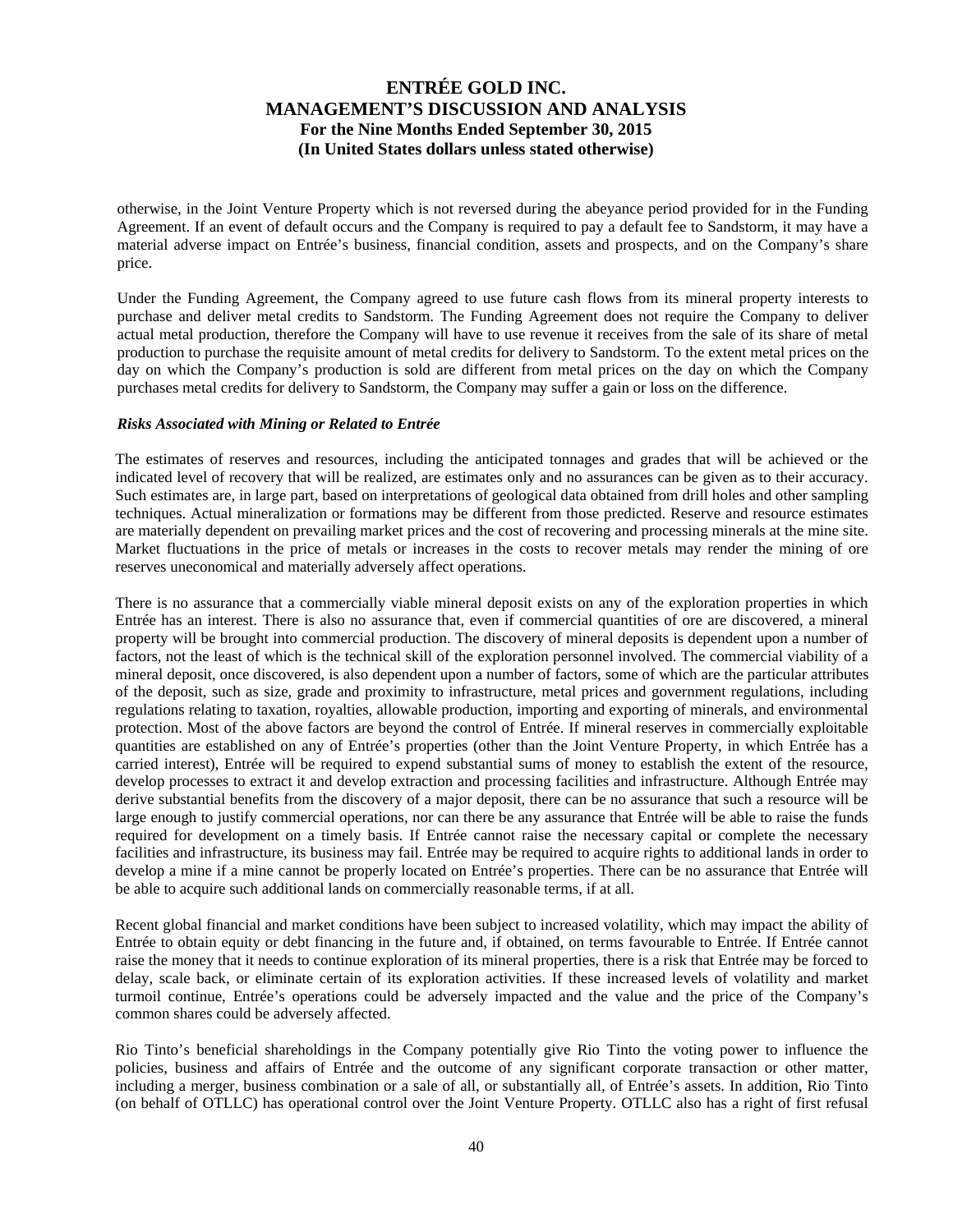with respect to any proposed disposition by Entrée of an interest in Shivee West, which is not subject to the Entrée-OTLLC Joint Venture. The share position in the Company of each of Turquoise Hill and Rio Tinto may have the effect of delaying, deterring or preventing a transaction involving a change of control of the Company in favour of a third party that otherwise could result in a premium in the market price of the Company's common shares in the future.

Entrée must comply with licence and permitting requirements. In Mongolia, the Shivee Tolgoi and Javhlant exploration licences were converted to mining licences on October 27, 2009. These licences now have a term of 30 years, with two potential extensions of 20 years each. The total estimated annual fees to maintain the licences in good standing, which are primarily the responsibility of Oyu Tolgoi, is approximately \$944,000. In Nevada, maintenance fees must be paid to the BLM. For the 2015 assessment year, the aggregate fee for the Ann Mason Project was approximately \$320,000.

In both Nevada and Mongolia, Entrée must comply with environmental regulations that govern air and water quality and land disturbance and provide mine reclamation and closure costs.

### **Internal Control over Financial Reporting**

Management is responsible for designing internal control over financial reporting, to provide reasonable assurance regarding the reliability of financial reporting and the preparation of financial statements for external purposes in accordance with US GAAP. No change in the Company's internal control over financial reporting occurred during the period beginning on July 1, 2015 and ended on September 30, 2015 that has materially affected, or is reasonably likely to materially affect, the Company's internal control over financial reporting.

### **Cautionary Note to United States Investors - Canadian Disclosure Standards in Mineral Resources and Mineral Reserve**s

The terms "mineral reserve", "Proven mineral reserve" and "Probable mineral reserve" are Canadian mining terms as defined in accordance with NI 43-101 under the guidelines set out in the CIM Standards on Mineral Resources and Mineral Reserves, adopted by the CIM Council, as may be amended from time to time by the CIM.

The definitions of Proven and Probable reserves used in NI 43-101 differ from the definitions in the United States Securities and Exchange Commission ("SEC") Industry Guide 7. Under SEC Industry Guide 7 standards, a "final" or "bankable" feasibility study is required to report reserves, the three year history average price is used in any reserve or cash flow analysis to designate reserves and the primary environmental analysis or report must be filed with the appropriate governmental authority.

In addition, the terms "mineral resource", "Measured mineral resource", "Indicated mineral resource" and "Inferred mineral resource" are defined in and required to be disclosed by NI 43-101; however, these terms are not defined terms under SEC Industry Guide 7 and normally are not permitted to be used in reports and registration statements filed with the SEC. Investors are cautioned not to assume that all or any part of mineral deposits in these categories will ever be converted into reserves. "Inferred mineral resources" have a great amount of uncertainty as to their existence, and great uncertainty as to their economic and legal feasibility. It cannot be assumed that all or any part of an Inferred mineral resource will ever be upgraded to a higher category. Under Canadian rules, estimates of Inferred mineral resources may not form the basis of feasibility or prefeasibility studies, except in rare cases.

Accordingly, information contained in this MD&A containing descriptions of our mineral deposits may not be comparable to similar information made public by U.S. companies subject to the reporting and disclosure requirements under the United States federal securities laws and the rules and regulations thereunder.